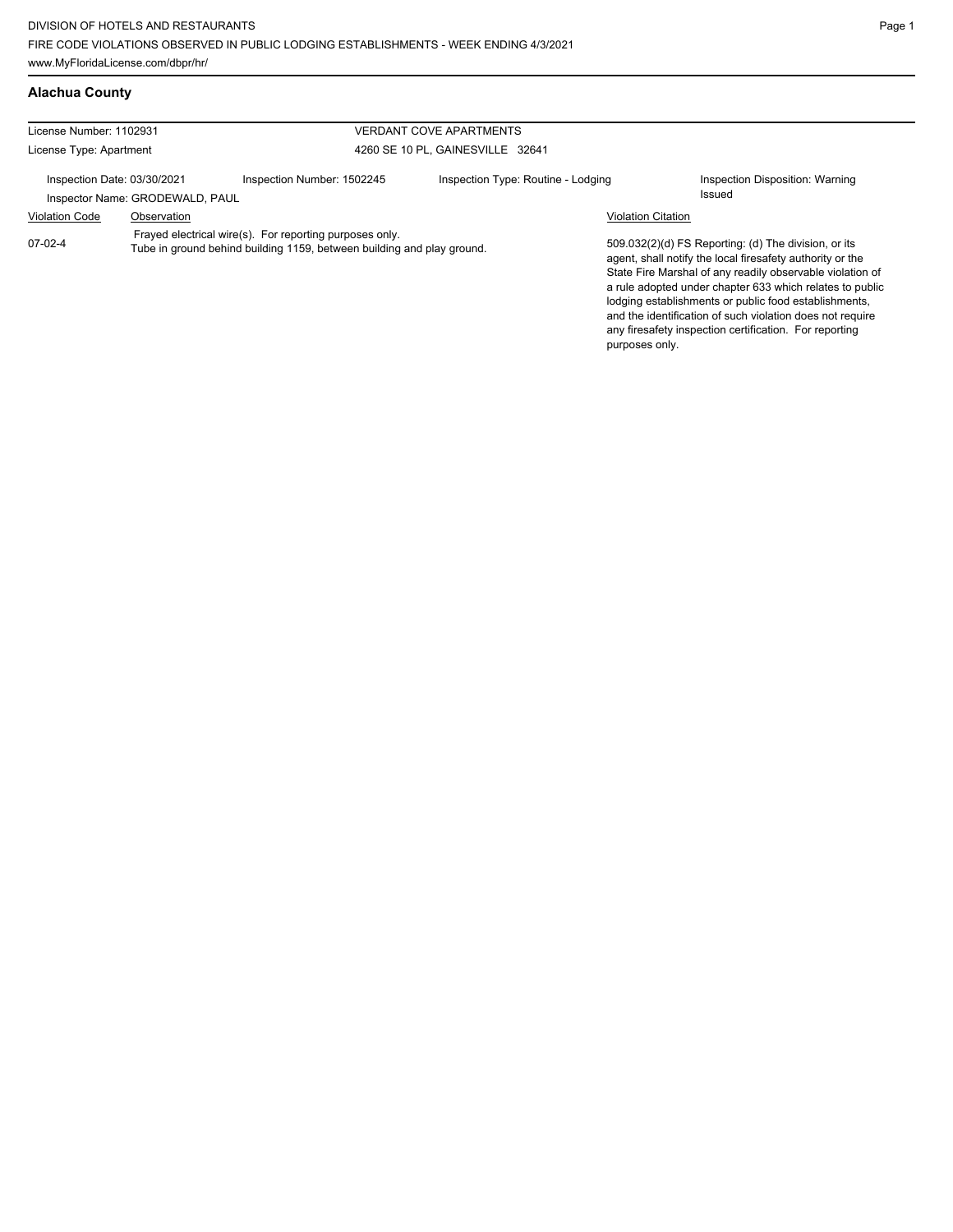## **Brevard County**

| License Number: 1504848                                                                                                                                          |                                                                    |                                                                             | PALM COVE APARTMENTS                  |                                                                                                                                                                                                                                                                                                                                                                                                                            |                                                                                                                                                                                                                                                                                                                                                                                                                            |
|------------------------------------------------------------------------------------------------------------------------------------------------------------------|--------------------------------------------------------------------|-----------------------------------------------------------------------------|---------------------------------------|----------------------------------------------------------------------------------------------------------------------------------------------------------------------------------------------------------------------------------------------------------------------------------------------------------------------------------------------------------------------------------------------------------------------------|----------------------------------------------------------------------------------------------------------------------------------------------------------------------------------------------------------------------------------------------------------------------------------------------------------------------------------------------------------------------------------------------------------------------------|
| License Type: Apartment                                                                                                                                          |                                                                    |                                                                             | 531 JACKSON AVE, CAPE CANAVERAL 32920 |                                                                                                                                                                                                                                                                                                                                                                                                                            |                                                                                                                                                                                                                                                                                                                                                                                                                            |
| Inspection Date: 03/29/2021<br>Inspector Name: DAVIS, DIANNA                                                                                                     |                                                                    | Inspection Number: 1499777                                                  | Inspection Type: Routine - Lodging    |                                                                                                                                                                                                                                                                                                                                                                                                                            | Inspection Disposition: Inspection<br>Completed - No Further Action                                                                                                                                                                                                                                                                                                                                                        |
| <b>Violation Code</b>                                                                                                                                            | Observation                                                        |                                                                             |                                       | <b>Violation Citation</b>                                                                                                                                                                                                                                                                                                                                                                                                  |                                                                                                                                                                                                                                                                                                                                                                                                                            |
| $07 - 04 - 4$                                                                                                                                                    |                                                                    | Electrical outlet missing covers - located at south side of both buildings. |                                       | purposes only.                                                                                                                                                                                                                                                                                                                                                                                                             | 509.032(2)(d) FS Reporting: (d) The division, or its<br>agent, shall notify the local firesafety authority or the<br>State Fire Marshal of any readily observable violation of<br>a rule adopted under chapter 633 which relates to public<br>lodging establishments or public food establishments,<br>and the identification of such violation does not require<br>any firesafety inspection certification. For reporting |
| License Number: 1505735                                                                                                                                          |                                                                    |                                                                             | 420-430 S BREVARD AVE                 |                                                                                                                                                                                                                                                                                                                                                                                                                            |                                                                                                                                                                                                                                                                                                                                                                                                                            |
| License Type: Apartment                                                                                                                                          |                                                                    | 420 S BREVARD AVE, 420-430, COCOA BEACH 32931                               |                                       |                                                                                                                                                                                                                                                                                                                                                                                                                            |                                                                                                                                                                                                                                                                                                                                                                                                                            |
|                                                                                                                                                                  | Inspection Date: 04/01/2021<br>Inspector Name: HICKS, GEORGE RANDY | Inspection Number: 1508162                                                  | Inspection Type: Routine - Lodging    |                                                                                                                                                                                                                                                                                                                                                                                                                            | Inspection Disposition: Inspection<br>Completed - No Further Action                                                                                                                                                                                                                                                                                                                                                        |
| <b>Violation Code</b>                                                                                                                                            | Observation                                                        |                                                                             |                                       | <b>Violation Citation</b>                                                                                                                                                                                                                                                                                                                                                                                                  |                                                                                                                                                                                                                                                                                                                                                                                                                            |
| Portable fire extinguisher pressure gauge indicates the extinguisher is in need of<br>$01 - 02 - 4$<br>recharge. For reporting purposes only. In carport of 420. |                                                                    |                                                                             | purposes only.                        | 509.032(2)(d) FS Reporting: (d) The division, or its<br>agent, shall notify the local firesafety authority or the<br>State Fire Marshal of any readily observable violation of<br>a rule adopted under chapter 633 which relates to public<br>lodging establishments or public food establishments,<br>and the identification of such violation does not require<br>any firesafety inspection certification. For reporting |                                                                                                                                                                                                                                                                                                                                                                                                                            |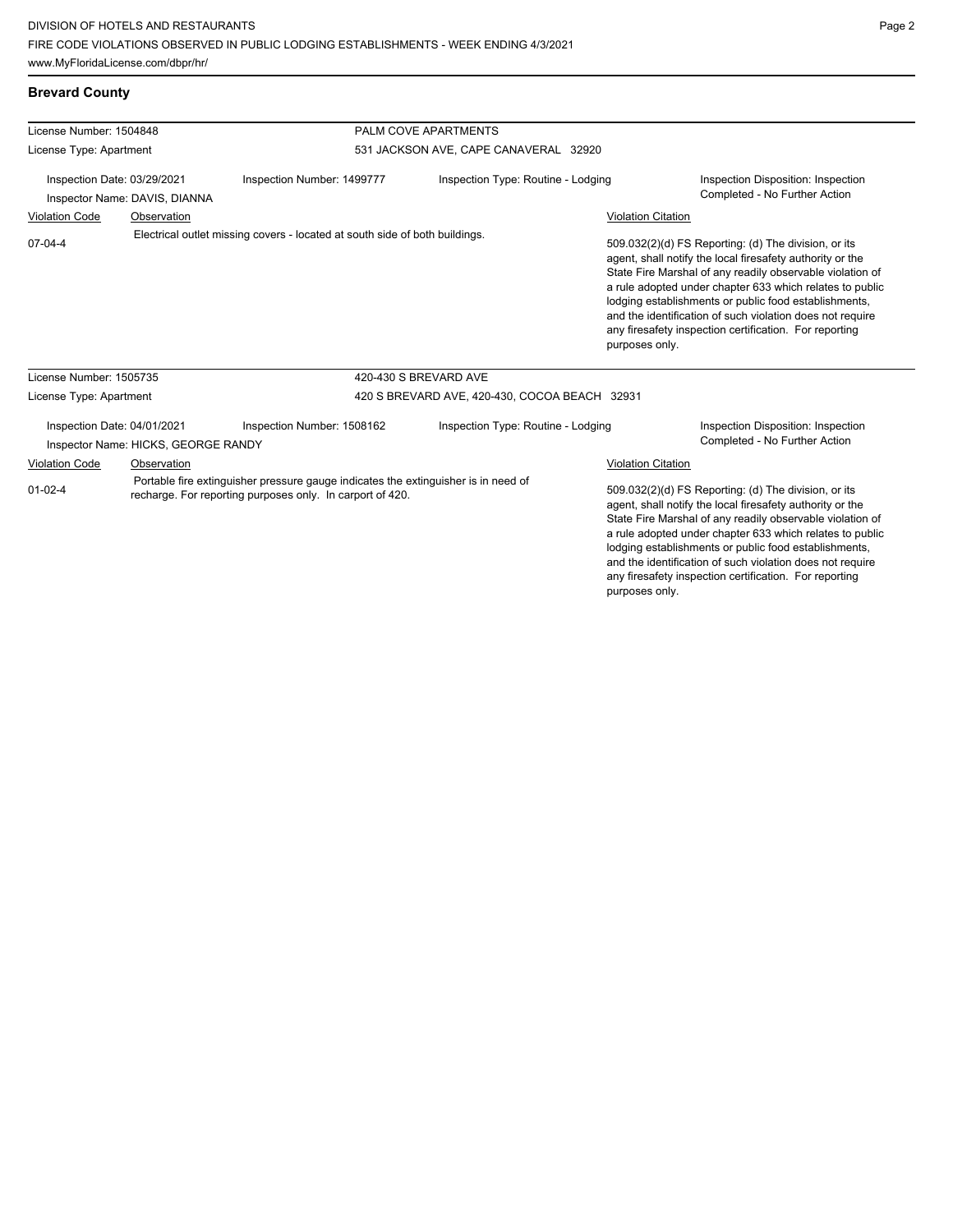| <b>Broward County</b>       |                                    |                                                                                                                                                              |                                                    |                           |                                                                                                                                                                                                                                                                                                                                                                                                                            |
|-----------------------------|------------------------------------|--------------------------------------------------------------------------------------------------------------------------------------------------------------|----------------------------------------------------|---------------------------|----------------------------------------------------------------------------------------------------------------------------------------------------------------------------------------------------------------------------------------------------------------------------------------------------------------------------------------------------------------------------------------------------------------------------|
| License Number: 1620913     |                                    |                                                                                                                                                              | LE MERIDIEN DANIA BEACH AT FORT LAUDERDALE AIRPORT |                           |                                                                                                                                                                                                                                                                                                                                                                                                                            |
| License Type: Hotel         |                                    |                                                                                                                                                              | 1825 GRIFFIN RD, DANIA BEACH 33004                 |                           |                                                                                                                                                                                                                                                                                                                                                                                                                            |
| Inspection Date: 03/30/2021 | Inspector Name: LONDONO, GLORIA    | Inspection Number: 1158120                                                                                                                                   | Inspection Type: Routine - Lodging                 |                           | Inspection Disposition: Inspection<br>Completed - No Further Action                                                                                                                                                                                                                                                                                                                                                        |
| <b>Violation Code</b>       | <b>Observation</b>                 |                                                                                                                                                              |                                                    | <b>Violation Citation</b> |                                                                                                                                                                                                                                                                                                                                                                                                                            |
|                             |                                    | Trouble/alarm light illuminated on the fire alarm control panel. For reporting                                                                               |                                                    |                           |                                                                                                                                                                                                                                                                                                                                                                                                                            |
| $04 - 01 - 4$               | purposes only.                     |                                                                                                                                                              |                                                    | purposes only.            | 509.032(2)(d) FS Reporting: The division, or its agent,<br>shall notify the local firesafety authority or the State Fire<br>Marshal of any readily observable violation of a rule<br>adopted under chapter 633 which relates to public<br>lodging establishments or public food establishments,<br>and the identification of such violation does not require<br>any firesafety inspection certification. For reporting     |
| License Number: 1600158     |                                    | 1639 MADISON LLC                                                                                                                                             |                                                    |                           |                                                                                                                                                                                                                                                                                                                                                                                                                            |
| License Type: Apartment     |                                    |                                                                                                                                                              | 1639 MADISON ST, HOLLYWOOD 33020                   |                           |                                                                                                                                                                                                                                                                                                                                                                                                                            |
| Inspection Date: 03/31/2021 | Inspector Name: FEIGELES, MITCHELL | Inspection Number: 1499495                                                                                                                                   | Inspection Type: Routine - Lodging                 |                           | Inspection Disposition: Inspection<br>Completed - No Further Action                                                                                                                                                                                                                                                                                                                                                        |
| <b>Violation Code</b>       | Observation                        |                                                                                                                                                              |                                                    | <b>Violation Citation</b> |                                                                                                                                                                                                                                                                                                                                                                                                                            |
| 06-03-4                     |                                    | Marked exit is inaccessible. Some rooms have metal bars over their windows,<br>preventing secondary exits. For reporting purposes only. **Repeat Violation** |                                                    | purposes only.            | 509.032(2)(d) FS Reporting: The division, or its agent,<br>shall notify the local firesafety authority or the State Fire<br>Marshal of any readily observable violation of a rule<br>adopted under chapter 633 which relates to public<br>lodging establishments or public food establishments,<br>and the identification of such violation does not require<br>any firesafety inspection certification. For reporting     |
| License Number: 1604100     |                                    | 1707 TAFT ST APTS                                                                                                                                            |                                                    |                           |                                                                                                                                                                                                                                                                                                                                                                                                                            |
| License Type: Apartment     |                                    |                                                                                                                                                              | 1707 TAFT ST, HOLLYWOOD 33020                      |                           |                                                                                                                                                                                                                                                                                                                                                                                                                            |
| Inspection Date: 03/31/2021 | Inspector Name: CHRISTGEN, THOM    | Inspection Number: 1494330                                                                                                                                   | Inspection Type: Routine - Lodging                 |                           | Inspection Disposition: Inspection<br>Completed - No Further Action                                                                                                                                                                                                                                                                                                                                                        |
| <b>Violation Code</b>       | Observation                        |                                                                                                                                                              |                                                    | <b>Violation Citation</b> |                                                                                                                                                                                                                                                                                                                                                                                                                            |
| $01 - 01 - 4$               |                                    | Portable fire extinguisher pressure gauge indicates the extinguisher is<br>overcharged. For reporting purposes only. Extinguisher near unit 5.               |                                                    | purposes only.            | 509.032(2)(d) FS Reporting: (d) The division, or its<br>agent, shall notify the local firesafety authority or the<br>State Fire Marshal of any readily observable violation of<br>a rule adopted under chapter 633 which relates to public<br>lodging establishments or public food establishments,<br>and the identification of such violation does not require<br>any firesafety inspection certification. For reporting |
| License Number: 1605797     |                                    | MEDFORD N 14TH LLC                                                                                                                                           |                                                    |                           |                                                                                                                                                                                                                                                                                                                                                                                                                            |
| License Type: Apartment     |                                    |                                                                                                                                                              | 1720 N 17 AVE, HOLLYWOOD 33020                     |                           |                                                                                                                                                                                                                                                                                                                                                                                                                            |
| Inspection Date: 03/31/2021 | Inspector Name: CHRISTGEN, THOM    | Inspection Number: 1499265                                                                                                                                   | Inspection Type: Routine - Lodging                 |                           | <b>Inspection Disposition: Administrative</b><br>complaint recommended                                                                                                                                                                                                                                                                                                                                                     |
| <b>Violation Code</b>       | Observation                        |                                                                                                                                                              |                                                    | <b>Violation Citation</b> |                                                                                                                                                                                                                                                                                                                                                                                                                            |
| $01 - 01 - 4$               |                                    | Portable fire extinguisher pressure gauge indicates the extinguisher is<br>overcharged. For reporting purposes only. Fire extinguisher near Unit 4.          |                                                    |                           | 509.032(2)(d) FS Reporting: (d) The division, or its<br>agent, shall notify the local firesafety authority or the<br>State Fire Marshal of any readily observable violation of<br>a rule adopted under chapter 633 which relates to public                                                                                                                                                                                 |

lodging establishments or public food establishments, and the identification of such violation does not require any firesafety inspection certification. For reporting purposes only.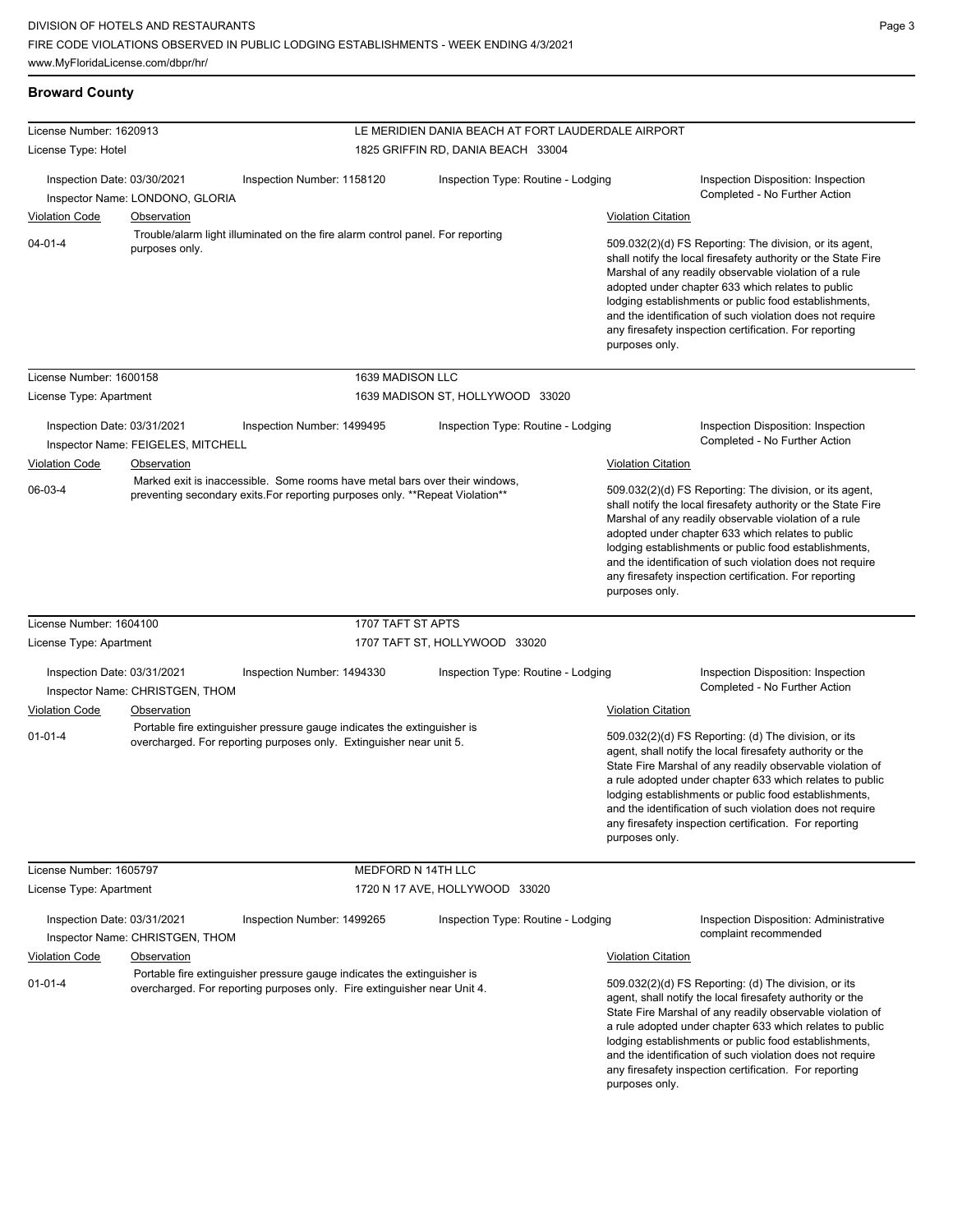## **Broward County**

| License Number: 1620916<br>License Type: Hotel                                                                                                                                                                                                                                                              |                                     |                                                                                                                                                                                                                                           | HYATT CENTRIC LAS OLAS FORT LAUDERDALE<br>100 E LAS OLAS BLVD, FORT LAUDERDALE 33301 |                                                                                                                                                                                                                                                                                                                                                                                                                                                                                                                                                                                                                                            |                                                                                                                                                                                                                                                                                                                                                                                                                            |  |
|-------------------------------------------------------------------------------------------------------------------------------------------------------------------------------------------------------------------------------------------------------------------------------------------------------------|-------------------------------------|-------------------------------------------------------------------------------------------------------------------------------------------------------------------------------------------------------------------------------------------|--------------------------------------------------------------------------------------|--------------------------------------------------------------------------------------------------------------------------------------------------------------------------------------------------------------------------------------------------------------------------------------------------------------------------------------------------------------------------------------------------------------------------------------------------------------------------------------------------------------------------------------------------------------------------------------------------------------------------------------------|----------------------------------------------------------------------------------------------------------------------------------------------------------------------------------------------------------------------------------------------------------------------------------------------------------------------------------------------------------------------------------------------------------------------------|--|
|                                                                                                                                                                                                                                                                                                             |                                     |                                                                                                                                                                                                                                           |                                                                                      |                                                                                                                                                                                                                                                                                                                                                                                                                                                                                                                                                                                                                                            |                                                                                                                                                                                                                                                                                                                                                                                                                            |  |
| Inspection Date: 03/29/2021                                                                                                                                                                                                                                                                                 | Inspector Name: BRANN, JUSTIN       | Inspection Number: 1157117                                                                                                                                                                                                                | Inspection Type: Routine - Lodging                                                   |                                                                                                                                                                                                                                                                                                                                                                                                                                                                                                                                                                                                                                            | Inspection Disposition: Call Back -<br>Complied                                                                                                                                                                                                                                                                                                                                                                            |  |
| <b>Violation Code</b>                                                                                                                                                                                                                                                                                       | Observation                         |                                                                                                                                                                                                                                           |                                                                                      | <b>Violation Citation</b>                                                                                                                                                                                                                                                                                                                                                                                                                                                                                                                                                                                                                  |                                                                                                                                                                                                                                                                                                                                                                                                                            |  |
| - From initial inspection: Trouble/alarm light illuminated on the fire alarm control<br>$04 - 01 - 4$<br>panel. For reporting purposes only. - From follow-up inspection 2021-03-29:<br>Trouble/alarm light illuminated on the fire alarm control panel. For reporting<br>purposes only. ** Time Extended** |                                     |                                                                                                                                                                                                                                           |                                                                                      | 509.032(2)(d) FS Reporting: The division, or its agent,<br>shall notify the local firesafety authority or the State Fire<br>Marshal of any readily observable violation of a rule<br>adopted under chapter 633 which relates to public<br>lodging establishments or public food establishments,<br>and the identification of such violation does not require<br>any firesafety inspection certification. For reporting<br>purposes only.                                                                                                                                                                                                   |                                                                                                                                                                                                                                                                                                                                                                                                                            |  |
| License Number: 1620848                                                                                                                                                                                                                                                                                     |                                     |                                                                                                                                                                                                                                           | HILTON FT LAUDERDALE BEACH RESORT                                                    |                                                                                                                                                                                                                                                                                                                                                                                                                                                                                                                                                                                                                                            |                                                                                                                                                                                                                                                                                                                                                                                                                            |  |
| License Type: Hotel                                                                                                                                                                                                                                                                                         |                                     |                                                                                                                                                                                                                                           | 505 N FT LAUDERDALE BEACH BLVD, FORT LAUDERDALE 33304                                |                                                                                                                                                                                                                                                                                                                                                                                                                                                                                                                                                                                                                                            |                                                                                                                                                                                                                                                                                                                                                                                                                            |  |
| Inspection Date: 04/01/2021                                                                                                                                                                                                                                                                                 | Inspector Name: BRANN, JUSTIN       | Inspection Number: 1157065                                                                                                                                                                                                                | Inspection Type: Routine - Lodging                                                   |                                                                                                                                                                                                                                                                                                                                                                                                                                                                                                                                                                                                                                            | Inspection Disposition: Inspection<br>Completed - No Further Action                                                                                                                                                                                                                                                                                                                                                        |  |
| <b>Violation Code</b>                                                                                                                                                                                                                                                                                       | Observation                         |                                                                                                                                                                                                                                           |                                                                                      | <b>Violation Citation</b>                                                                                                                                                                                                                                                                                                                                                                                                                                                                                                                                                                                                                  |                                                                                                                                                                                                                                                                                                                                                                                                                            |  |
| 08-03-4                                                                                                                                                                                                                                                                                                     | purposes only.                      | No boiler certificate or insurance inspector's boiler report available. For reporting                                                                                                                                                     |                                                                                      |                                                                                                                                                                                                                                                                                                                                                                                                                                                                                                                                                                                                                                            | 61C-1.004(10) FAC and 509.032(2)(d) FS Reporting:                                                                                                                                                                                                                                                                                                                                                                          |  |
|                                                                                                                                                                                                                                                                                                             |                                     | 26th FL 121130 no certificate 134334 no certificate 134333 no certificate.                                                                                                                                                                |                                                                                      | 61C-1.004(10) The insurance inpector's boiler report is<br>required annually for power boilers and high<br>pressure/high temperature boilers and biannually for low<br>pressure steam or vapor heating boilers. 509.032(2)(d)<br>The division, or its agent, shall notify the local firesafety<br>authority or the State Fire Marshal of any readily<br>observable violation of a rule adopted under chapter 633<br>which relates to public lodging establishments or public<br>food establishments, and the identification of such<br>violation does not require any firesafety inspection<br>certification. For reporting purposes only. |                                                                                                                                                                                                                                                                                                                                                                                                                            |  |
| License Number: 1619051                                                                                                                                                                                                                                                                                     |                                     |                                                                                                                                                                                                                                           | HOMETOWNE STUDIOS - FORT LAUDERDALE 3512                                             |                                                                                                                                                                                                                                                                                                                                                                                                                                                                                                                                                                                                                                            |                                                                                                                                                                                                                                                                                                                                                                                                                            |  |
| License Type: Hotel                                                                                                                                                                                                                                                                                         |                                     |                                                                                                                                                                                                                                           | 3031 W COMMERCIAL BLVD, FORT LAUDERDALE 33309                                        |                                                                                                                                                                                                                                                                                                                                                                                                                                                                                                                                                                                                                                            |                                                                                                                                                                                                                                                                                                                                                                                                                            |  |
| Inspection Date: 03/31/2021                                                                                                                                                                                                                                                                                 | Inspector Name: BENJAMIN, ALEXANDER | Inspection Number: 1158790                                                                                                                                                                                                                | Inspection Type: Complaint Full                                                      |                                                                                                                                                                                                                                                                                                                                                                                                                                                                                                                                                                                                                                            | <b>Inspection Disposition: Administrative</b><br><b>Complaint Time Extension</b>                                                                                                                                                                                                                                                                                                                                           |  |
| <b>Violation Code</b>                                                                                                                                                                                                                                                                                       | Observation                         |                                                                                                                                                                                                                                           |                                                                                      | <b>Violation Citation</b>                                                                                                                                                                                                                                                                                                                                                                                                                                                                                                                                                                                                                  |                                                                                                                                                                                                                                                                                                                                                                                                                            |  |
| $01 - 02 - 4$                                                                                                                                                                                                                                                                                               | room 222<br>Extended**              | - From initial inspection : Portable fire extinguisher pressure gauge indicates the<br>extinguisher is in need of recharge. For reporting purposes only. Elevator next to<br>- From follow-up inspection 2021-03-31: Observed same **Time |                                                                                      | 509.032(2)(d) FS Reporting: (d) The division, or its<br>agent, shall notify the local firesafety authority or the<br>State Fire Marshal of any readily observable violation of<br>a rule adopted under chapter 633 which relates to public<br>lodging establishments or public food establishments,<br>and the identification of such violation does not require<br>any firesafety inspection certification. For reporting<br>purposes only.                                                                                                                                                                                               |                                                                                                                                                                                                                                                                                                                                                                                                                            |  |
| License Number: 1620857                                                                                                                                                                                                                                                                                     |                                     |                                                                                                                                                                                                                                           | FERRARA HOLDINGS LLC                                                                 |                                                                                                                                                                                                                                                                                                                                                                                                                                                                                                                                                                                                                                            |                                                                                                                                                                                                                                                                                                                                                                                                                            |  |
| License Type: Motel                                                                                                                                                                                                                                                                                         |                                     |                                                                                                                                                                                                                                           | 4288 DAVIE RD, FORT LAUDERDALE 33314                                                 |                                                                                                                                                                                                                                                                                                                                                                                                                                                                                                                                                                                                                                            |                                                                                                                                                                                                                                                                                                                                                                                                                            |  |
| Inspection Date: 03/31/2021                                                                                                                                                                                                                                                                                 | Inspector Name: BARTON, GEOFFREY    | Inspection Number: 1215283                                                                                                                                                                                                                | Inspection Type: Routine - Lodging                                                   |                                                                                                                                                                                                                                                                                                                                                                                                                                                                                                                                                                                                                                            | Inspection Disposition: Warning<br>Issued                                                                                                                                                                                                                                                                                                                                                                                  |  |
| <b>Violation Code</b>                                                                                                                                                                                                                                                                                       | Observation                         |                                                                                                                                                                                                                                           |                                                                                      | <b>Violation Citation</b>                                                                                                                                                                                                                                                                                                                                                                                                                                                                                                                                                                                                                  |                                                                                                                                                                                                                                                                                                                                                                                                                            |  |
| $01 - 03 - 4$                                                                                                                                                                                                                                                                                               |                                     | Portable fire extinguisher missing from it's designated location (sign present<br>indicating designated location). For reporting purposes only.<br>Empty extinguisher box back (north) side of main building.                             |                                                                                      | purposes only.                                                                                                                                                                                                                                                                                                                                                                                                                                                                                                                                                                                                                             | 509.032(2)(d) FS Reporting: (d) The division, or its<br>agent, shall notify the local firesafety authority or the<br>State Fire Marshal of any readily observable violation of<br>a rule adopted under chapter 633 which relates to public<br>lodging establishments or public food establishments,<br>and the identification of such violation does not require<br>any firesafety inspection certification. For reporting |  |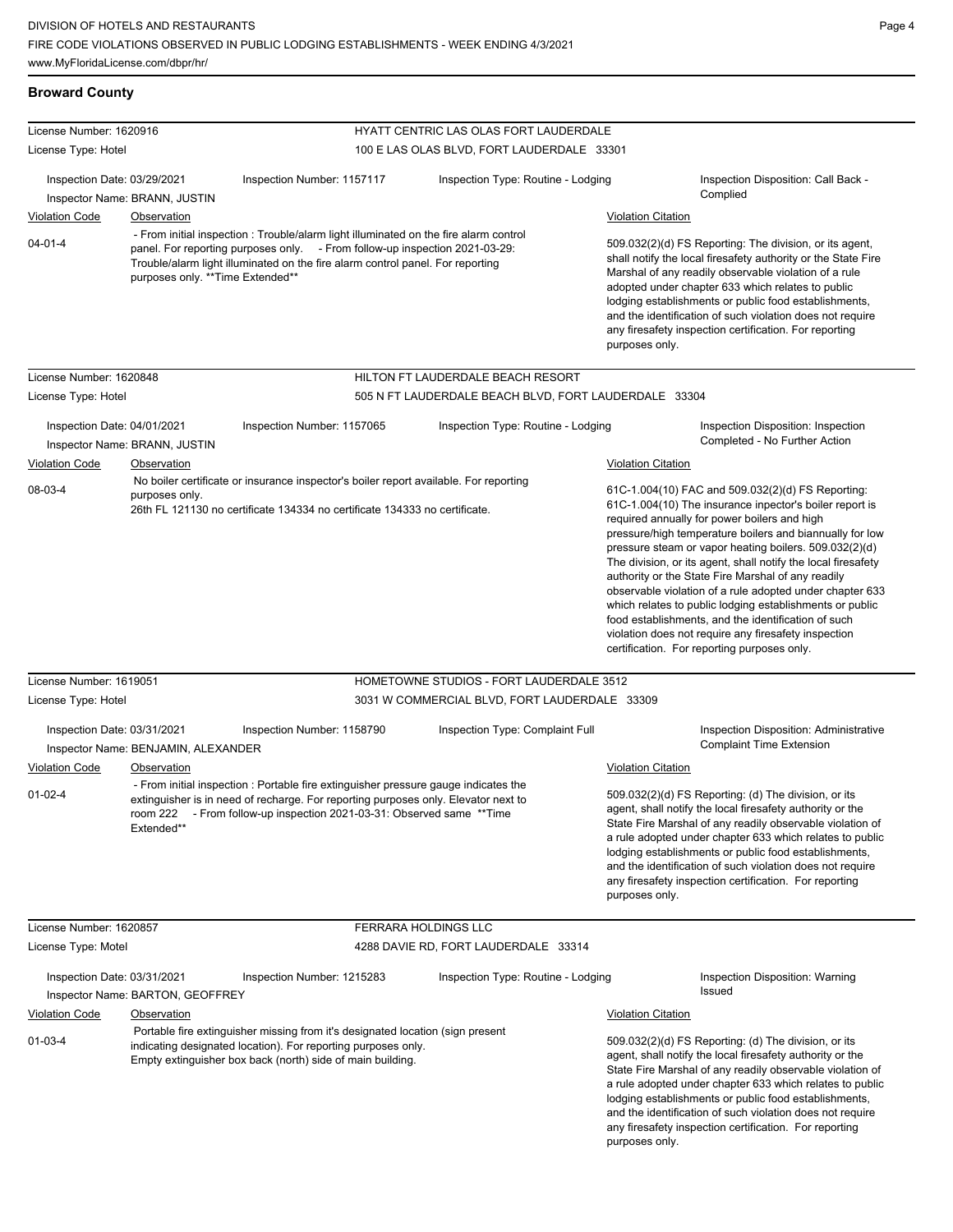## **Broward County**

| License Number: 1606598                                            |                                                                    |                                                                                                                                                                         | OAKWOOD APARTMENTS                         |                           |                                                                                                                                                                                                                                                                                                                                                                                                                            |
|--------------------------------------------------------------------|--------------------------------------------------------------------|-------------------------------------------------------------------------------------------------------------------------------------------------------------------------|--------------------------------------------|---------------------------|----------------------------------------------------------------------------------------------------------------------------------------------------------------------------------------------------------------------------------------------------------------------------------------------------------------------------------------------------------------------------------------------------------------------------|
| License Type: Apartment                                            |                                                                    |                                                                                                                                                                         | 4050 NE 1 AVE #117, OAKLAND PARK 33334     |                           |                                                                                                                                                                                                                                                                                                                                                                                                                            |
| Inspection Date: 04/01/2021<br>Inspector Name: BENJAMIN, ALEXANDER |                                                                    | Inspection Type: Routine - Lodging<br>Inspection Number: 1503231                                                                                                        |                                            |                           | Inspection Disposition: Inspection<br>Completed - No Further Action                                                                                                                                                                                                                                                                                                                                                        |
| Observation<br><b>Violation Code</b>                               |                                                                    |                                                                                                                                                                         |                                            | <b>Violation Citation</b> |                                                                                                                                                                                                                                                                                                                                                                                                                            |
| $01 - 03 - 4$<br>building 4050                                     |                                                                    | Portable fire extinguisher missing from it's designated location (sign present<br>indicating designated location). For reporting purposes only. Ext to unit 105 of      |                                            | purposes only.            | 509.032(2)(d) FS Reporting: (d) The division, or its<br>agent, shall notify the local firesafety authority or the<br>State Fire Marshal of any readily observable violation of<br>a rule adopted under chapter 633 which relates to public<br>lodging establishments or public food establishments,<br>and the identification of such violation does not require<br>any firesafety inspection certification. For reporting |
| License Number: 1604928                                            |                                                                    |                                                                                                                                                                         | <b>COUNTRY CREST APTS</b>                  |                           |                                                                                                                                                                                                                                                                                                                                                                                                                            |
| License Type: Apartment                                            |                                                                    |                                                                                                                                                                         | 6400 NE 18 AVE, FORT LAUDERDALE 33334-5108 |                           |                                                                                                                                                                                                                                                                                                                                                                                                                            |
|                                                                    | Inspection Date: 03/31/2021<br>Inspector Name: BENJAMIN, ALEXANDER | Inspection Number: 1498327                                                                                                                                              | Inspection Type: Routine - Lodging         |                           | Inspection Disposition: Inspection<br>Completed - No Further Action                                                                                                                                                                                                                                                                                                                                                        |
| <b>Violation Code</b>                                              | Observation                                                        |                                                                                                                                                                         |                                            | <b>Violation Citation</b> |                                                                                                                                                                                                                                                                                                                                                                                                                            |
| $01-02-4$                                                          |                                                                    | Portable fire extinguisher pressure gauge indicates the extinguisher is in need of<br>recharge. For reporting purposes only. Next to apartment 2 on south side building |                                            |                           | 509.032(2)(d) FS Reporting: (d) The division, or its<br>agent, shall notify the local firesafety authority or the<br>State Fire Marshal of any readily observable violation of<br>a rule adopted under chapter 633 which relates to public<br>lodging establishments or public food establishments,<br>and the identification of such violation does not require<br>any firesafety inspection certification. For reporting |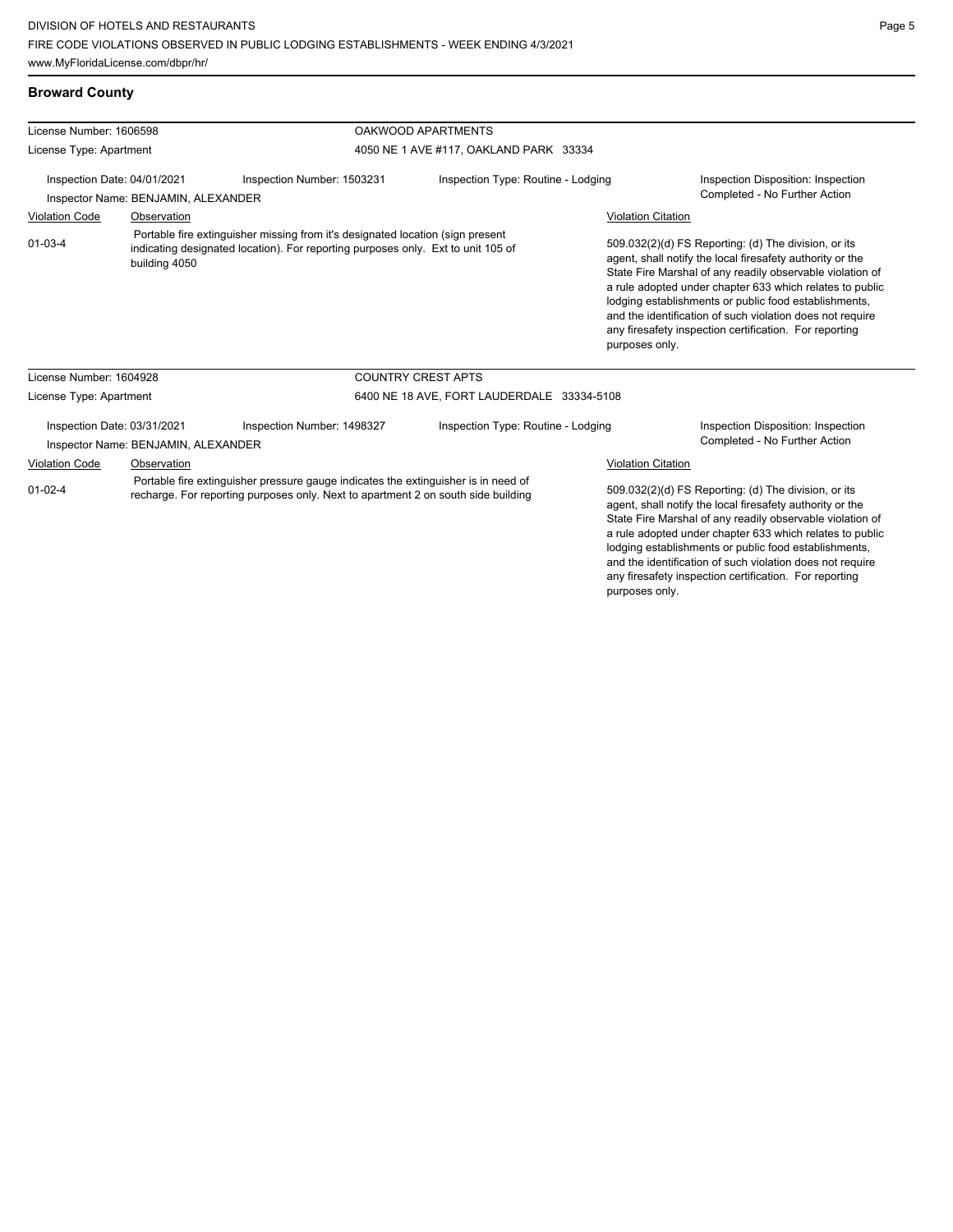food establishments, and the identification of such violation does not require any firesafety inspection certification. For reporting purposes only.

## **Collier County**

| License Number: 2102706     |                             |                                                                                                                                                                                                                                            | HOME2 SUITES BY HILTON NAPLES I-75 PINE RIDGE RD |                           |                                                                                                                                                                                                                                                                                                                                                                                                                                                                                                                                   |
|-----------------------------|-----------------------------|--------------------------------------------------------------------------------------------------------------------------------------------------------------------------------------------------------------------------------------------|--------------------------------------------------|---------------------------|-----------------------------------------------------------------------------------------------------------------------------------------------------------------------------------------------------------------------------------------------------------------------------------------------------------------------------------------------------------------------------------------------------------------------------------------------------------------------------------------------------------------------------------|
| License Type: Hotel         |                             |                                                                                                                                                                                                                                            | 3685 KRAMER DR. NAPLES 34109                     |                           |                                                                                                                                                                                                                                                                                                                                                                                                                                                                                                                                   |
| Inspection Date: 03/29/2021 | Inspector Name: PENN, BRIAN | Inspection Number: 1157446                                                                                                                                                                                                                 | Inspection Type: Routine - Lodging               |                           | Inspection Disposition: Inspection<br>Completed - No Further Action                                                                                                                                                                                                                                                                                                                                                                                                                                                               |
| <b>Violation Code</b>       | Observation                 |                                                                                                                                                                                                                                            |                                                  | <b>Violation Citation</b> |                                                                                                                                                                                                                                                                                                                                                                                                                                                                                                                                   |
| 08-03-4                     |                             | No boiler certificate or insurance inspector's boiler report available. For reporting<br>purposes only. Operator still working to get insurance company out to inspect. This<br>is a repeat violation from 9/30/2020. **Repeat Violation** |                                                  |                           | 61C-1.004(10) FAC and 509.032(2)(d) FS Reporting:<br>61C-1.004(10) The insurance inpector's boiler report is<br>required annually for power boilers and high<br>pressure/high temperature boilers and biannually for low<br>pressure steam or vapor heating boilers. 509.032(2)(d)<br>The division, or its agent, shall notify the local firesafety<br>authority or the State Fire Marshal of any readily<br>observable violation of a rule adopted under chapter 633<br>which relates to public lodging establishments or public |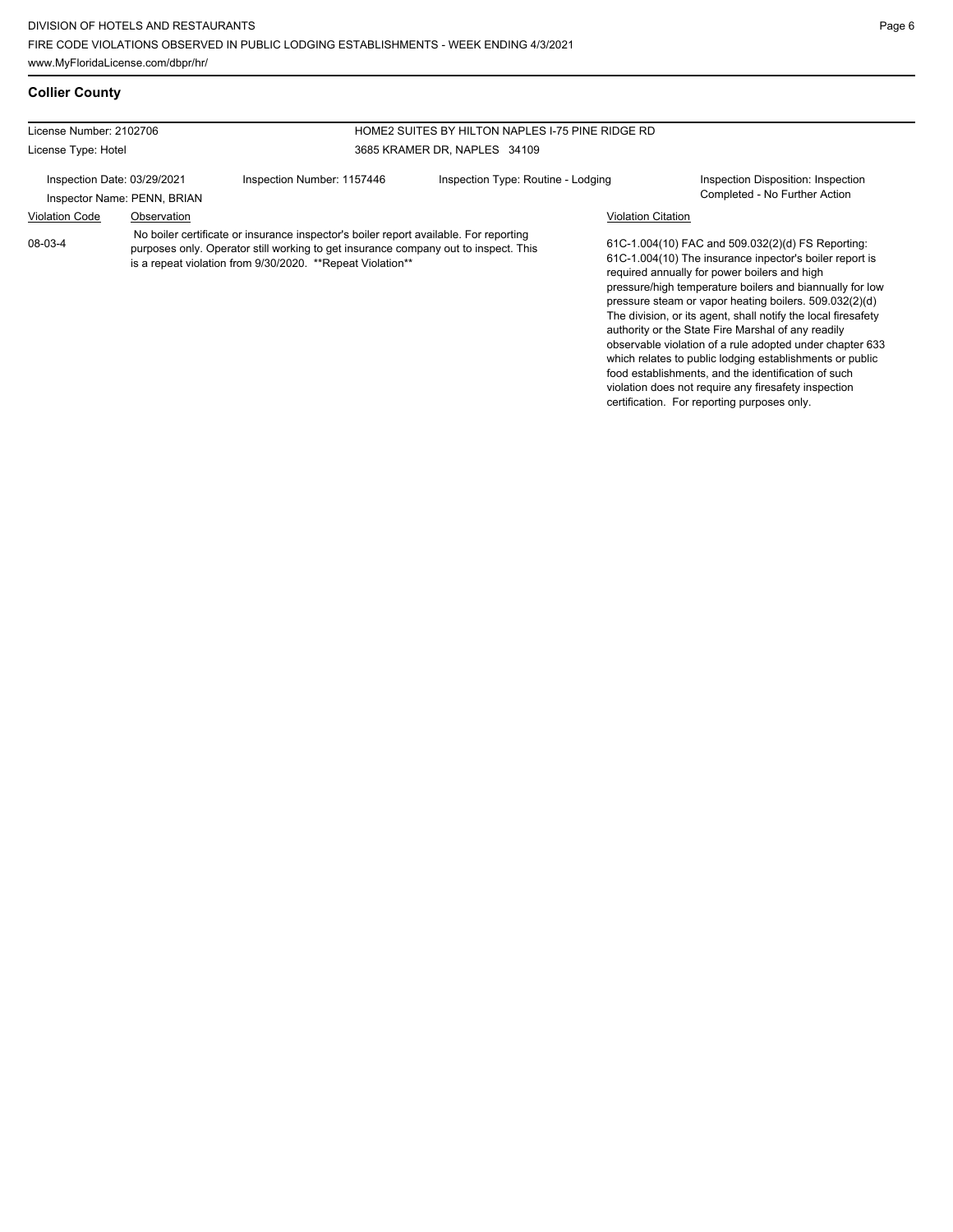### **Dade County**

| License Number: 2311230     |                                   | <b>SEIJAS APTS</b>                                                                                                                                                                                                                              |                                    |                                                                                                                                                                                                                                                                                                                                                                                                                                              |                                                                                                                                                                                                                                                                                                                                                                                                                            |  |
|-----------------------------|-----------------------------------|-------------------------------------------------------------------------------------------------------------------------------------------------------------------------------------------------------------------------------------------------|------------------------------------|----------------------------------------------------------------------------------------------------------------------------------------------------------------------------------------------------------------------------------------------------------------------------------------------------------------------------------------------------------------------------------------------------------------------------------------------|----------------------------------------------------------------------------------------------------------------------------------------------------------------------------------------------------------------------------------------------------------------------------------------------------------------------------------------------------------------------------------------------------------------------------|--|
| License Type: Apartment     |                                   |                                                                                                                                                                                                                                                 | 350 W 20 ST, HIALEAH 330102563     |                                                                                                                                                                                                                                                                                                                                                                                                                                              |                                                                                                                                                                                                                                                                                                                                                                                                                            |  |
| Inspection Date: 03/29/2021 | Inspector Name: PRIETO, EDGAR     | Inspection Number: 1504836                                                                                                                                                                                                                      | Inspection Type: Routine - Lodging |                                                                                                                                                                                                                                                                                                                                                                                                                                              | Inspection Disposition: Inspection<br>Completed - No Further Action                                                                                                                                                                                                                                                                                                                                                        |  |
| <b>Violation Code</b>       | Observation                       |                                                                                                                                                                                                                                                 |                                    | <b>Violation Citation</b>                                                                                                                                                                                                                                                                                                                                                                                                                    |                                                                                                                                                                                                                                                                                                                                                                                                                            |  |
| $01 - 01 - 4$               |                                   | Portable fire extinguisher pressure gauge indicates the extinguisher is<br>overcharged. For reporting purposes only. Observed between apartments #14 and<br>#15; apartment #11; between apartments #8 and #9; in front of the apartment #2.     |                                    | 509.032(2)(d) FS Reporting: (d) The division, or its<br>agent, shall notify the local firesafety authority or the<br>State Fire Marshal of any readily observable violation of<br>a rule adopted under chapter 633 which relates to public<br>lodging establishments or public food establishments,<br>and the identification of such violation does not require<br>any firesafety inspection certification. For reporting<br>purposes only. |                                                                                                                                                                                                                                                                                                                                                                                                                            |  |
| $01 - 06 - 4$               | #9; in front of the apartment #4. | Portable fire extinguisher locked in a box with no means of access to the fire<br>extinguisher. For reporting purposes only. Observed between apartments #6 and<br>#7; between apartments #14 and #15; apartment #11; between apartments #8 and |                                    | purposes only.                                                                                                                                                                                                                                                                                                                                                                                                                               | 509.032(2)(d) FS Reporting: (d) The division, or its<br>agent, shall notify the local firesafety authority or the<br>State Fire Marshal of any readily observable violation of<br>a rule adopted under chapter 633 which relates to public<br>lodging establishments or public food establishments,<br>and the identification of such violation does not require<br>any firesafety inspection certification. For reporting |  |
| License Number: 2301390     |                                   | <b>SUNSIDE PARKS APTS</b>                                                                                                                                                                                                                       |                                    |                                                                                                                                                                                                                                                                                                                                                                                                                                              |                                                                                                                                                                                                                                                                                                                                                                                                                            |  |
| License Type: Apartment     |                                   |                                                                                                                                                                                                                                                 | 355 W 20 ST, HIALEAH 330102567     |                                                                                                                                                                                                                                                                                                                                                                                                                                              |                                                                                                                                                                                                                                                                                                                                                                                                                            |  |
| Inspection Date: 03/29/2021 | Inspector Name: PRIETO, EDGAR     | Inspection Number: 1502300                                                                                                                                                                                                                      | Inspection Type: Routine - Lodging |                                                                                                                                                                                                                                                                                                                                                                                                                                              | Inspection Disposition: Warning<br>Issued                                                                                                                                                                                                                                                                                                                                                                                  |  |
| <b>Violation Code</b>       | Observation                       |                                                                                                                                                                                                                                                 |                                    | <b>Violation Citation</b>                                                                                                                                                                                                                                                                                                                                                                                                                    |                                                                                                                                                                                                                                                                                                                                                                                                                            |  |
| $01 - 01 - 4$               |                                   | Portable fire extinguisher pressure gauge indicates the extinguisher is<br>overcharged. For reporting purposes only. Apartments #201; #205; #209; #214;                                                                                         |                                    | 509.032(2)(d) FS Reporting: (d) The division, or its<br>agent, shall notify the local firesafety authority or the<br>State Fire Marshal of any readily observable violation of<br>a rule adopted under chapter 633 which relates to public<br>lodging establishments or public food establishments,<br>and the identification of such violation does not require<br>any firesafety inspection certification. For reporting<br>purposes only. |                                                                                                                                                                                                                                                                                                                                                                                                                            |  |
| $01-02-4$                   |                                   | Portable fire extinguisher pressure gauge indicates the extinguisher is in need of<br>recharge. For reporting purposes only. Apartment #305;                                                                                                    |                                    | 509.032(2)(d) FS Reporting: (d) The division, or its<br>agent, shall notify the local firesafety authority or the<br>State Fire Marshal of any readily observable violation of<br>a rule adopted under chapter 633 which relates to public<br>lodging establishments or public food establishments,<br>and the identification of such violation does not require<br>any firesafety inspection certification. For reporting<br>purposes only. |                                                                                                                                                                                                                                                                                                                                                                                                                            |  |
| License Number: 2324092     |                                   |                                                                                                                                                                                                                                                 | JORCA CORPORATION APTS             |                                                                                                                                                                                                                                                                                                                                                                                                                                              |                                                                                                                                                                                                                                                                                                                                                                                                                            |  |
| License Type: Apartment     |                                   |                                                                                                                                                                                                                                                 | 34 E 21 ST, HIALEAH 330102710      |                                                                                                                                                                                                                                                                                                                                                                                                                                              |                                                                                                                                                                                                                                                                                                                                                                                                                            |  |
| Inspection Date: 03/31/2021 | Inspector Name: PRIETO, EDGAR     | Inspection Number: 1502475                                                                                                                                                                                                                      | Inspection Type: Routine - Lodging |                                                                                                                                                                                                                                                                                                                                                                                                                                              | Inspection Disposition: Inspection<br>Completed - No Further Action                                                                                                                                                                                                                                                                                                                                                        |  |
| <b>Violation Code</b>       | Observation                       |                                                                                                                                                                                                                                                 |                                    | <b>Violation Citation</b>                                                                                                                                                                                                                                                                                                                                                                                                                    |                                                                                                                                                                                                                                                                                                                                                                                                                            |  |
| $01 - 01 - 4$               |                                   | Portable fire extinguisher pressure gauge indicates the extinguisher is<br>overcharged. For reporting purposes only. By apartment #15.                                                                                                          |                                    |                                                                                                                                                                                                                                                                                                                                                                                                                                              | 509.032(2)(d) FS Reporting: (d) The division, or its<br>agent, shall notify the local firesafety authority or the<br>State Fire Marshal of any readily observable violation of                                                                                                                                                                                                                                             |  |

a rule adopted under chapter 633 which relates to public lodging establishments or public food establishments, and the identification of such violation does not require any firesafety inspection certification. For reporting purposes only.

▃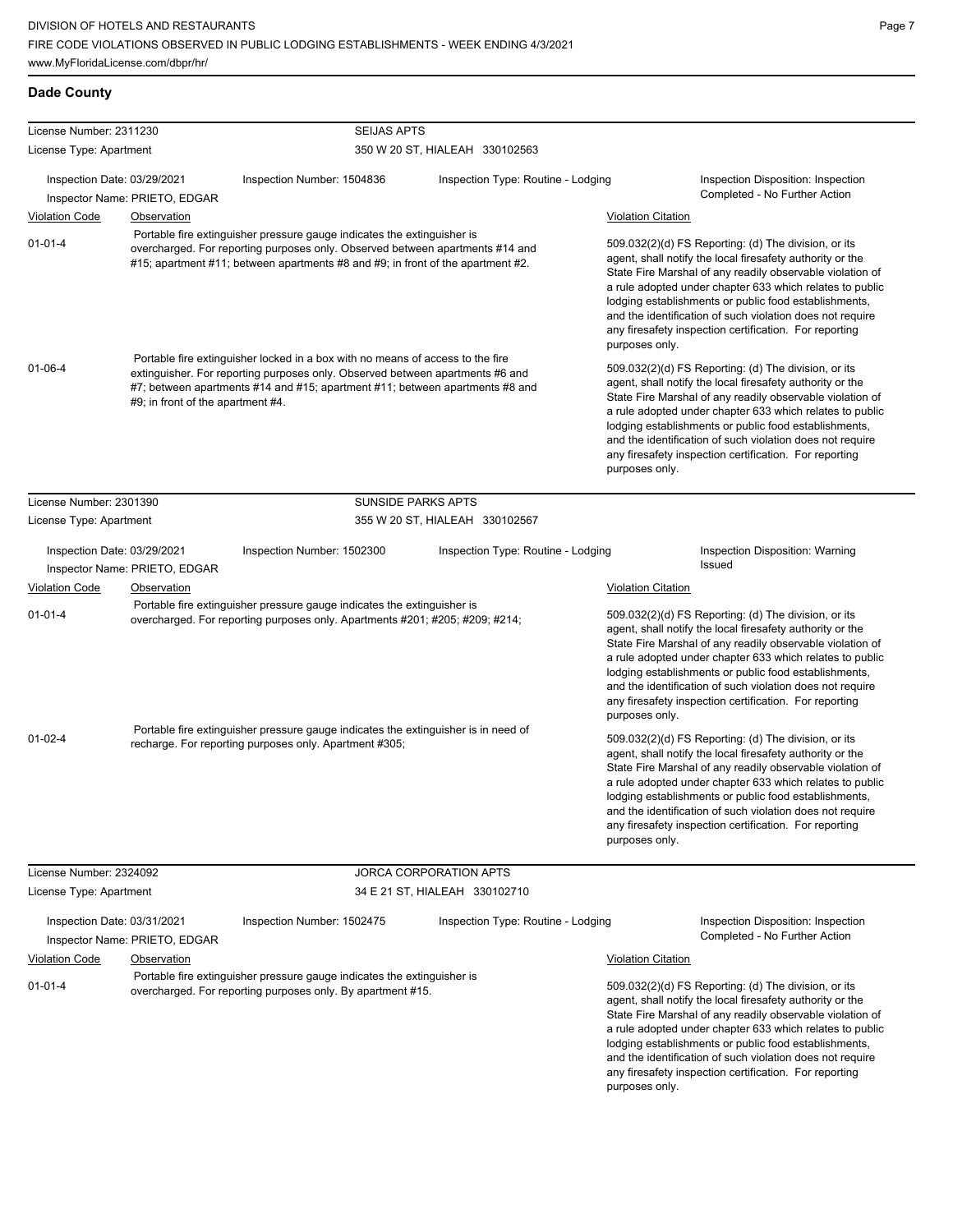## **Dade County**

| License Number: 2309032                                                                                                                                                                                                                                                                                                                                                   |                                                                                                                                             | E & G REALTY APTS                                                                                                                                     |                                                                                                                                                            |                                                                                                                                                                                                                                                                                                                                                                                                                            |                                                                                                                                                                                                                                                                                                                                                                                                                                              |
|---------------------------------------------------------------------------------------------------------------------------------------------------------------------------------------------------------------------------------------------------------------------------------------------------------------------------------------------------------------------------|---------------------------------------------------------------------------------------------------------------------------------------------|-------------------------------------------------------------------------------------------------------------------------------------------------------|------------------------------------------------------------------------------------------------------------------------------------------------------------|----------------------------------------------------------------------------------------------------------------------------------------------------------------------------------------------------------------------------------------------------------------------------------------------------------------------------------------------------------------------------------------------------------------------------|----------------------------------------------------------------------------------------------------------------------------------------------------------------------------------------------------------------------------------------------------------------------------------------------------------------------------------------------------------------------------------------------------------------------------------------------|
| License Type: Apartment                                                                                                                                                                                                                                                                                                                                                   |                                                                                                                                             |                                                                                                                                                       | 179 W 9 ST, HIALEAH 330104085                                                                                                                              |                                                                                                                                                                                                                                                                                                                                                                                                                            |                                                                                                                                                                                                                                                                                                                                                                                                                                              |
| Inspection Date: 03/29/2021                                                                                                                                                                                                                                                                                                                                               |                                                                                                                                             | Inspection Number: 1490219                                                                                                                            | Inspection Type: Routine - Lodging                                                                                                                         |                                                                                                                                                                                                                                                                                                                                                                                                                            | Inspection Disposition: Inspection<br>Completed - No Further Action                                                                                                                                                                                                                                                                                                                                                                          |
| <b>Violation Code</b>                                                                                                                                                                                                                                                                                                                                                     | Inspector Name: PRIETO, EDGAR<br>Observation                                                                                                |                                                                                                                                                       |                                                                                                                                                            | <b>Violation Citation</b>                                                                                                                                                                                                                                                                                                                                                                                                  |                                                                                                                                                                                                                                                                                                                                                                                                                                              |
| $01 - 01 - 4$<br>$01 - 06 - 4$                                                                                                                                                                                                                                                                                                                                            |                                                                                                                                             | Portable fire extinguisher pressure gauge indicates the extinguisher is<br>overcharged. For reporting purposes only. Apartment #3E.                   |                                                                                                                                                            | purposes only.                                                                                                                                                                                                                                                                                                                                                                                                             | 509.032(2)(d) FS Reporting: (d) The division, or its<br>agent, shall notify the local firesafety authority or the<br>State Fire Marshal of any readily observable violation of<br>a rule adopted under chapter 633 which relates to public<br>lodging establishments or public food establishments,<br>and the identification of such violation does not require<br>any firesafety inspection certification. For reporting                   |
|                                                                                                                                                                                                                                                                                                                                                                           |                                                                                                                                             |                                                                                                                                                       | Portable fire extinguisher locked in a box with no means of access to the fire<br>extinguisher. For reporting purposes only. Apartment #1A; apartment #7A. |                                                                                                                                                                                                                                                                                                                                                                                                                            | 509.032(2)(d) FS Reporting: (d) The division, or its<br>agent, shall notify the local firesafety authority or the<br>State Fire Marshal of any readily observable violation of<br>a rule adopted under chapter 633 which relates to public<br>lodging establishments or public food establishments,<br>and the identification of such violation does not require<br>any firesafety inspection certification. For reporting<br>purposes only. |
| License Number: 2326980                                                                                                                                                                                                                                                                                                                                                   |                                                                                                                                             |                                                                                                                                                       | 417 & 425 E 31 ST APTS                                                                                                                                     |                                                                                                                                                                                                                                                                                                                                                                                                                            |                                                                                                                                                                                                                                                                                                                                                                                                                                              |
| License Type: Apartment                                                                                                                                                                                                                                                                                                                                                   |                                                                                                                                             | 417 E 31 ST, HIALEAH 33012                                                                                                                            |                                                                                                                                                            |                                                                                                                                                                                                                                                                                                                                                                                                                            |                                                                                                                                                                                                                                                                                                                                                                                                                                              |
| Inspection Date: 03/31/2021<br>Inspector Name: RUSSO, THOMAS                                                                                                                                                                                                                                                                                                              |                                                                                                                                             | Inspection Type: Routine - Lodging<br>Inspection Number: 1504932                                                                                      |                                                                                                                                                            |                                                                                                                                                                                                                                                                                                                                                                                                                            | <b>Inspection Disposition: Warning</b><br>Issued                                                                                                                                                                                                                                                                                                                                                                                             |
| <b>Violation Code</b>                                                                                                                                                                                                                                                                                                                                                     |                                                                                                                                             |                                                                                                                                                       |                                                                                                                                                            | <b>Violation Citation</b>                                                                                                                                                                                                                                                                                                                                                                                                  |                                                                                                                                                                                                                                                                                                                                                                                                                                              |
| $01 - 04 - 4$                                                                                                                                                                                                                                                                                                                                                             | <b>Observation</b><br>No portable fire extinguisher present on the premises. For reporting purposes<br>only. No fire extinguisher observed. |                                                                                                                                                       |                                                                                                                                                            | purposes only.                                                                                                                                                                                                                                                                                                                                                                                                             | 509.032(2)(d) FS Reporting: (d) The division, or its<br>agent, shall notify the local firesafety authority or the<br>State Fire Marshal of any readily observable violation of<br>a rule adopted under chapter 633 which relates to public<br>lodging establishments or public food establishments,<br>and the identification of such violation does not require<br>any firesafety inspection certification. For reporting                   |
| $07 - 04 - 4$                                                                                                                                                                                                                                                                                                                                                             |                                                                                                                                             | Electrical outlet damaged to indicate a malfunction. For reporting purposes only.<br>Observed on the north side of building 425 next to apartment #4. |                                                                                                                                                            | purposes only.                                                                                                                                                                                                                                                                                                                                                                                                             | 509.032(2)(d) FS Reporting: (d) The division, or its<br>agent, shall notify the local firesafety authority or the<br>State Fire Marshal of any readily observable violation of<br>a rule adopted under chapter 633 which relates to public<br>lodging establishments or public food establishments,<br>and the identification of such violation does not require<br>any firesafety inspection certification. For reporting                   |
| License Number: 2330127                                                                                                                                                                                                                                                                                                                                                   |                                                                                                                                             |                                                                                                                                                       | <b>LEGACY LAS PALMAS</b>                                                                                                                                   |                                                                                                                                                                                                                                                                                                                                                                                                                            |                                                                                                                                                                                                                                                                                                                                                                                                                                              |
| License Type: Apartment                                                                                                                                                                                                                                                                                                                                                   |                                                                                                                                             |                                                                                                                                                       | 3505 W 10 AVE, HIALEAH 33012                                                                                                                               |                                                                                                                                                                                                                                                                                                                                                                                                                            |                                                                                                                                                                                                                                                                                                                                                                                                                                              |
| Inspection Date: 03/30/2021                                                                                                                                                                                                                                                                                                                                               | Inspector Name: RUSSO, THOMAS                                                                                                               | Inspection Number: 1496964                                                                                                                            | Inspection Type: Routine - Lodging                                                                                                                         |                                                                                                                                                                                                                                                                                                                                                                                                                            | Inspection Disposition: Warning<br>Issued                                                                                                                                                                                                                                                                                                                                                                                                    |
| <b>Violation Code</b>                                                                                                                                                                                                                                                                                                                                                     | <b>Observation</b>                                                                                                                          |                                                                                                                                                       |                                                                                                                                                            | <b>Violation Citation</b>                                                                                                                                                                                                                                                                                                                                                                                                  |                                                                                                                                                                                                                                                                                                                                                                                                                                              |
| Portable fire extinguisher pressure gauge indicates the extinguisher is<br>$01 - 01 - 4$<br>overcharged. For reporting purposes only. Observed in building 5 next to<br>Apartment 104 and 107 and in building 2 between apartments 103 and 104, and in<br>building 10, between Apartments 103 and 104, and also next to the garbage<br>compactor at the maintenance shed. |                                                                                                                                             |                                                                                                                                                       | purposes only.                                                                                                                                             | 509.032(2)(d) FS Reporting: (d) The division, or its<br>agent, shall notify the local firesafety authority or the<br>State Fire Marshal of any readily observable violation of<br>a rule adopted under chapter 633 which relates to public<br>lodging establishments or public food establishments,<br>and the identification of such violation does not require<br>any firesafety inspection certification. For reporting |                                                                                                                                                                                                                                                                                                                                                                                                                                              |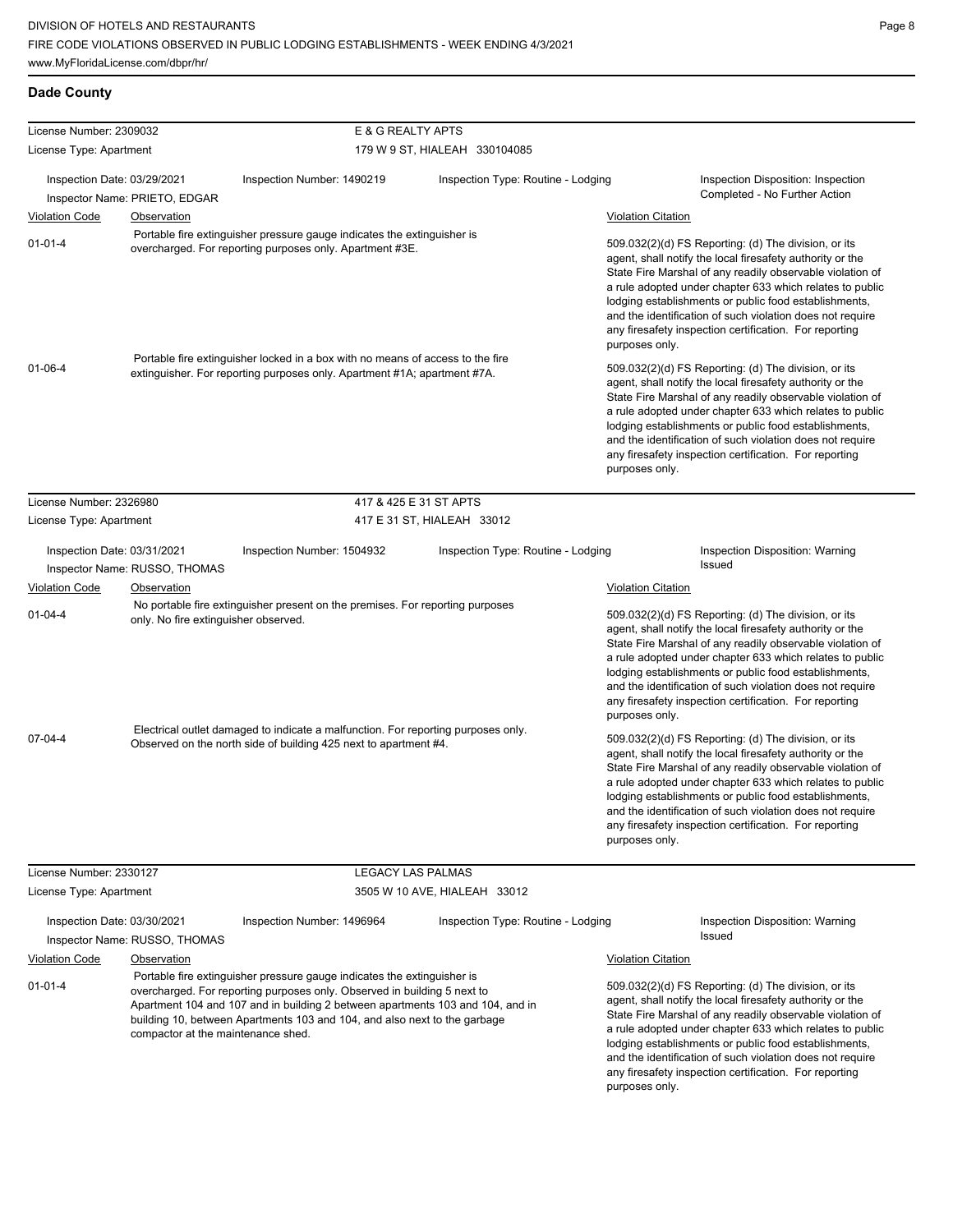#### **Dade County** License Number: 2313258 License Type: Apartment SUNFLOWER APARTMENTS (THE) 3675 W 11 AVE, HIALEAH 330124992 Inspection Date: 04/02/2021 Inspection Number: 1499894 Inspection Type: Routine - Lodging Inspection Disposition: Warning Inspector Name: RUSSO, THOMAS **Inspector Name: RUSSO, THOMAS** Violation Code Observation Violation Citation 509.032(2)(d) FS Reporting: (d) The division, or its agent, shall notify the local firesafety authority or the State Fire Marshal of any readily observable violation of a rule adopted under chapter 633 which relates to public lodging establishments or public food establishments, and the identification of such violation does not require any firesafety inspection certification. For reporting purposes only. 01-06-4 Portable fire extinguisher locked in a box with no means of access to the fire extinguisher. For reporting purposes only. Observed next to the following apartments: 203, 209, 214, 220, 303, 309, 314 and 320. License Number: 2322413 License Type: Apartment 1501 APTS 1501 W 41 ST, HIALEAH 330125816 Inspection Date: 04/01/2021 Inspection Number: 1504864 Inspection Type: Routine - Lodging Inspection Disposition: Administrative Inspector Name: RUSSO, THOMAS **Inspector Name: RUSSO, THOMAS** Violation Code Observation Violation Citation 509.032(2)(d) FS Reporting: (d) The division, or its agent, shall notify the local firesafety authority or the State Fire Marshal of any readily observable violation of a rule adopted under chapter 633 which relates to public lodging establishments or public food establishments, and the identification of such violation does not require any firesafety inspection certification. For reporting purposes only. 01-06-4 Portable fire extinguisher locked in a box with no means of access to the fire extinguisher. For reporting purposes only. Observed between apartments 2A and 3A and between apartments 5A and 6A. License Number: 2310804 License Type: Apartment LAS BRISAS GARDEN APARTMENTS 201 W 65 ST, HIALEAH 330126766 Inspection Date: 04/02/2021 Inspection Number: 1506682 Inspection Type: Routine - Lodging Inspection Disposition: Warning Inspector Name: RUSSO, THOMAS Violation Code Observation Violation Citation 509.032(2)(d) FS Reporting: (d) The division, or its agent, shall notify the local firesafety authority or the State Fire Marshal of any readily observable violation of a rule adopted under chapter 633 which relates to public lodging establishments or public food establishments, and the identification of such violation does not require any firesafety inspection certification. For reporting purposes only. 01-06-4 Portable fire extinguisher locked in a box with no means of access to the fire extinguisher. For reporting purposes only. Observed in building 201 next to apartment 101, 108, 112, and 202. And building 207 next to apartment 103 and 203 and in building 209 next to apartments 101, 114 and 214. License Number: 2310543 License Type: Apartment WESTLAND APARTMENTS 4951 W 14 LN, HIALEAH 330128107 Inspection Date: 04/01/2021 Inspection Number: 1499874 Inspection Type: Routine - Lodging Inspection Disposition: Warning Issued Inspector Name: RUSSO, THOMAS Violation Code Observation Violation Citation 509.032(2)(d) FS Reporting: (d) The division, or its agent, shall notify the local firesafety authority or the State Fire Marshal of any readily observable violation of a rule adopted under chapter 633 which relates to public 01-01-4 Portable fire extinguisher pressure gauge indicates the extinguisher is overcharged. For reporting purposes only. Observed next to apartment 105

lodging establishments or public food establishments, and the identification of such violation does not require any firesafety inspection certification. For reporting purposes only.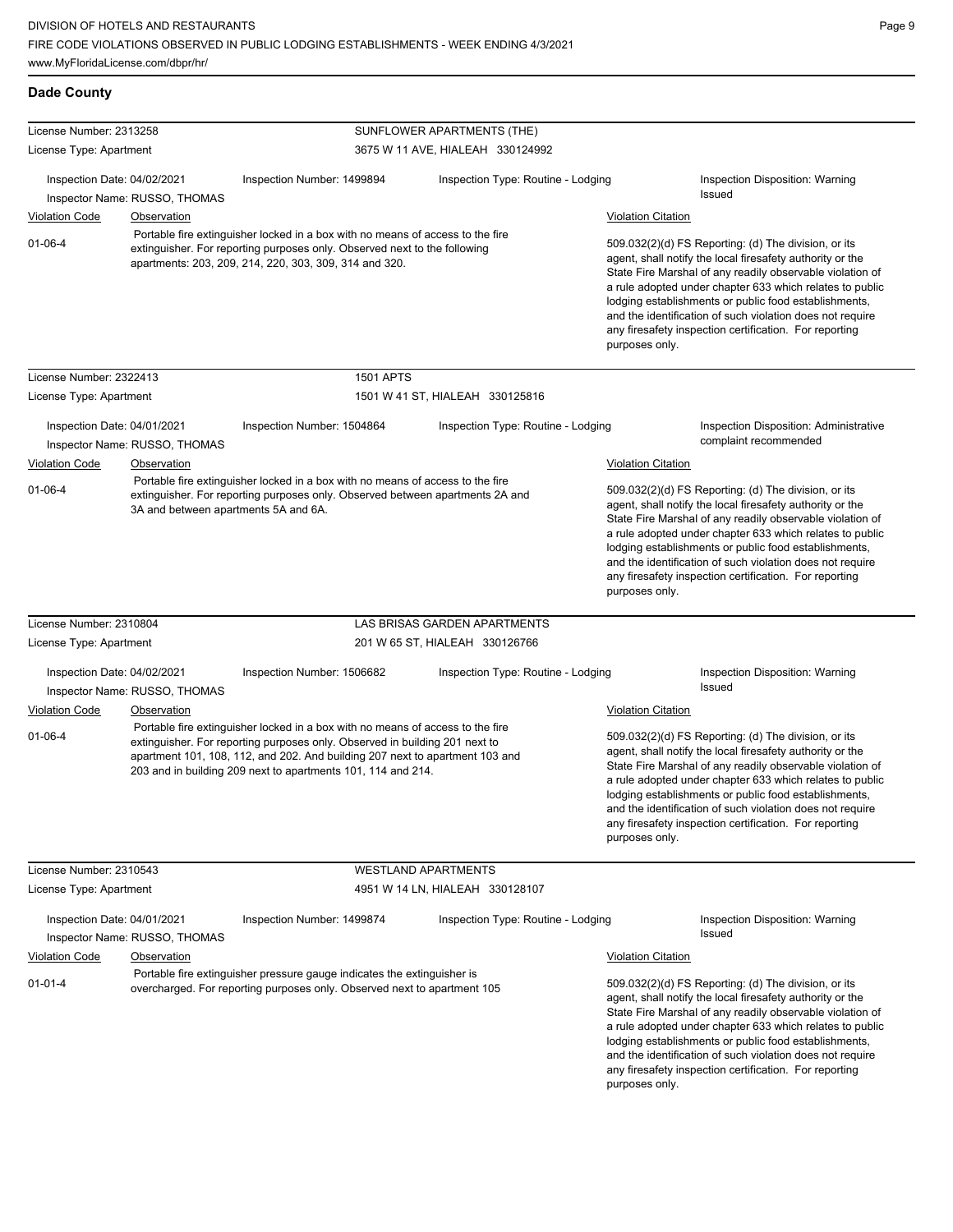| <b>Dade County</b>                                                                                                                                                                  |                                                                                                                                                        |                                                                                                                                                                                                                                                                                                                                                                                                                                              |                                                                                                                                                                                                                                                                                                                                                                                                                                              |                           |                                                                                                                                                                                                                                                                                                                                                                                                                            |
|-------------------------------------------------------------------------------------------------------------------------------------------------------------------------------------|--------------------------------------------------------------------------------------------------------------------------------------------------------|----------------------------------------------------------------------------------------------------------------------------------------------------------------------------------------------------------------------------------------------------------------------------------------------------------------------------------------------------------------------------------------------------------------------------------------------|----------------------------------------------------------------------------------------------------------------------------------------------------------------------------------------------------------------------------------------------------------------------------------------------------------------------------------------------------------------------------------------------------------------------------------------------|---------------------------|----------------------------------------------------------------------------------------------------------------------------------------------------------------------------------------------------------------------------------------------------------------------------------------------------------------------------------------------------------------------------------------------------------------------------|
| License Number: 2313789                                                                                                                                                             |                                                                                                                                                        |                                                                                                                                                                                                                                                                                                                                                                                                                                              | 1559-60 NW 15 ST RD LLC                                                                                                                                                                                                                                                                                                                                                                                                                      |                           |                                                                                                                                                                                                                                                                                                                                                                                                                            |
| License Type: Apartment                                                                                                                                                             |                                                                                                                                                        |                                                                                                                                                                                                                                                                                                                                                                                                                                              | 1560 NW 15 ST RD, MIAMI 33125                                                                                                                                                                                                                                                                                                                                                                                                                |                           |                                                                                                                                                                                                                                                                                                                                                                                                                            |
| Inspection Date: 04/02/2021                                                                                                                                                         | Inspector Name: PRIETO, VICENTE                                                                                                                        | Inspection Number: 1493991                                                                                                                                                                                                                                                                                                                                                                                                                   | Inspection Type: Routine - Lodging                                                                                                                                                                                                                                                                                                                                                                                                           |                           | Inspection Disposition: Administrative<br>complaint recommended                                                                                                                                                                                                                                                                                                                                                            |
| <b>Violation Code</b>                                                                                                                                                               | <b>Observation</b>                                                                                                                                     |                                                                                                                                                                                                                                                                                                                                                                                                                                              |                                                                                                                                                                                                                                                                                                                                                                                                                                              | <b>Violation Citation</b> |                                                                                                                                                                                                                                                                                                                                                                                                                            |
| $01 - 05 - 4$                                                                                                                                                                       | Portable fire extinguisher obstructed/not accessible. For reporting purposes only.<br>Observed missing breaking device in all fire extinguisher boxes. |                                                                                                                                                                                                                                                                                                                                                                                                                                              | 509.032(2)(d) FS Reporting: (d) The division, or its<br>agent, shall notify the local firesafety authority or the<br>State Fire Marshal of any readily observable violation of<br>a rule adopted under chapter 633 which relates to public<br>lodging establishments or public food establishments,<br>and the identification of such violation does not require<br>any firesafety inspection certification. For reporting<br>purposes only. |                           |                                                                                                                                                                                                                                                                                                                                                                                                                            |
| License Number: 2312088                                                                                                                                                             |                                                                                                                                                        |                                                                                                                                                                                                                                                                                                                                                                                                                                              | <b>GASOLIH R/E HOLDINGS LLC</b>                                                                                                                                                                                                                                                                                                                                                                                                              |                           |                                                                                                                                                                                                                                                                                                                                                                                                                            |
| License Type: Apartment                                                                                                                                                             |                                                                                                                                                        |                                                                                                                                                                                                                                                                                                                                                                                                                                              | 651 SW 3 ST, MIAMI 33130                                                                                                                                                                                                                                                                                                                                                                                                                     |                           |                                                                                                                                                                                                                                                                                                                                                                                                                            |
| Inspection Date: 03/30/2021<br><b>Violation Code</b>                                                                                                                                | Inspector Name: AZPURUA, JULIO<br>Observation                                                                                                          | Inspection Number: 1499574<br>Portable fire extinguisher locked in a box with no means of access to the fire                                                                                                                                                                                                                                                                                                                                 | Inspection Type: Routine - Lodging                                                                                                                                                                                                                                                                                                                                                                                                           | <b>Violation Citation</b> | Inspection Disposition: Inspection<br>Completed - No Further Action                                                                                                                                                                                                                                                                                                                                                        |
| $01 - 06 - 4$<br>extinguisher. For reporting purposes only.<br>Observed missing glass breaking device installed on box next to apartment 3 and<br>apartment 5. **Repeat Violation** |                                                                                                                                                        | 509.032(2)(d) FS Reporting: (d) The division, or its<br>agent, shall notify the local firesafety authority or the<br>State Fire Marshal of any readily observable violation of<br>a rule adopted under chapter 633 which relates to public<br>lodging establishments or public food establishments,<br>and the identification of such violation does not require<br>any firesafety inspection certification. For reporting<br>purposes only. |                                                                                                                                                                                                                                                                                                                                                                                                                                              |                           |                                                                                                                                                                                                                                                                                                                                                                                                                            |
| License Number: 2312972                                                                                                                                                             |                                                                                                                                                        | VENTO 7 LLC                                                                                                                                                                                                                                                                                                                                                                                                                                  |                                                                                                                                                                                                                                                                                                                                                                                                                                              |                           |                                                                                                                                                                                                                                                                                                                                                                                                                            |
| License Type: Apartment                                                                                                                                                             |                                                                                                                                                        |                                                                                                                                                                                                                                                                                                                                                                                                                                              | 921 SW 7 ST, MIAMI 33130                                                                                                                                                                                                                                                                                                                                                                                                                     |                           |                                                                                                                                                                                                                                                                                                                                                                                                                            |
| Inspection Date: 03/31/2021                                                                                                                                                         | Inspector Name: WILLIAMS, ALFREDA                                                                                                                      | Inspection Number: 1496783                                                                                                                                                                                                                                                                                                                                                                                                                   | Inspection Type: Routine - Lodging                                                                                                                                                                                                                                                                                                                                                                                                           |                           | Inspection Disposition: Administrative<br>complaint recommended                                                                                                                                                                                                                                                                                                                                                            |
| <b>Violation Code</b>                                                                                                                                                               | Observation                                                                                                                                            |                                                                                                                                                                                                                                                                                                                                                                                                                                              |                                                                                                                                                                                                                                                                                                                                                                                                                                              | <b>Violation Citation</b> |                                                                                                                                                                                                                                                                                                                                                                                                                            |
| $01 - 06 - 4$                                                                                                                                                                       |                                                                                                                                                        | Portable fire extinguisher locked in a box with no means of access to the fire<br>extinguisher. For reporting purposes only.                                                                                                                                                                                                                                                                                                                 |                                                                                                                                                                                                                                                                                                                                                                                                                                              | purposes only.            | 509.032(2)(d) FS Reporting: (d) The division, or its<br>agent, shall notify the local firesafety authority or the<br>State Fire Marshal of any readily observable violation of<br>a rule adopted under chapter 633 which relates to public<br>lodging establishments or public food establishments,<br>and the identification of such violation does not require<br>any firesafety inspection certification. For reporting |
| License Number: 2328422                                                                                                                                                             |                                                                                                                                                        |                                                                                                                                                                                                                                                                                                                                                                                                                                              | VILLAS OF HAVANA LLC                                                                                                                                                                                                                                                                                                                                                                                                                         |                           |                                                                                                                                                                                                                                                                                                                                                                                                                            |
| License Type: Apartment                                                                                                                                                             |                                                                                                                                                        |                                                                                                                                                                                                                                                                                                                                                                                                                                              | 717 SW 11 AVE, MIAMI 33130                                                                                                                                                                                                                                                                                                                                                                                                                   |                           |                                                                                                                                                                                                                                                                                                                                                                                                                            |
| Inspection Date: 03/30/2021                                                                                                                                                         | Inspector Name: AZPURUA, JULIO                                                                                                                         | Inspection Number: 1501171                                                                                                                                                                                                                                                                                                                                                                                                                   | Inspection Type: Routine - Lodging                                                                                                                                                                                                                                                                                                                                                                                                           |                           | Inspection Disposition: Warning<br>Issued                                                                                                                                                                                                                                                                                                                                                                                  |
| <b>Violation Code</b>                                                                                                                                                               | Observation                                                                                                                                            |                                                                                                                                                                                                                                                                                                                                                                                                                                              |                                                                                                                                                                                                                                                                                                                                                                                                                                              | <b>Violation Citation</b> |                                                                                                                                                                                                                                                                                                                                                                                                                            |
| $04 - 01 - 4$                                                                                                                                                                       | purposes only.                                                                                                                                         | Trouble/alarm light illuminated on the fire alarm control panel. For reporting                                                                                                                                                                                                                                                                                                                                                               |                                                                                                                                                                                                                                                                                                                                                                                                                                              | purposes only.            | 509.032(2)(d) FS Reporting: The division, or its agent,<br>shall notify the local firesafety authority or the State Fire<br>Marshal of any readily observable violation of a rule<br>adopted under chapter 633 which relates to public<br>lodging establishments or public food establishments,<br>and the identification of such violation does not require<br>any firesafety inspection certification. For reporting     |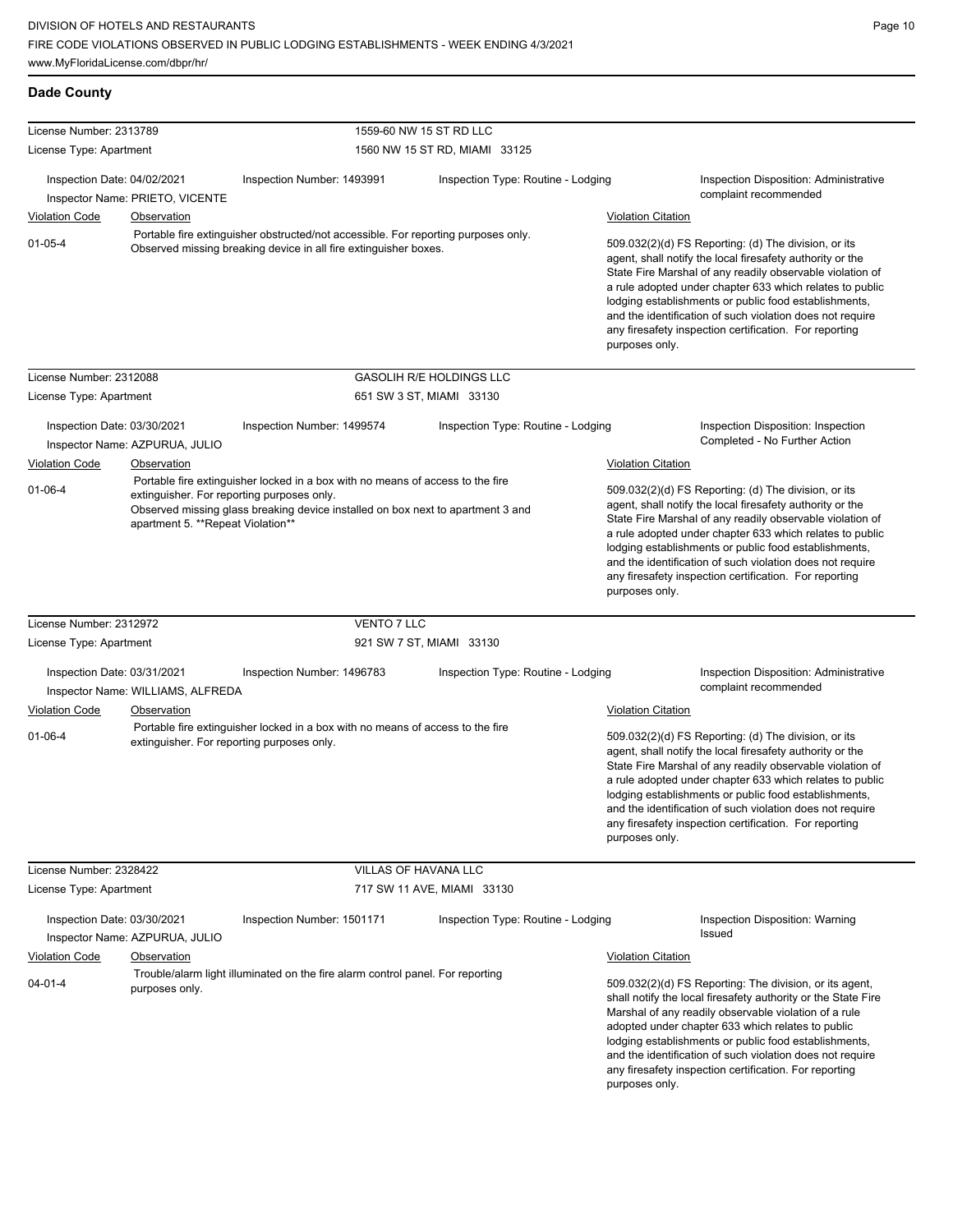## **Dade County**

| License Number: 2309459     |                                                                     | <b>LISMAR APTS</b>                                                                                                   |                                      |                           |                                                                                                                                                                                                                                                                                                                                                                                                                            |
|-----------------------------|---------------------------------------------------------------------|----------------------------------------------------------------------------------------------------------------------|--------------------------------------|---------------------------|----------------------------------------------------------------------------------------------------------------------------------------------------------------------------------------------------------------------------------------------------------------------------------------------------------------------------------------------------------------------------------------------------------------------------|
| License Type: Apartment     |                                                                     |                                                                                                                      | 404 SW 6 ST, MIAMI 331302872         |                           |                                                                                                                                                                                                                                                                                                                                                                                                                            |
| Inspection Date: 03/29/2021 | Inspector Name: URIBE, GUISELLA                                     | Inspection Number: 1497497                                                                                           | Inspection Type: Routine - Lodging   |                           | Inspection Disposition: Warning<br><b>Issued</b>                                                                                                                                                                                                                                                                                                                                                                           |
| <b>Violation Code</b>       | Observation                                                         |                                                                                                                      |                                      | <b>Violation Citation</b> |                                                                                                                                                                                                                                                                                                                                                                                                                            |
| $01 - 02 - 4$               | recharge. For reporting purposes only.<br>By Unit 25, fourth floor. | Portable fire extinguisher pressure gauge indicates the extinguisher is in need of                                   |                                      | purposes only.            | 509.032(2)(d) FS Reporting: (d) The division, or its<br>agent, shall notify the local firesafety authority or the<br>State Fire Marshal of any readily observable violation of<br>a rule adopted under chapter 633 which relates to public<br>lodging establishments or public food establishments,<br>and the identification of such violation does not require<br>any firesafety inspection certification. For reporting |
| License Number: 2312032     |                                                                     | <b>MENDEZ APT</b>                                                                                                    |                                      |                           |                                                                                                                                                                                                                                                                                                                                                                                                                            |
| License Type: Apartment     |                                                                     |                                                                                                                      | 1010 SW 6 ST, MIAMI 331303163        |                           |                                                                                                                                                                                                                                                                                                                                                                                                                            |
| Inspection Date: 03/31/2021 | Inspector Name: URIBE, GUISELLA                                     | Inspection Number: 1511718                                                                                           | Inspection Type: Routine - Lodging   |                           | Inspection Disposition: Warning<br><b>Issued</b>                                                                                                                                                                                                                                                                                                                                                                           |
| <b>Violation Code</b>       | Observation                                                         |                                                                                                                      |                                      | <b>Violation Citation</b> |                                                                                                                                                                                                                                                                                                                                                                                                                            |
| $01 - 01 - 4$               | By unit 2.                                                          | Portable fire extinguisher pressure gauge indicates the extinguisher is<br>overcharged. For reporting purposes only. |                                      | purposes only.            | 509.032(2)(d) FS Reporting: (d) The division, or its<br>agent, shall notify the local firesafety authority or the<br>State Fire Marshal of any readily observable violation of<br>a rule adopted under chapter 633 which relates to public<br>lodging establishments or public food establishments,<br>and the identification of such violation does not require<br>any firesafety inspection certification. For reporting |
| License Number: 2302642     |                                                                     | <b>LLANES APARTMENTS</b>                                                                                             |                                      |                           |                                                                                                                                                                                                                                                                                                                                                                                                                            |
| License Type: Apartment     |                                                                     |                                                                                                                      | 649-661-671 SW 7 ST, MIAMI 331303353 |                           |                                                                                                                                                                                                                                                                                                                                                                                                                            |
| Inspection Date: 03/31/2021 | Inspector Name: CRUZ, EDGAR                                         | Inspection Number: 1496626                                                                                           | Inspection Type: Routine - Lodging   |                           | Inspection Disposition: Inspection<br>Completed - No Further Action                                                                                                                                                                                                                                                                                                                                                        |
| <b>Violation Code</b>       | Observation                                                         |                                                                                                                      |                                      | <b>Violation Citation</b> |                                                                                                                                                                                                                                                                                                                                                                                                                            |
| $04 - 01 - 4$               | purposes only.<br>Observed in building 649.                         | Trouble/alarm light illuminated on the fire alarm control panel. For reporting                                       |                                      | purposes only.            | 509.032(2)(d) FS Reporting: The division, or its agent,<br>shall notify the local firesafety authority or the State Fire<br>Marshal of any readily observable violation of a rule<br>adopted under chapter 633 which relates to public<br>lodging establishments or public food establishments,<br>and the identification of such violation does not require<br>any firesafety inspection certification. For reporting     |
| $04 - 01 - 4$               | purposes only.<br>Building 349 by unit 1                            | Trouble/alarm light illuminated on the fire alarm control panel. For reporting                                       |                                      | purposes only.            | 509.032(2)(d) FS Reporting: The division, or its agent,<br>shall notify the local firesafety authority or the State Fire<br>Marshal of any readily observable violation of a rule<br>adopted under chapter 633 which relates to public<br>lodging establishments or public food establishments,<br>and the identification of such violation does not require<br>any firesafety inspection certification. For reporting     |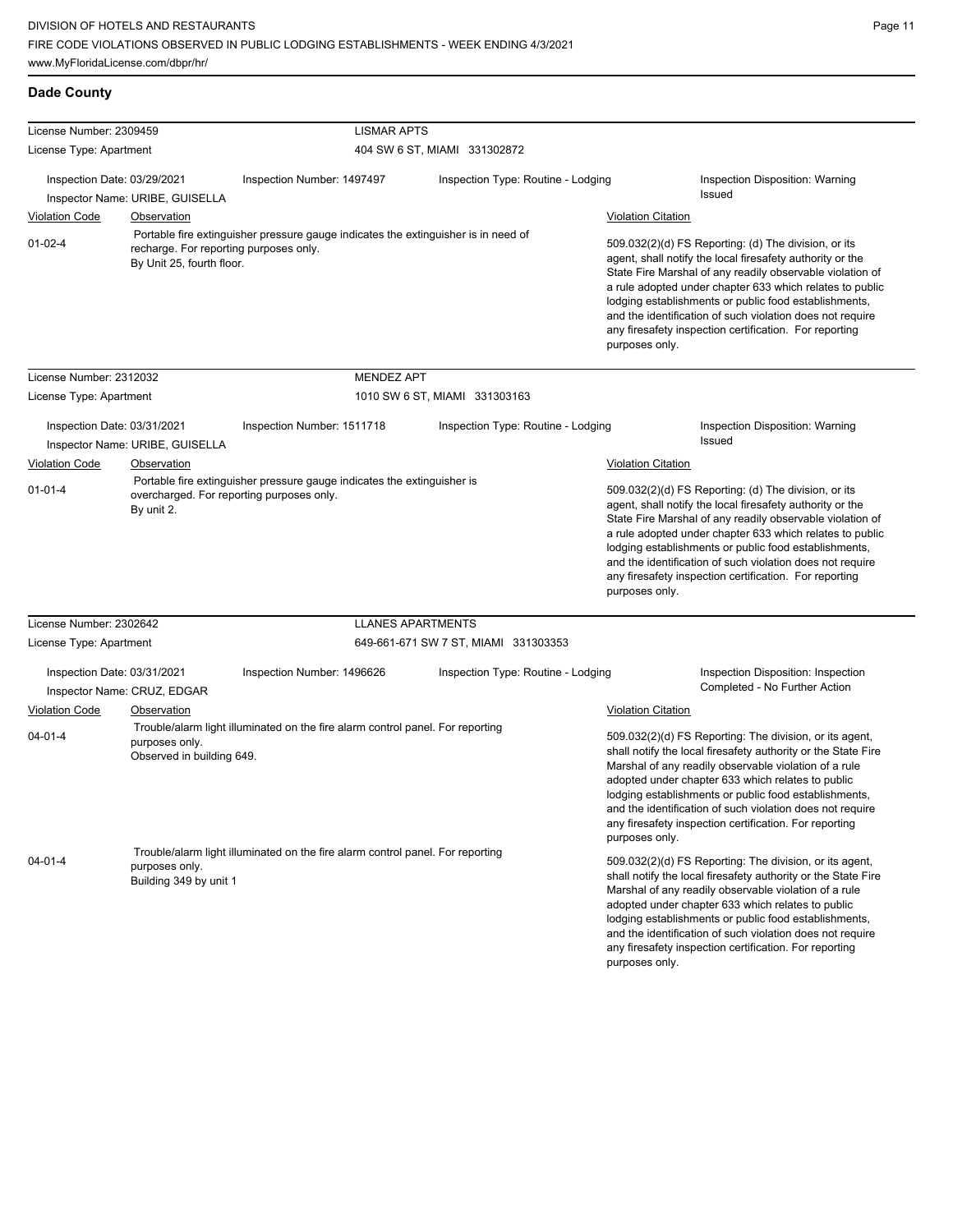## **Dade County**

| License Number: 2307247                              |                                                       |                                                                                                                                                                       | <b>BRICKELL WEST APARTMENTS</b>    |                           |                                                                                                                                                                                                                                                                                                                                                                                                                            |
|------------------------------------------------------|-------------------------------------------------------|-----------------------------------------------------------------------------------------------------------------------------------------------------------------------|------------------------------------|---------------------------|----------------------------------------------------------------------------------------------------------------------------------------------------------------------------------------------------------------------------------------------------------------------------------------------------------------------------------------------------------------------------------------------------------------------------|
| License Type: Apartment                              |                                                       | 180 SW 9 ST, MIAMI 331303568                                                                                                                                          |                                    |                           |                                                                                                                                                                                                                                                                                                                                                                                                                            |
| Inspection Date: 04/01/2021                          |                                                       | Inspection Number: 1499959                                                                                                                                            | Inspection Type: Routine - Lodging |                           | Inspection Disposition: Warning<br>Issued                                                                                                                                                                                                                                                                                                                                                                                  |
| <b>Violation Code</b>                                | Inspector Name: URIBE, GUISELLA<br>Observation        |                                                                                                                                                                       |                                    | <b>Violation Citation</b> |                                                                                                                                                                                                                                                                                                                                                                                                                            |
| $04 - 01 - 4$                                        | purposes only.                                        | Trouble/alarm light illuminated on the fire alarm control panel. For reporting                                                                                        |                                    | purposes only.            | 509.032(2)(d) FS Reporting: The division, or its agent,<br>shall notify the local firesafety authority or the State Fire<br>Marshal of any readily observable violation of a rule<br>adopted under chapter 633 which relates to public<br>lodging establishments or public food establishments,<br>and the identification of such violation does not require<br>any firesafety inspection certification. For reporting     |
| $04 - 01 - 4$                                        | purposes only.                                        | Trouble/alarm light illuminated on the fire alarm control panel. For reporting                                                                                        |                                    | purposes only.            | 509.032(2)(d) FS Reporting: The division, or its agent,<br>shall notify the local firesafety authority or the State Fire<br>Marshal of any readily observable violation of a rule<br>adopted under chapter 633 which relates to public<br>lodging establishments or public food establishments,<br>and the identification of such violation does not require<br>any firesafety inspection certification. For reporting     |
| License Number: 2313017                              |                                                       | <b>TERRY APARTMENTS</b>                                                                                                                                               |                                    |                           |                                                                                                                                                                                                                                                                                                                                                                                                                            |
| License Type: Apartment                              |                                                       |                                                                                                                                                                       | 620 SW 10 ST, MIAMI 331303863      |                           |                                                                                                                                                                                                                                                                                                                                                                                                                            |
| Inspection Date: 04/02/2021                          | Inspector Name: URIBE, GUISELLA                       | Inspection Number: 1495127                                                                                                                                            | Inspection Type: Routine - Lodging |                           | <b>Inspection Disposition: Administrative</b><br>complaint recommended                                                                                                                                                                                                                                                                                                                                                     |
| <b>Violation Code</b>                                | <b>Observation</b>                                    |                                                                                                                                                                       |                                    | <b>Violation Citation</b> |                                                                                                                                                                                                                                                                                                                                                                                                                            |
| $04 - 01 - 4$                                        | purposes only.                                        | Trouble/alarm light illuminated on the fire alarm control panel. For reporting                                                                                        |                                    | purposes only.            | 509.032(2)(d) FS Reporting: The division, or its agent,<br>shall notify the local firesafety authority or the State Fire<br>Marshal of any readily observable violation of a rule<br>adopted under chapter 633 which relates to public<br>lodging establishments or public food establishments,<br>and the identification of such violation does not require<br>any firesafety inspection certification. For reporting     |
| License Number: 2320030                              |                                                       | <b>TRANSCARIBE APTS</b>                                                                                                                                               |                                    |                           |                                                                                                                                                                                                                                                                                                                                                                                                                            |
| License Type: Apartment                              |                                                       |                                                                                                                                                                       | 1772 SW 5 ST, MIAMI 331353554      |                           |                                                                                                                                                                                                                                                                                                                                                                                                                            |
| Inspection Date: 03/29/2021<br><b>Violation Code</b> | Inspector Name: UNZAGA, MILADYS<br><b>Observation</b> | Inspection Number: 1490345                                                                                                                                            | Inspection Type: Routine - Lodging | <b>Violation Citation</b> | <b>Inspection Disposition: Administrative</b><br>complaint recommended                                                                                                                                                                                                                                                                                                                                                     |
| $01 - 06 - 4$                                        | , on the left side.                                   | Portable fire extinguisher locked in a box with no means of access to the fire<br>extinguisher. For reporting purposes only. Extinguisher located on the ground floor |                                    | purposes only.            | 509.032(2)(d) FS Reporting: (d) The division, or its<br>agent, shall notify the local firesafety authority or the<br>State Fire Marshal of any readily observable violation of<br>a rule adopted under chapter 633 which relates to public<br>lodging establishments or public food establishments,<br>and the identification of such violation does not require<br>any firesafety inspection certification. For reporting |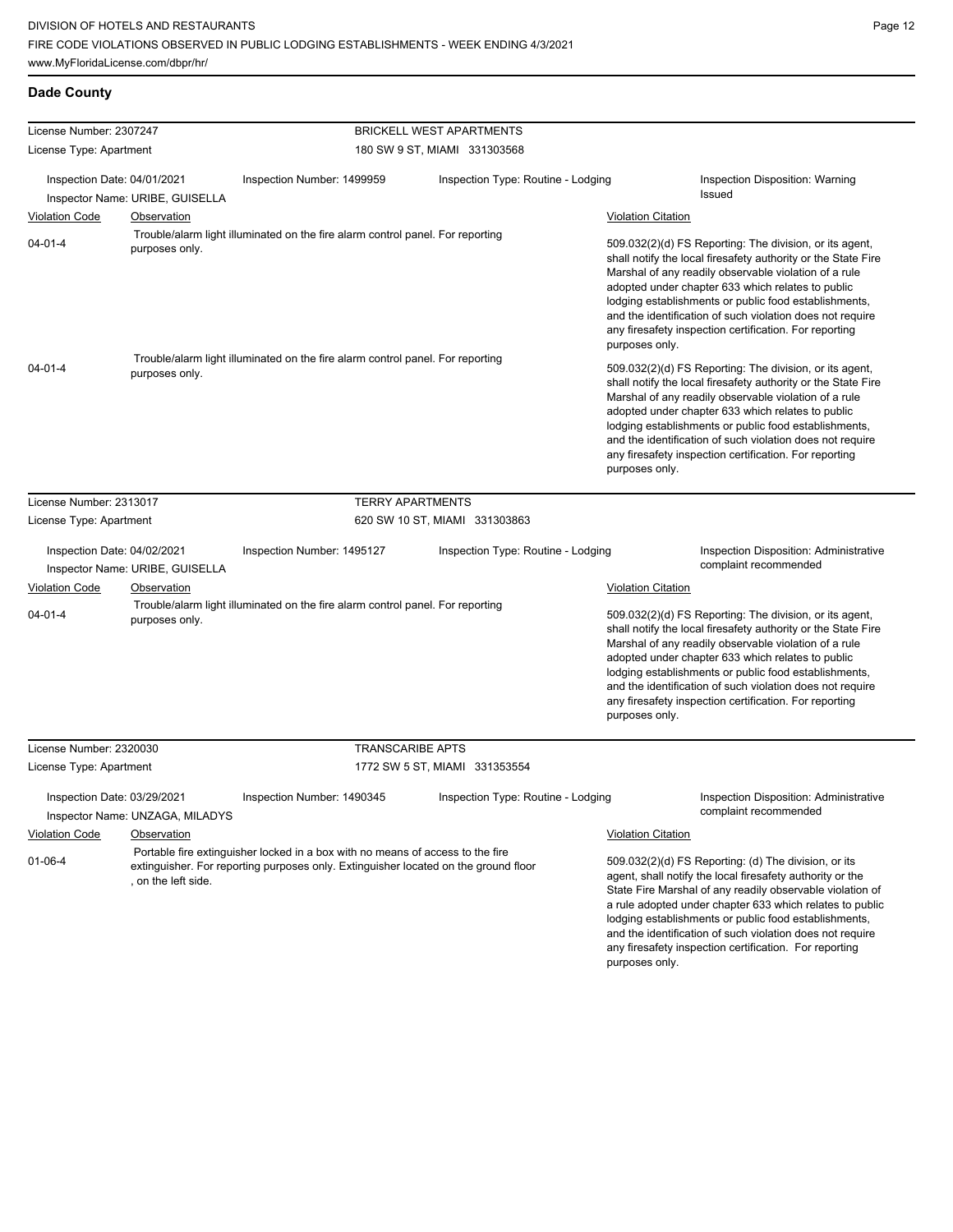| <b>Dade County</b>                        |                                   |                                                                                                                                                                      |                                    |                                                                                                                                                                                                                                                                                                                                                                                                                                              |                                                                                                                                                                                                                                                                                                                                                                                                                            |
|-------------------------------------------|-----------------------------------|----------------------------------------------------------------------------------------------------------------------------------------------------------------------|------------------------------------|----------------------------------------------------------------------------------------------------------------------------------------------------------------------------------------------------------------------------------------------------------------------------------------------------------------------------------------------------------------------------------------------------------------------------------------------|----------------------------------------------------------------------------------------------------------------------------------------------------------------------------------------------------------------------------------------------------------------------------------------------------------------------------------------------------------------------------------------------------------------------------|
| License Number: 2304763                   |                                   | DE VIVAR APT                                                                                                                                                         |                                    |                                                                                                                                                                                                                                                                                                                                                                                                                                              |                                                                                                                                                                                                                                                                                                                                                                                                                            |
| License Type: Apartment                   |                                   |                                                                                                                                                                      | 1629 SW 4 ST, MIAMI 331353685      |                                                                                                                                                                                                                                                                                                                                                                                                                                              |                                                                                                                                                                                                                                                                                                                                                                                                                            |
| Inspection Date: 03/29/2021               |                                   | Inspection Number: 1497552                                                                                                                                           |                                    |                                                                                                                                                                                                                                                                                                                                                                                                                                              |                                                                                                                                                                                                                                                                                                                                                                                                                            |
|                                           | Inspector Name: UNZAGA, MILADYS   |                                                                                                                                                                      | Inspection Type: Routine - Lodging |                                                                                                                                                                                                                                                                                                                                                                                                                                              | Inspection Disposition: Warning<br><b>Issued</b>                                                                                                                                                                                                                                                                                                                                                                           |
| <b>Violation Code</b>                     | <b>Observation</b>                |                                                                                                                                                                      |                                    | <b>Violation Citation</b>                                                                                                                                                                                                                                                                                                                                                                                                                    |                                                                                                                                                                                                                                                                                                                                                                                                                            |
| $01 - 06 - 4$<br>without breaking device. |                                   | Portable fire extinguisher locked in a box with no means of access to the fire<br>extinguisher. For reporting purposes only. Observed extinguisher located by unit 9 |                                    | 509.032(2)(d) FS Reporting: (d) The division, or its<br>agent, shall notify the local firesafety authority or the<br>State Fire Marshal of any readily observable violation of<br>a rule adopted under chapter 633 which relates to public<br>lodging establishments or public food establishments,<br>and the identification of such violation does not require<br>any firesafety inspection certification. For reporting<br>purposes only. |                                                                                                                                                                                                                                                                                                                                                                                                                            |
| License Number: 2310250                   |                                   | <b>CLAVEL APTS</b>                                                                                                                                                   |                                    |                                                                                                                                                                                                                                                                                                                                                                                                                                              |                                                                                                                                                                                                                                                                                                                                                                                                                            |
| License Type: Apartment                   |                                   |                                                                                                                                                                      | 1241 SW 7 ST, MIAMI 331354016      |                                                                                                                                                                                                                                                                                                                                                                                                                                              |                                                                                                                                                                                                                                                                                                                                                                                                                            |
| Inspection Date: 04/01/2021               | Inspector Name: ORDONEZ, CATALINA | Inspection Number: 1497511                                                                                                                                           | Inspection Type: Routine - Lodging |                                                                                                                                                                                                                                                                                                                                                                                                                                              | Inspection Disposition: Inspection<br>Completed - No Further Action                                                                                                                                                                                                                                                                                                                                                        |
| <b>Violation Code</b>                     | Observation                       |                                                                                                                                                                      |                                    | <b>Violation Citation</b>                                                                                                                                                                                                                                                                                                                                                                                                                    |                                                                                                                                                                                                                                                                                                                                                                                                                            |
| $01 - 05 - 4$                             |                                   | Portable fire extinguisher obstructed/not accessible. For reporting purposes only.<br>Observed fire extinguisher being blocked by a tree. **Corrected On-Site**      |                                    | purposes only.                                                                                                                                                                                                                                                                                                                                                                                                                               | 509.032(2)(d) FS Reporting: (d) The division, or its<br>agent, shall notify the local firesafety authority or the<br>State Fire Marshal of any readily observable violation of<br>a rule adopted under chapter 633 which relates to public<br>lodging establishments or public food establishments,<br>and the identification of such violation does not require<br>any firesafety inspection certification. For reporting |
| License Number: 2327624                   |                                   |                                                                                                                                                                      | ST JOHN VILLAGES 17TH & 1ST LLC    |                                                                                                                                                                                                                                                                                                                                                                                                                                              |                                                                                                                                                                                                                                                                                                                                                                                                                            |
| License Type: Apartment                   |                                   |                                                                                                                                                                      | 1613 NW 1 PL, MIAMI 33136          |                                                                                                                                                                                                                                                                                                                                                                                                                                              |                                                                                                                                                                                                                                                                                                                                                                                                                            |
| Inspection Date: 03/30/2021               | Inspector Name: TAYLOR, JOHN      | Inspection Number: 1504173                                                                                                                                           | Inspection Type: Routine - Lodging |                                                                                                                                                                                                                                                                                                                                                                                                                                              | Inspection Disposition: Administrative<br>complaint recommended                                                                                                                                                                                                                                                                                                                                                            |
| <b>Violation Code</b>                     | Observation                       |                                                                                                                                                                      |                                    | <b>Violation Citation</b>                                                                                                                                                                                                                                                                                                                                                                                                                    |                                                                                                                                                                                                                                                                                                                                                                                                                            |
| $01 - 06 - 4$                             |                                   | Portable fire extinguisher locked in a box with no means of access to the fire<br>extinguisher. For reporting purposes only. Located between apartments 2 & 3.       |                                    | 509.032(2)(d) FS Reporting: (d) The division, or its<br>agent, shall notify the local firesafety authority or the<br>State Fire Marshal of any readily observable violation of<br>a rule adopted under chapter 633 which relates to public<br>lodging establishments or public food establishments,<br>and the identification of such violation does not require<br>any firesafety inspection certification. For reporting<br>purposes only. |                                                                                                                                                                                                                                                                                                                                                                                                                            |
| License Number: 2329614                   |                                   |                                                                                                                                                                      | ST JOHN PROPERTIES LLC             |                                                                                                                                                                                                                                                                                                                                                                                                                                              |                                                                                                                                                                                                                                                                                                                                                                                                                            |
| License Type: Apartment                   |                                   |                                                                                                                                                                      | 1731-1741 NW 1 COURT, MIAMI 33136  |                                                                                                                                                                                                                                                                                                                                                                                                                                              |                                                                                                                                                                                                                                                                                                                                                                                                                            |
| Inspection Date: 03/30/2021               | Inspector Name: TAYLOR, JOHN      | Inspection Number: 1492162                                                                                                                                           | Inspection Type: Routine - Lodging |                                                                                                                                                                                                                                                                                                                                                                                                                                              | Inspection Disposition: Administrative<br>complaint recommended                                                                                                                                                                                                                                                                                                                                                            |
| <b>Violation Code</b>                     | Observation                       |                                                                                                                                                                      |                                    | <b>Violation Citation</b>                                                                                                                                                                                                                                                                                                                                                                                                                    |                                                                                                                                                                                                                                                                                                                                                                                                                            |
| $01 - 03 - 4$                             |                                   | Portable fire extinguisher missing from it's designated location. For reporting<br>purposes only. Located in building 1741 and missing on wall between apt 2 & 3.    |                                    |                                                                                                                                                                                                                                                                                                                                                                                                                                              | 509.032(2)(d) FS Reporting: (d) The division, or its<br>agent, shall notify the local firesafety authority or the<br>State Fire Marshal of any readily observable violation of<br>a rule adopted under chapter 633 which relates to public<br>lodging establishments or public food establishments,<br>and the identification of such violation does not require                                                           |

any firesafety inspection certification. For reporting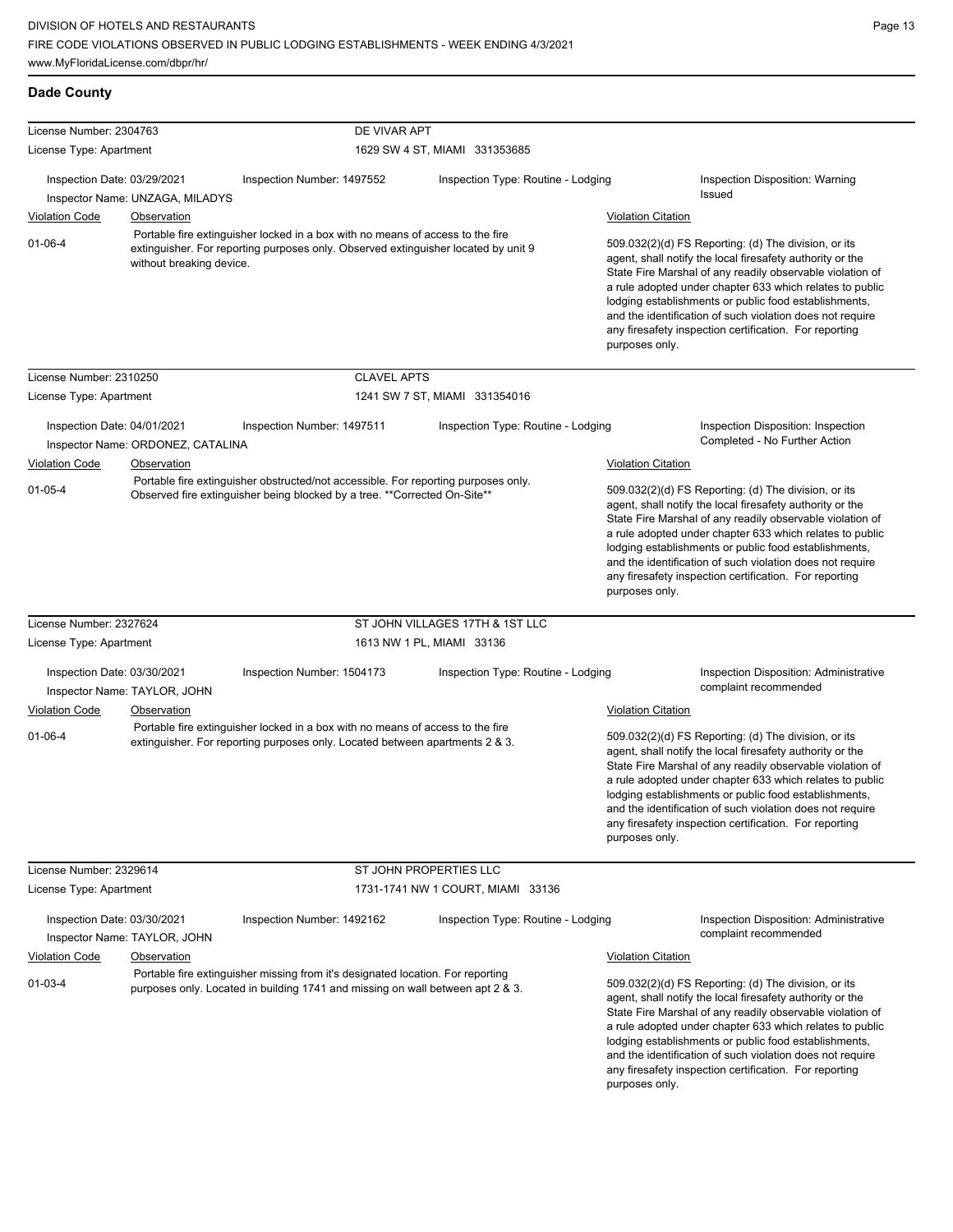| <b>Dade County</b>                                                                                                                                                                              |                                 |                                                                                                                                                                                                                                                                                                                                                                                                                                          |                                    |                           |                                                                                                                                                                                                                                                                                                                                                                                                                            |
|-------------------------------------------------------------------------------------------------------------------------------------------------------------------------------------------------|---------------------------------|------------------------------------------------------------------------------------------------------------------------------------------------------------------------------------------------------------------------------------------------------------------------------------------------------------------------------------------------------------------------------------------------------------------------------------------|------------------------------------|---------------------------|----------------------------------------------------------------------------------------------------------------------------------------------------------------------------------------------------------------------------------------------------------------------------------------------------------------------------------------------------------------------------------------------------------------------------|
| License Number: 2329683                                                                                                                                                                         |                                 |                                                                                                                                                                                                                                                                                                                                                                                                                                          | ST JOHN VILLAGE 1410 LLC           |                           |                                                                                                                                                                                                                                                                                                                                                                                                                            |
| License Type: Apartment                                                                                                                                                                         |                                 |                                                                                                                                                                                                                                                                                                                                                                                                                                          | 1410 NW 1ST AVE, MIAMI 33136       |                           |                                                                                                                                                                                                                                                                                                                                                                                                                            |
| Inspection Date: 03/30/2021                                                                                                                                                                     | Inspector Name: TAYLOR, JOHN    | Inspection Number: 1506689                                                                                                                                                                                                                                                                                                                                                                                                               | Inspection Type: Routine - Lodging |                           | <b>Inspection Disposition: Administrative</b><br>complaint recommended                                                                                                                                                                                                                                                                                                                                                     |
| <b>Violation Code</b>                                                                                                                                                                           | <b>Observation</b>              |                                                                                                                                                                                                                                                                                                                                                                                                                                          |                                    | <b>Violation Citation</b> |                                                                                                                                                                                                                                                                                                                                                                                                                            |
| Trouble/alarm light illuminated on the fire alarm control panel. For reporting<br>$04 - 01 - 4$<br>purposes only.                                                                               |                                 | 509.032(2)(d) FS Reporting: The division, or its agent,<br>shall notify the local firesafety authority or the State Fire<br>Marshal of any readily observable violation of a rule<br>adopted under chapter 633 which relates to public<br>lodging establishments or public food establishments,<br>and the identification of such violation does not require<br>any firesafety inspection certification. For reporting<br>purposes only. |                                    |                           |                                                                                                                                                                                                                                                                                                                                                                                                                            |
| License Number: 2303044                                                                                                                                                                         |                                 | 1140 APT                                                                                                                                                                                                                                                                                                                                                                                                                                 |                                    |                           |                                                                                                                                                                                                                                                                                                                                                                                                                            |
| License Type: Apartment                                                                                                                                                                         |                                 |                                                                                                                                                                                                                                                                                                                                                                                                                                          | 1140 NW 1 PL, MIAMI 331362763      |                           |                                                                                                                                                                                                                                                                                                                                                                                                                            |
|                                                                                                                                                                                                 |                                 |                                                                                                                                                                                                                                                                                                                                                                                                                                          |                                    |                           |                                                                                                                                                                                                                                                                                                                                                                                                                            |
| Inspection Date: 04/02/2021                                                                                                                                                                     |                                 | Inspection Number: 1507216                                                                                                                                                                                                                                                                                                                                                                                                               | Inspection Type: Routine - Lodging |                           | Inspection Disposition: Inspection                                                                                                                                                                                                                                                                                                                                                                                         |
|                                                                                                                                                                                                 | Inspector Name: HENLEY, LATONYA |                                                                                                                                                                                                                                                                                                                                                                                                                                          |                                    |                           | Completed - No Further Action                                                                                                                                                                                                                                                                                                                                                                                              |
| <b>Violation Code</b>                                                                                                                                                                           | Observation                     |                                                                                                                                                                                                                                                                                                                                                                                                                                          |                                    | <b>Violation Citation</b> |                                                                                                                                                                                                                                                                                                                                                                                                                            |
| Portable fire extinguisher locked in a box with no means of access to the fire<br>$01 - 06 - 4$<br>extinguisher. For reporting purposes only. By unit 1 ** Repeat Violation**<br>purposes only. |                                 | 509.032(2)(d) FS Reporting: (d) The division, or its<br>agent, shall notify the local firesafety authority or the<br>State Fire Marshal of any readily observable violation of<br>a rule adopted under chapter 633 which relates to public<br>lodging establishments or public food establishments,<br>and the identification of such violation does not require<br>any firesafety inspection certification. For reporting               |                                    |                           |                                                                                                                                                                                                                                                                                                                                                                                                                            |
| License Number: 2329309                                                                                                                                                                         |                                 |                                                                                                                                                                                                                                                                                                                                                                                                                                          | NORMANDY ISLES II APTS             |                           |                                                                                                                                                                                                                                                                                                                                                                                                                            |
| License Type: Apartment                                                                                                                                                                         |                                 |                                                                                                                                                                                                                                                                                                                                                                                                                                          | 647 NE 61 ST, MIAMI 33137          |                           |                                                                                                                                                                                                                                                                                                                                                                                                                            |
| Inspection Date: 03/29/2021                                                                                                                                                                     | Inspector Name: PAGAN, VICTOR   | Inspection Number: 1505395                                                                                                                                                                                                                                                                                                                                                                                                               | Inspection Type: Routine - Lodging |                           | Inspection Disposition: Warning<br>Issued                                                                                                                                                                                                                                                                                                                                                                                  |
| <b>Violation Code</b>                                                                                                                                                                           | Observation                     |                                                                                                                                                                                                                                                                                                                                                                                                                                          |                                    | <b>Violation Citation</b> |                                                                                                                                                                                                                                                                                                                                                                                                                            |
| $01 - 06 - 4$                                                                                                                                                                                   |                                 | Portable fire extinguisher locked in a box with no means of access to the fire<br>extinguisher. For reporting purposes only. Next to apartment 1 observed fire<br>extinguisher locked in a box missing breaking device.                                                                                                                                                                                                                  |                                    | purposes only.            | 509.032(2)(d) FS Reporting: (d) The division, or its<br>agent, shall notify the local firesafety authority or the<br>State Fire Marshal of any readily observable violation of<br>a rule adopted under chapter 633 which relates to public<br>lodging establishments or public food establishments,<br>and the identification of such violation does not require<br>any firesafety inspection certification. For reporting |
| License Number: 2329381                                                                                                                                                                         |                                 | <b>HYDE SUITES MIDTOWN</b>                                                                                                                                                                                                                                                                                                                                                                                                               |                                    |                           |                                                                                                                                                                                                                                                                                                                                                                                                                            |
| License Type: Hotel                                                                                                                                                                             |                                 |                                                                                                                                                                                                                                                                                                                                                                                                                                          | 3401 NE 1 AVE, MIAMI 33137         |                           |                                                                                                                                                                                                                                                                                                                                                                                                                            |
| Inspection Date: 04/01/2021                                                                                                                                                                     | Inspector Name: SEYBA, JAMES    | Inspection Number: 1158432                                                                                                                                                                                                                                                                                                                                                                                                               | Inspection Type: Routine - Lodging |                           | <b>Inspection Disposition: Warning</b><br>Issued                                                                                                                                                                                                                                                                                                                                                                           |
| <b>Violation Code</b>                                                                                                                                                                           | <b>Observation</b>              |                                                                                                                                                                                                                                                                                                                                                                                                                                          |                                    | <b>Violation Citation</b> |                                                                                                                                                                                                                                                                                                                                                                                                                            |
| $04 - 01 - 4$                                                                                                                                                                                   | purposes only.                  | Trouble/alarm light illuminated on the fire alarm control panel. For reporting                                                                                                                                                                                                                                                                                                                                                           |                                    | purposes only.            | 509.032(2)(d) FS Reporting: The division, or its agent,<br>shall notify the local firesafety authority or the State Fire<br>Marshal of any readily observable violation of a rule<br>adopted under chapter 633 which relates to public<br>lodging establishments or public food establishments,<br>and the identification of such violation does not require<br>any firesafety inspection certification. For reporting     |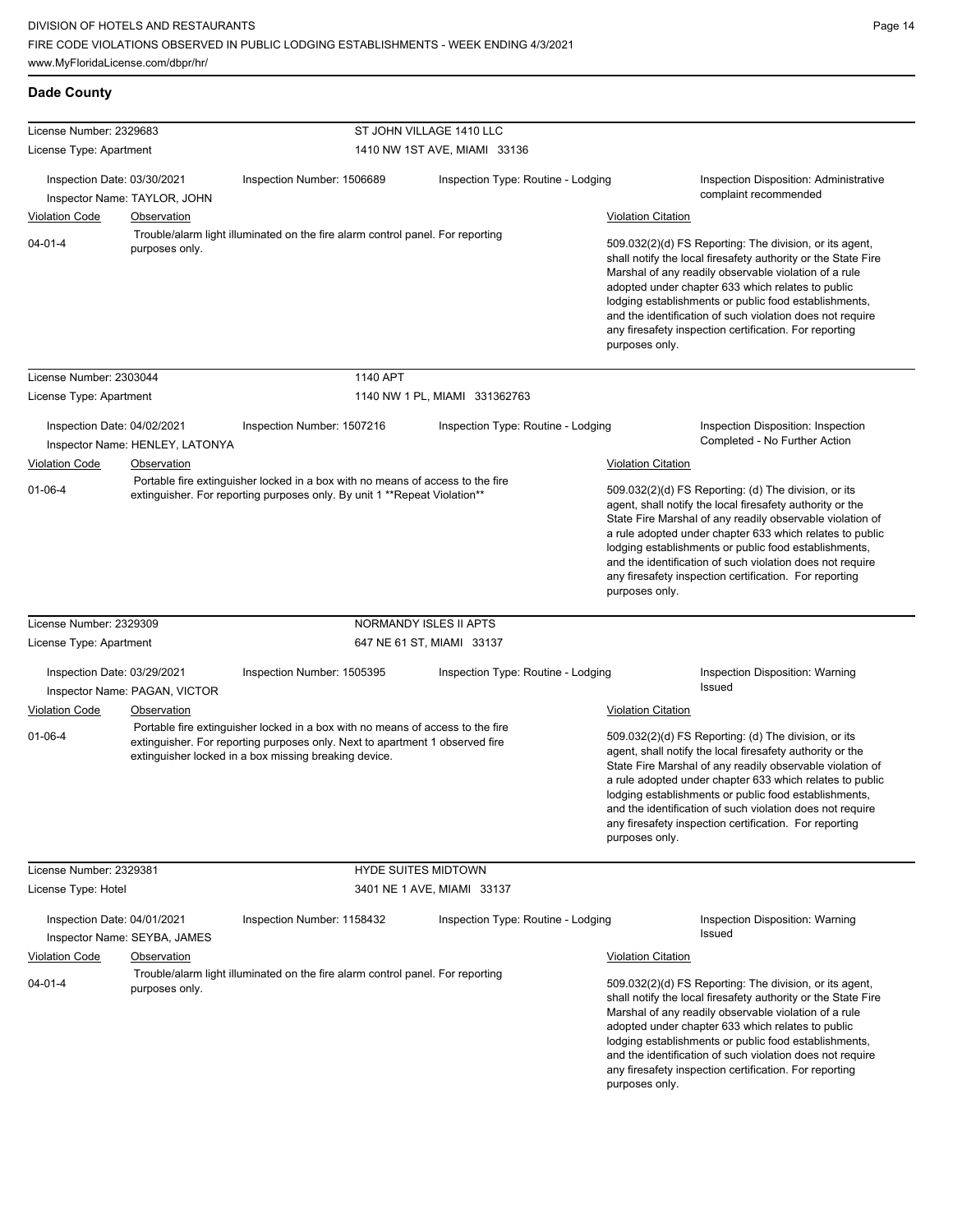**Dade County**

| License Number: 2330141                                                                                           |                                   |                                                                                                                                                                                                                                |                                     |                           |                                                                                                                                                                                                                                                                                                                                                                                                                                          |  |
|-------------------------------------------------------------------------------------------------------------------|-----------------------------------|--------------------------------------------------------------------------------------------------------------------------------------------------------------------------------------------------------------------------------|-------------------------------------|---------------------------|------------------------------------------------------------------------------------------------------------------------------------------------------------------------------------------------------------------------------------------------------------------------------------------------------------------------------------------------------------------------------------------------------------------------------------------|--|
| License Type: Apartment                                                                                           |                                   | 2500 BISCAYNE                                                                                                                                                                                                                  | 2500 BISCAYNE BLVD, MIAMI 33137     |                           |                                                                                                                                                                                                                                                                                                                                                                                                                                          |  |
|                                                                                                                   |                                   |                                                                                                                                                                                                                                |                                     |                           |                                                                                                                                                                                                                                                                                                                                                                                                                                          |  |
| Inspection Date: 03/29/2021                                                                                       |                                   | Inspection Number: 1509043                                                                                                                                                                                                     | Inspection Type: Routine - Lodging  |                           | Inspection Disposition: Inspection<br>Completed - No Further Action                                                                                                                                                                                                                                                                                                                                                                      |  |
|                                                                                                                   | Inspector Name: PAGAN, VICTOR     |                                                                                                                                                                                                                                |                                     |                           |                                                                                                                                                                                                                                                                                                                                                                                                                                          |  |
| <b>Violation Code</b>                                                                                             | <b>Observation</b>                |                                                                                                                                                                                                                                |                                     | <b>Violation Citation</b> |                                                                                                                                                                                                                                                                                                                                                                                                                                          |  |
| Trouble/alarm light illuminated on the fire alarm control panel. For reporting<br>$04 - 01 - 4$<br>purposes only. |                                   |                                                                                                                                                                                                                                |                                     |                           | 509.032(2)(d) FS Reporting: The division, or its agent,<br>shall notify the local firesafety authority or the State Fire<br>Marshal of any readily observable violation of a rule<br>adopted under chapter 633 which relates to public<br>lodging establishments or public food establishments,<br>and the identification of such violation does not require<br>any firesafety inspection certification. For reporting<br>purposes only. |  |
| License Number: 2303941                                                                                           |                                   | 747 PROPERTY, LLC                                                                                                                                                                                                              |                                     |                           |                                                                                                                                                                                                                                                                                                                                                                                                                                          |  |
| License Type: Apartment                                                                                           |                                   |                                                                                                                                                                                                                                | 747 NE 83 TERRACE, MIAMI 33138      |                           |                                                                                                                                                                                                                                                                                                                                                                                                                                          |  |
| Inspection Date: 03/30/2021                                                                                       | Inspector Name: SEYBA, JAMES      | Inspection Number: 1491578                                                                                                                                                                                                     | Inspection Type: Routine - Lodging  |                           | Inspection Disposition: Administrative<br>complaint recommended                                                                                                                                                                                                                                                                                                                                                                          |  |
| Violation Code                                                                                                    | Observation                       |                                                                                                                                                                                                                                |                                     | <b>Violation Citation</b> |                                                                                                                                                                                                                                                                                                                                                                                                                                          |  |
|                                                                                                                   |                                   | Portable fire extinguisher locked in a box with no means of access to the fire                                                                                                                                                 |                                     |                           | 509.032(2)(d) FS Reporting: (d) The division, or its                                                                                                                                                                                                                                                                                                                                                                                     |  |
| $01 - 06 - 4$<br>fire boxes at every fire extinguisher.                                                           |                                   | extinguisher. For reporting purposes only. Observed no means to access locked                                                                                                                                                  |                                     |                           | agent, shall notify the local firesafety authority or the<br>State Fire Marshal of any readily observable violation of<br>a rule adopted under chapter 633 which relates to public<br>lodging establishments or public food establishments,<br>and the identification of such violation does not require<br>any firesafety inspection certification. For reporting<br>purposes only.                                                     |  |
| License Number: 2308669                                                                                           |                                   |                                                                                                                                                                                                                                | BAYSHORE UNITED LLC                 |                           |                                                                                                                                                                                                                                                                                                                                                                                                                                          |  |
| License Type: Apartment                                                                                           |                                   |                                                                                                                                                                                                                                | 1101 NE 80 ST, MIAMI 33138          |                           |                                                                                                                                                                                                                                                                                                                                                                                                                                          |  |
| Inspection Date: 03/31/2021                                                                                       | Inspector Name: PAGAN, VICTOR     | Inspection Number: 1491752                                                                                                                                                                                                     | Inspection Type: Routine - Lodging  |                           | Inspection Disposition: Warning<br>Issued                                                                                                                                                                                                                                                                                                                                                                                                |  |
| Violation Code                                                                                                    | Observation                       |                                                                                                                                                                                                                                |                                     | <b>Violation Citation</b> |                                                                                                                                                                                                                                                                                                                                                                                                                                          |  |
| $01 - 06 - 4$                                                                                                     |                                   | Portable fire extinguisher locked in a box with no means of access to the fire<br>extinguisher. For reporting purposes only. Missing breaking device on fire<br>extinguisher box located at first floor next to apartment 106. |                                     | purposes only.            | 509.032(2)(d) FS Reporting: (d) The division, or its<br>agent, shall notify the local firesafety authority or the<br>State Fire Marshal of any readily observable violation of<br>a rule adopted under chapter 633 which relates to public<br>lodging establishments or public food establishments,<br>and the identification of such violation does not require<br>any firesafety inspection certification. For reporting               |  |
| License Number: 2329336                                                                                           |                                   |                                                                                                                                                                                                                                | URBANICA THE MERIDIAN HOTEL         |                           |                                                                                                                                                                                                                                                                                                                                                                                                                                          |  |
| License Type: Hotel                                                                                               |                                   |                                                                                                                                                                                                                                | 418 MERIDIAN AVE, MIAMI BEACH 33139 |                           |                                                                                                                                                                                                                                                                                                                                                                                                                                          |  |
| Inspection Date: 04/02/2021                                                                                       | Inspector Name: WILLIAMS, ALFREDA | Inspection Number: 1156690                                                                                                                                                                                                     | Inspection Type: Routine - Lodging  |                           | Inspection Disposition: Call Back -<br>Complied                                                                                                                                                                                                                                                                                                                                                                                          |  |
| <b>Violation Code</b>                                                                                             | Observation                       |                                                                                                                                                                                                                                |                                     | <b>Violation Citation</b> |                                                                                                                                                                                                                                                                                                                                                                                                                                          |  |
| 04-01-4                                                                                                           | **Time Extended**                 | - From initial inspection: Trouble/alarm light illuminated on the fire alarm control<br>panel. For reporting purposes only. - From follow-up inspection 2021-04-02:                                                            |                                     | purposes only.            | 509.032(2)(d) FS Reporting: The division, or its agent,<br>shall notify the local firesafety authority or the State Fire<br>Marshal of any readily observable violation of a rule<br>adopted under chapter 633 which relates to public<br>lodging establishments or public food establishments,<br>and the identification of such violation does not require<br>any firesafety inspection certification. For reporting                   |  |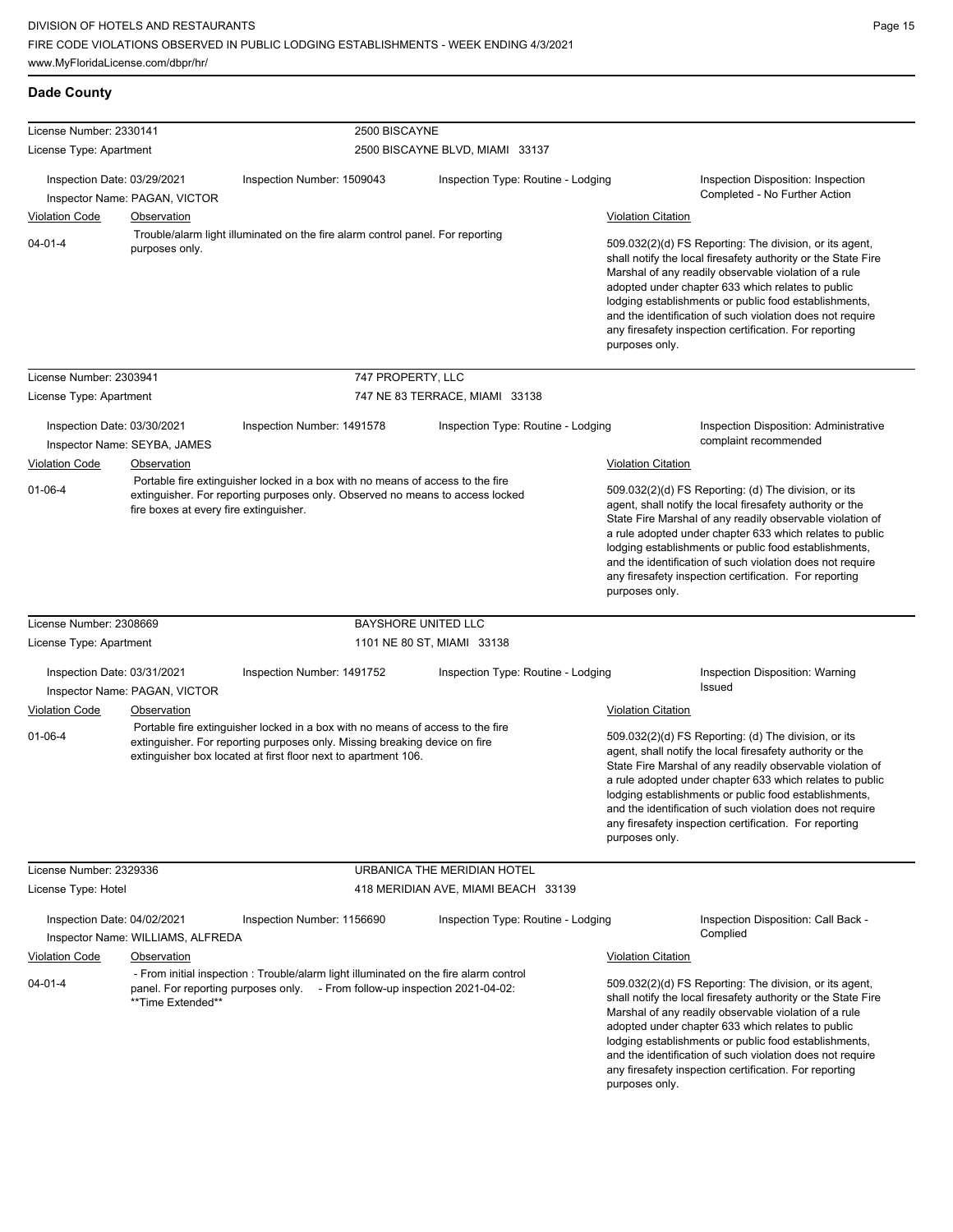| <b>Dade County</b>                                   |                                                         |                                                                                                                                                                           |                                                                        |                                                                                                                                                                                                                                                                                                                                                                                                                                                                                                                                                                                                                                                                                                                              |                                                                                                                                                                                                                                                                                                                                                                                                                            |  |
|------------------------------------------------------|---------------------------------------------------------|---------------------------------------------------------------------------------------------------------------------------------------------------------------------------|------------------------------------------------------------------------|------------------------------------------------------------------------------------------------------------------------------------------------------------------------------------------------------------------------------------------------------------------------------------------------------------------------------------------------------------------------------------------------------------------------------------------------------------------------------------------------------------------------------------------------------------------------------------------------------------------------------------------------------------------------------------------------------------------------------|----------------------------------------------------------------------------------------------------------------------------------------------------------------------------------------------------------------------------------------------------------------------------------------------------------------------------------------------------------------------------------------------------------------------------|--|
| License Number: 2307184                              |                                                         |                                                                                                                                                                           | STARLITE APARTMENTS                                                    |                                                                                                                                                                                                                                                                                                                                                                                                                                                                                                                                                                                                                                                                                                                              |                                                                                                                                                                                                                                                                                                                                                                                                                            |  |
| License Type: Hotel                                  |                                                         |                                                                                                                                                                           | 750 OCEAN DR, MIAMI BEACH 33139-6294                                   |                                                                                                                                                                                                                                                                                                                                                                                                                                                                                                                                                                                                                                                                                                                              |                                                                                                                                                                                                                                                                                                                                                                                                                            |  |
| Inspection Date: 03/31/2021<br><b>Violation Code</b> | Inspector Name: WILLIAMS, ALFREDA<br><b>Observation</b> | Inspection Number: 1158020                                                                                                                                                | Inspection Type: Routine - Lodging                                     | <b>Violation Citation</b>                                                                                                                                                                                                                                                                                                                                                                                                                                                                                                                                                                                                                                                                                                    | Inspection Disposition: Warning<br><b>Issued</b>                                                                                                                                                                                                                                                                                                                                                                           |  |
| $01 - 02 - 4$                                        | recharge. For reporting purposes only.                  | Portable fire extinguisher pressure gauge indicates the extinguisher is in need of                                                                                        |                                                                        | 509.032(2)(d) FS Reporting: (d) The division, or its<br>agent, shall notify the local firesafety authority or the<br>State Fire Marshal of any readily observable violation of<br>a rule adopted under chapter 633 which relates to public<br>lodging establishments or public food establishments,<br>and the identification of such violation does not require<br>any firesafety inspection certification. For reporting<br>purposes only.                                                                                                                                                                                                                                                                                 |                                                                                                                                                                                                                                                                                                                                                                                                                            |  |
| License Number: 2329398                              |                                                         | <b>GENERATOR</b>                                                                                                                                                          |                                                                        |                                                                                                                                                                                                                                                                                                                                                                                                                                                                                                                                                                                                                                                                                                                              |                                                                                                                                                                                                                                                                                                                                                                                                                            |  |
| License Type: Hotel                                  |                                                         |                                                                                                                                                                           | 3120 COLLINS AVENUE, MIAMI BEACH 33140                                 |                                                                                                                                                                                                                                                                                                                                                                                                                                                                                                                                                                                                                                                                                                                              |                                                                                                                                                                                                                                                                                                                                                                                                                            |  |
| Inspection Date: 04/02/2021<br><b>Violation Code</b> | Inspector Name: UNZAGA, MILADYS<br>Observation          | Inspection Number: 1157945                                                                                                                                                | Inspection Type: Routine - Lodging                                     |                                                                                                                                                                                                                                                                                                                                                                                                                                                                                                                                                                                                                                                                                                                              | Inspection Disposition: Inspection<br>Completed - No Further Action                                                                                                                                                                                                                                                                                                                                                        |  |
| $08 - 01 - 4$                                        | 1/23/2021.                                              | Boiler certificate or insurance inspector's boiler report expired. For reporting<br>purposes only. Observed FL 135551 and 135552, both with expiration date on            |                                                                        | <b>Violation Citation</b><br>61C-1.004(10) FAC and 509.032(2)(d) FS Reporting:<br>61C-1.004(10) The insurance inpector's boiler report is<br>required annually for power boilers and high<br>pressure/high temperature boilers and biannually for low<br>pressure steam or vapor heating boilers. 509.032(2)(d)<br>The division, or its agent, shall notify the local firesafety<br>authority or the State Fire Marshal of any readily<br>observable violation of a rule adopted under chapter 633<br>which relates to public lodging establishments or public<br>food establishments, and the identification of such<br>violation does not require any firesafety inspection<br>certification. For reporting purposes only. |                                                                                                                                                                                                                                                                                                                                                                                                                            |  |
| License Number: 2305447<br>License Type: Apartment   |                                                         |                                                                                                                                                                           | 7418-7424-7428 HARDING AVE<br>7418-7428 HARDING AVE, MIAMI BEACH 33141 |                                                                                                                                                                                                                                                                                                                                                                                                                                                                                                                                                                                                                                                                                                                              |                                                                                                                                                                                                                                                                                                                                                                                                                            |  |
| Inspection Date: 04/01/2021                          | Inspector Name: PRIETO, VICENTE                         | Inspection Number: 1511720                                                                                                                                                | Inspection Type: Complaint Full                                        |                                                                                                                                                                                                                                                                                                                                                                                                                                                                                                                                                                                                                                                                                                                              | Inspection Disposition: Warning<br><b>Issued</b>                                                                                                                                                                                                                                                                                                                                                                           |  |
| <b>Violation Code</b><br>$04 - 05 - 4$               | <b>Observation</b><br>Observed in units 1, 3 and 8.     | No smoke detector provided in guest room/unit. For reporting purposes only.                                                                                               |                                                                        | <b>Violation Citation</b><br>509.032(2)(d) FS Reporting: The division, or its agent,<br>shall notify the local firesafety authority or the State Fire<br>Marshal of any readily observable violation of a rule<br>adopted under chapter 633 which relates to public<br>lodging establishments or public food establishments,<br>and the identification of such violation does not require<br>any firesafety inspection certification. For reporting<br>purposes only.                                                                                                                                                                                                                                                        |                                                                                                                                                                                                                                                                                                                                                                                                                            |  |
| License Number: 2328444                              |                                                         | HACH ALLUCH I LLC                                                                                                                                                         |                                                                        |                                                                                                                                                                                                                                                                                                                                                                                                                                                                                                                                                                                                                                                                                                                              |                                                                                                                                                                                                                                                                                                                                                                                                                            |  |
| License Type: Apartment                              |                                                         |                                                                                                                                                                           | 7820 HARDING AVE, MIAMI BEACH 33141                                    |                                                                                                                                                                                                                                                                                                                                                                                                                                                                                                                                                                                                                                                                                                                              |                                                                                                                                                                                                                                                                                                                                                                                                                            |  |
| Inspection Date: 03/31/2021                          | Inspector Name: PRIETO, VICENTE                         | Inspection Number: 1502875                                                                                                                                                | Inspection Type: Routine - Lodging                                     |                                                                                                                                                                                                                                                                                                                                                                                                                                                                                                                                                                                                                                                                                                                              | Inspection Disposition: Warning<br>Issued                                                                                                                                                                                                                                                                                                                                                                                  |  |
| <b>Violation Code</b>                                | Observation                                             |                                                                                                                                                                           |                                                                        | <b>Violation Citation</b>                                                                                                                                                                                                                                                                                                                                                                                                                                                                                                                                                                                                                                                                                                    |                                                                                                                                                                                                                                                                                                                                                                                                                            |  |
| $01 - 05 - 4$                                        | building.                                               | Portable fire extinguisher obstructed/not accessible. For reporting purposes only.<br>Observed missing breaking device for the fire extinguisher box at north side of the |                                                                        | purposes only.                                                                                                                                                                                                                                                                                                                                                                                                                                                                                                                                                                                                                                                                                                               | 509.032(2)(d) FS Reporting: (d) The division, or its<br>agent, shall notify the local firesafety authority or the<br>State Fire Marshal of any readily observable violation of<br>a rule adopted under chapter 633 which relates to public<br>lodging establishments or public food establishments,<br>and the identification of such violation does not require<br>any firesafety inspection certification. For reporting |  |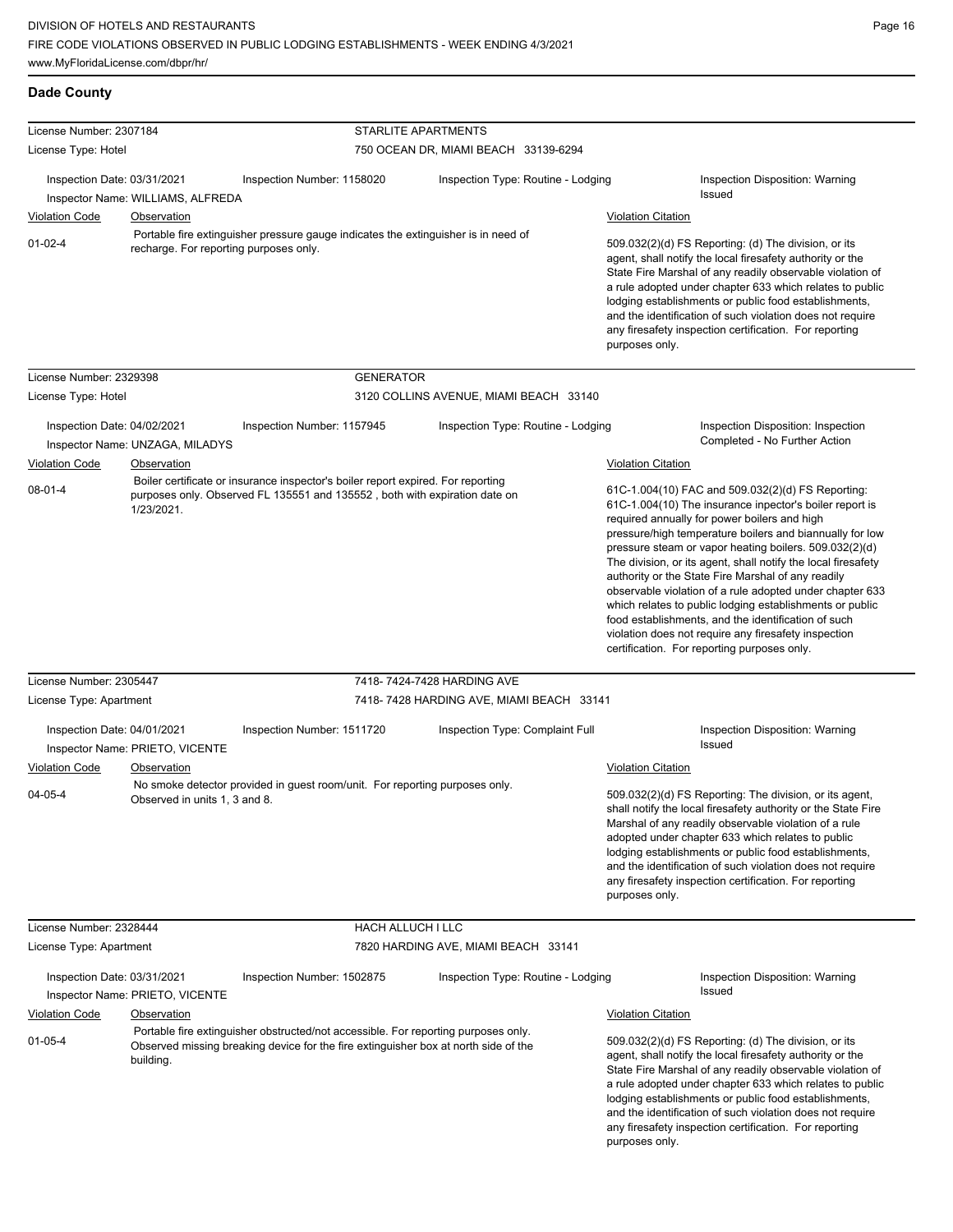and the identification of such violation does not require any firesafety inspection certification. For reporting

| Dade County                                                    |             |                                                                                                                                         |                                    |                           |                                                                                                                                                                                                                                                                                                     |
|----------------------------------------------------------------|-------------|-----------------------------------------------------------------------------------------------------------------------------------------|------------------------------------|---------------------------|-----------------------------------------------------------------------------------------------------------------------------------------------------------------------------------------------------------------------------------------------------------------------------------------------------|
| License Number: 2318819<br>J P VISTA LLC                       |             |                                                                                                                                         |                                    |                           |                                                                                                                                                                                                                                                                                                     |
| License Type: Apartment                                        |             |                                                                                                                                         | 3226 3234 NW 22 AVE, MIAMI 33142   |                           |                                                                                                                                                                                                                                                                                                     |
| Inspection Date: 03/26/2021<br>Inspector Name: URIBE, GUISELLA |             | Inspection Number: 1500460                                                                                                              | Inspection Type: Routine - Lodging |                           | Inspection Disposition: Warning<br>Issued                                                                                                                                                                                                                                                           |
| <b>Violation Code</b>                                          | Observation |                                                                                                                                         |                                    | <b>Violation Citation</b> |                                                                                                                                                                                                                                                                                                     |
| $01 - 06 - 4$                                                  |             | Portable fire extinguisher locked in a box with no means of access to the fire<br>extinguisher. For reporting purposes only, by Unit 8. |                                    |                           | 509.032(2)(d) FS Reporting: (d) The division, or its<br>agent, shall notify the local firesafety authority or the<br>State Fire Marshal of any readily observable violation of<br>a rule adopted under chapter 633 which relates to public<br>lodging establishments or public food establishments, |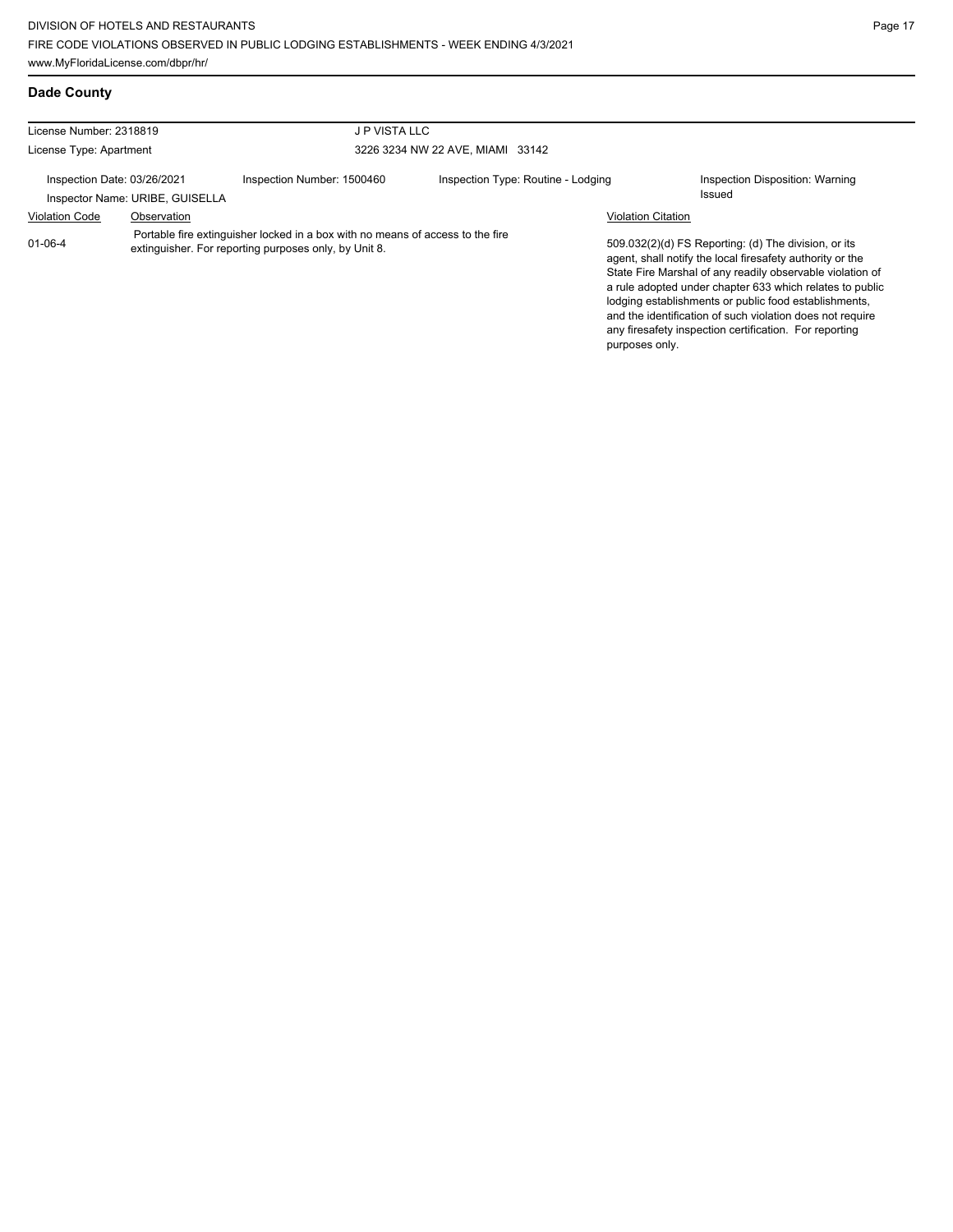## **Duval County**

| License Number: 2611653                                                                                                                                |                                          |                                                                                                                                                                                                                                                                  | <b>REMINGTON I APARTMENTS</b>             |                                                                                                                                                                                                                                                                                                                                                                                                                                              |                                                                                                                                                                                                                                                                                                                                                                  |  |
|--------------------------------------------------------------------------------------------------------------------------------------------------------|------------------------------------------|------------------------------------------------------------------------------------------------------------------------------------------------------------------------------------------------------------------------------------------------------------------|-------------------------------------------|----------------------------------------------------------------------------------------------------------------------------------------------------------------------------------------------------------------------------------------------------------------------------------------------------------------------------------------------------------------------------------------------------------------------------------------------|------------------------------------------------------------------------------------------------------------------------------------------------------------------------------------------------------------------------------------------------------------------------------------------------------------------------------------------------------------------|--|
|                                                                                                                                                        |                                          |                                                                                                                                                                                                                                                                  | 2960 REMINGTON ST, JACKSONVILLE 322057598 |                                                                                                                                                                                                                                                                                                                                                                                                                                              |                                                                                                                                                                                                                                                                                                                                                                  |  |
| License Type: Apartment                                                                                                                                |                                          |                                                                                                                                                                                                                                                                  |                                           |                                                                                                                                                                                                                                                                                                                                                                                                                                              |                                                                                                                                                                                                                                                                                                                                                                  |  |
|                                                                                                                                                        | Inspection Date: 03/29/2021              | Inspection Number: 1502461                                                                                                                                                                                                                                       | Inspection Type: Routine - Lodging        |                                                                                                                                                                                                                                                                                                                                                                                                                                              | Inspection Disposition: Inspection                                                                                                                                                                                                                                                                                                                               |  |
|                                                                                                                                                        | Inspector Name: ESPINOSA-BECKERT, ILIANA |                                                                                                                                                                                                                                                                  |                                           |                                                                                                                                                                                                                                                                                                                                                                                                                                              | Completed - No Further Action                                                                                                                                                                                                                                                                                                                                    |  |
| <b>Violation Code</b>                                                                                                                                  | Observation                              |                                                                                                                                                                                                                                                                  |                                           | <b>Violation Citation</b>                                                                                                                                                                                                                                                                                                                                                                                                                    |                                                                                                                                                                                                                                                                                                                                                                  |  |
| Portable fire extinguisher pressure gauge indicates the extinguisher is in need of<br>$01 - 02 - 4$<br>recharge. For reporting purposes only. By apt 4 |                                          |                                                                                                                                                                                                                                                                  |                                           | 509.032(2)(d) FS Reporting: (d) The division, or its<br>agent, shall notify the local firesafety authority or the<br>State Fire Marshal of any readily observable violation of<br>a rule adopted under chapter 633 which relates to public<br>lodging establishments or public food establishments,<br>and the identification of such violation does not require<br>any firesafety inspection certification. For reporting<br>purposes only. |                                                                                                                                                                                                                                                                                                                                                                  |  |
| License Number: 2601148                                                                                                                                |                                          | ROYAL PALMS APTS                                                                                                                                                                                                                                                 |                                           |                                                                                                                                                                                                                                                                                                                                                                                                                                              |                                                                                                                                                                                                                                                                                                                                                                  |  |
| License Type: Apartment                                                                                                                                |                                          |                                                                                                                                                                                                                                                                  | 275 E SAILFISH DR, ATLANTIC BCH 322334128 |                                                                                                                                                                                                                                                                                                                                                                                                                                              |                                                                                                                                                                                                                                                                                                                                                                  |  |
| Inspection Date: 03/31/2021<br>Inspector Name: GONZALEZ, MAYRA                                                                                         |                                          | Inspection Number: 1492773                                                                                                                                                                                                                                       | Inspection Type: Routine - Lodging        |                                                                                                                                                                                                                                                                                                                                                                                                                                              | Inspection Disposition: Inspection<br>Completed - No Further Action                                                                                                                                                                                                                                                                                              |  |
| <b>Violation Code</b><br>Observation                                                                                                                   |                                          |                                                                                                                                                                                                                                                                  |                                           | <b>Violation Citation</b>                                                                                                                                                                                                                                                                                                                                                                                                                    |                                                                                                                                                                                                                                                                                                                                                                  |  |
| $02 - 08 - 4$                                                                                                                                          |                                          | Propane (LP gas) tank having a water capacity greater than 2.7 lbs. stored under<br>a stairwell. For reporting purposes only.<br>By apartment number 209 **Repeat Violation**                                                                                    |                                           | 509.032(2)(d) FS Reporting: (d) The division, or its<br>agent, shall notify the local firesafety authority or the<br>State Fire Marshal of any readily observable violation of<br>a rule adopted under chapter 633 which relates to public<br>lodging establishments or public food establishments,<br>and the identification of such violation does not require<br>any firesafety inspection certification. For reporting<br>purposes only. |                                                                                                                                                                                                                                                                                                                                                                  |  |
| License Number: 2609446                                                                                                                                |                                          |                                                                                                                                                                                                                                                                  | <b>WEST CREEK II APARTMENTS</b>           |                                                                                                                                                                                                                                                                                                                                                                                                                                              |                                                                                                                                                                                                                                                                                                                                                                  |  |
| License Type: Apartment                                                                                                                                |                                          | 5601 CALIFORNIA AVE-OFFIC, JACKSONVILLE 32244                                                                                                                                                                                                                    |                                           |                                                                                                                                                                                                                                                                                                                                                                                                                                              |                                                                                                                                                                                                                                                                                                                                                                  |  |
| Inspection Date: 03/29/2021<br>Inspector Name: BELLEMARE, RYAN                                                                                         |                                          | Inspection Type: Routine - Lodging<br>Inspection Number: 1503634                                                                                                                                                                                                 |                                           |                                                                                                                                                                                                                                                                                                                                                                                                                                              | Inspection Disposition: Inspection<br>Completed - No Further Action                                                                                                                                                                                                                                                                                              |  |
|                                                                                                                                                        |                                          |                                                                                                                                                                                                                                                                  |                                           | <b>Violation Citation</b>                                                                                                                                                                                                                                                                                                                                                                                                                    |                                                                                                                                                                                                                                                                                                                                                                  |  |
| <b>Violation Code</b><br>Observation<br>$07 - 04 - 4$                                                                                                  |                                          | Electrical outlet damaged to indicate a malfunction. For reporting purposes only.<br>Extension cord running from building 1, to building 2, tied to a tree in between,<br>going to a metal junction box for security cameras. All attached with electrical tape. |                                           |                                                                                                                                                                                                                                                                                                                                                                                                                                              | 509.032(2)(d) FS Reporting: (d) The division, or its<br>agent, shall notify the local firesafety authority or the<br>State Fire Marshal of any readily observable violation of<br>a rule adopted under chapter 633 which relates to public<br>lodging establishments or public food establishments,<br>and the identification of such violation does not require |  |

any firesafety inspection certification. For reporting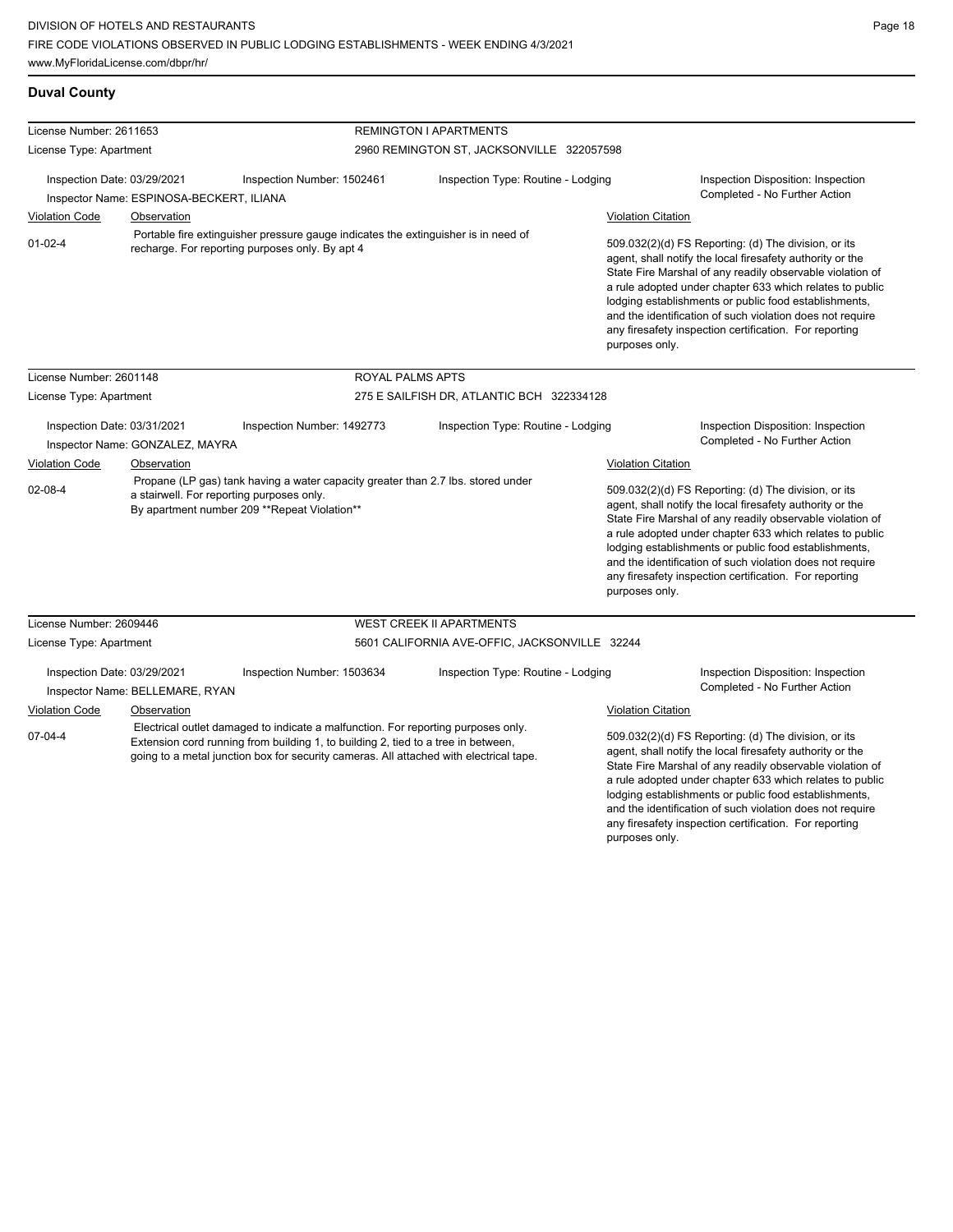# **Escambia County**

| License Number: 2705437                                           |                                                                       |                            | <b>HUBANKS APTS</b>                |                                                                                                                  |  |  |  |
|-------------------------------------------------------------------|-----------------------------------------------------------------------|----------------------------|------------------------------------|------------------------------------------------------------------------------------------------------------------|--|--|--|
| License Type: Apartment                                           |                                                                       |                            | 1608 ATWOOD DRIVE, PENSACOLA 32503 |                                                                                                                  |  |  |  |
| Inspection Date: 04/02/2021<br>Inspector Name: ALBRITTON, GREGORY |                                                                       | Inspection Number: 1502009 | Inspection Type: Routine - Lodging | Inspection Disposition: Warning<br>Issued                                                                        |  |  |  |
| <b>Violation Code</b>                                             | Observation                                                           |                            | <b>Violation Citation</b>          |                                                                                                                  |  |  |  |
| $12 - 04 - 4$                                                     | High Priority - Balcony collapsed.<br>Behind Apartment H. **Warning** |                            | good repair.                       | 61C-1.004(5) FAC High Priority: All building structural<br>components, attachments and fixtures shall be kept in |  |  |  |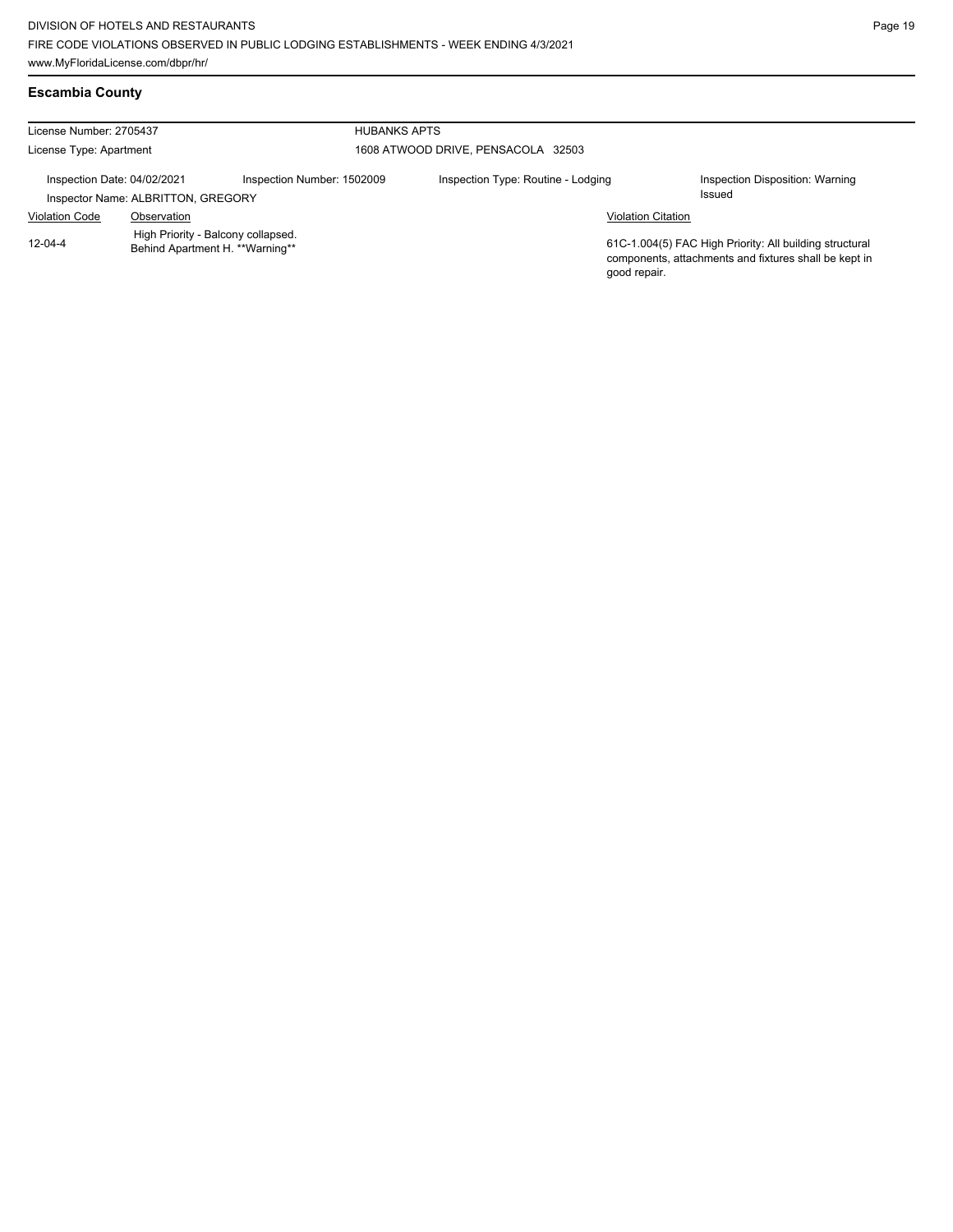# **Hillsborough County**

| License Number: 3913779                                                               |                                                                                                                                      |                                                                                                                                                                        | <b>DREW PARK GARDENS</b>                                                                                                                                                                                                                                                                                                                                                                                                                                                                                                                                                                                                                                                                        |                                                                                                                                                                                                                                                                                                                                                                                                                                              |  |
|---------------------------------------------------------------------------------------|--------------------------------------------------------------------------------------------------------------------------------------|------------------------------------------------------------------------------------------------------------------------------------------------------------------------|-------------------------------------------------------------------------------------------------------------------------------------------------------------------------------------------------------------------------------------------------------------------------------------------------------------------------------------------------------------------------------------------------------------------------------------------------------------------------------------------------------------------------------------------------------------------------------------------------------------------------------------------------------------------------------------------------|----------------------------------------------------------------------------------------------------------------------------------------------------------------------------------------------------------------------------------------------------------------------------------------------------------------------------------------------------------------------------------------------------------------------------------------------|--|
| License Type: Apartment                                                               |                                                                                                                                      |                                                                                                                                                                        | 4611 N HUBERT AVE, TAMPA 33614                                                                                                                                                                                                                                                                                                                                                                                                                                                                                                                                                                                                                                                                  |                                                                                                                                                                                                                                                                                                                                                                                                                                              |  |
|                                                                                       |                                                                                                                                      |                                                                                                                                                                        |                                                                                                                                                                                                                                                                                                                                                                                                                                                                                                                                                                                                                                                                                                 |                                                                                                                                                                                                                                                                                                                                                                                                                                              |  |
| Inspection Date: 03/29/2021                                                           |                                                                                                                                      | Inspection Number: 1511632                                                                                                                                             | Inspection Type: Complaint Full                                                                                                                                                                                                                                                                                                                                                                                                                                                                                                                                                                                                                                                                 | Inspection Disposition: Inspection<br>Completed - No Further Action                                                                                                                                                                                                                                                                                                                                                                          |  |
|                                                                                       | Inspector Name: ZHANG, JACKY                                                                                                         |                                                                                                                                                                        |                                                                                                                                                                                                                                                                                                                                                                                                                                                                                                                                                                                                                                                                                                 |                                                                                                                                                                                                                                                                                                                                                                                                                                              |  |
| <b>Violation Code</b>                                                                 | Observation                                                                                                                          |                                                                                                                                                                        |                                                                                                                                                                                                                                                                                                                                                                                                                                                                                                                                                                                                                                                                                                 | <b>Violation Citation</b>                                                                                                                                                                                                                                                                                                                                                                                                                    |  |
| $01-02-4$<br>recharge. For reporting purposes only.<br>By apt 8. **Repeat Violation** |                                                                                                                                      | Portable fire extinguisher pressure gauge indicates the extinguisher is in need of                                                                                     |                                                                                                                                                                                                                                                                                                                                                                                                                                                                                                                                                                                                                                                                                                 | 509.032(2)(d) FS Reporting: (d) The division, or its<br>agent, shall notify the local firesafety authority or the<br>State Fire Marshal of any readily observable violation of<br>a rule adopted under chapter 633 which relates to public<br>lodging establishments or public food establishments,<br>and the identification of such violation does not require<br>any firesafety inspection certification. For reporting<br>purposes only. |  |
| $01 - 04 - 4$                                                                         | No portable fire extinguisher present on the premises. For reporting purposes<br>only.<br>Behind Apt 5.                              |                                                                                                                                                                        | 509.032(2)(d) FS Reporting: (d) The division, or its<br>agent, shall notify the local firesafety authority or the<br>State Fire Marshal of any readily observable violation of<br>a rule adopted under chapter 633 which relates to public<br>lodging establishments or public food establishments,<br>and the identification of such violation does not require<br>any firesafety inspection certification. For reporting<br>purposes only.                                                                                                                                                                                                                                                    |                                                                                                                                                                                                                                                                                                                                                                                                                                              |  |
| License Number: 3913972                                                               |                                                                                                                                      |                                                                                                                                                                        | <b>SWAN LAKE APARTMENTS</b>                                                                                                                                                                                                                                                                                                                                                                                                                                                                                                                                                                                                                                                                     |                                                                                                                                                                                                                                                                                                                                                                                                                                              |  |
| License Type: Apartment                                                               |                                                                                                                                      | 3303 N LAKEVIEW DR, TAMPA 33618                                                                                                                                        |                                                                                                                                                                                                                                                                                                                                                                                                                                                                                                                                                                                                                                                                                                 |                                                                                                                                                                                                                                                                                                                                                                                                                                              |  |
| Inspection Date: 03/30/2021<br>Inspector Name: ZHANG, JACKY                           |                                                                                                                                      | Inspection Type: Lodging-Licensing<br>Inspection Number: 1511335<br>Inspection                                                                                         |                                                                                                                                                                                                                                                                                                                                                                                                                                                                                                                                                                                                                                                                                                 | Inspection Disposition: Inspection<br>Completed - No Further Action                                                                                                                                                                                                                                                                                                                                                                          |  |
| <b>Violation Code</b><br><b>Observation</b>                                           |                                                                                                                                      |                                                                                                                                                                        |                                                                                                                                                                                                                                                                                                                                                                                                                                                                                                                                                                                                                                                                                                 | <b>Violation Citation</b>                                                                                                                                                                                                                                                                                                                                                                                                                    |  |
| 04-03-4                                                                               | Smoke detector/alarm in guest room/unit damaged as to appear to be inoperable.<br>For reporting purposes only.<br>Removed. Apt 3816. |                                                                                                                                                                        |                                                                                                                                                                                                                                                                                                                                                                                                                                                                                                                                                                                                                                                                                                 | 509.032(2)(d) FS Reporting: The division, or its agent,<br>shall notify the local firesafety authority or the State Fire<br>Marshal of any readily observable violation of a rule<br>adopted under chapter 633 which relates to public<br>lodging establishments or public food establishments,<br>and the identification of such violation does not require<br>any firesafety inspection certification. For reporting<br>purposes only.     |  |
| License Number: 3913615                                                               |                                                                                                                                      |                                                                                                                                                                        | STAYBRIDGE SUITES TAMPA EAST/BRANDON                                                                                                                                                                                                                                                                                                                                                                                                                                                                                                                                                                                                                                                            |                                                                                                                                                                                                                                                                                                                                                                                                                                              |  |
| License Type: Hotel                                                                   |                                                                                                                                      | 3624 N FALKENBURG RD, TAMPA 33619                                                                                                                                      |                                                                                                                                                                                                                                                                                                                                                                                                                                                                                                                                                                                                                                                                                                 |                                                                                                                                                                                                                                                                                                                                                                                                                                              |  |
| Inspection Date: 03/29/2021                                                           | Inspector Name: CANNELLA, MARK                                                                                                       | Inspection Number: 1158710                                                                                                                                             | Inspection Type: Complaint Full                                                                                                                                                                                                                                                                                                                                                                                                                                                                                                                                                                                                                                                                 | Inspection Disposition: Call Back -<br>Admin. complaint recommended                                                                                                                                                                                                                                                                                                                                                                          |  |
| <b>Violation Code</b>                                                                 | Observation                                                                                                                          |                                                                                                                                                                        |                                                                                                                                                                                                                                                                                                                                                                                                                                                                                                                                                                                                                                                                                                 | <b>Violation Citation</b>                                                                                                                                                                                                                                                                                                                                                                                                                    |  |
| $08 - 01 - 4$                                                                         | **Time Extended**                                                                                                                    | - From initial inspection : Boiler certificate or insurance inspector's boiler report<br>expired. For reporting purposes only. - From follow-up inspection 2021-03-29: | 61C-1.004(10) FAC and 509.032(2)(d) FS Reporting:<br>61C-1.004(10) The insurance inpector's boiler report is<br>required annually for power boilers and high<br>pressure/high temperature boilers and biannually for low<br>pressure steam or vapor heating boilers. 509.032(2)(d)<br>The division, or its agent, shall notify the local firesafety<br>authority or the State Fire Marshal of any readily<br>observable violation of a rule adopted under chapter 633<br>which relates to public lodging establishments or public<br>food establishments, and the identification of such<br>violation does not require any firesafety inspection<br>certification. For reporting purposes only. |                                                                                                                                                                                                                                                                                                                                                                                                                                              |  |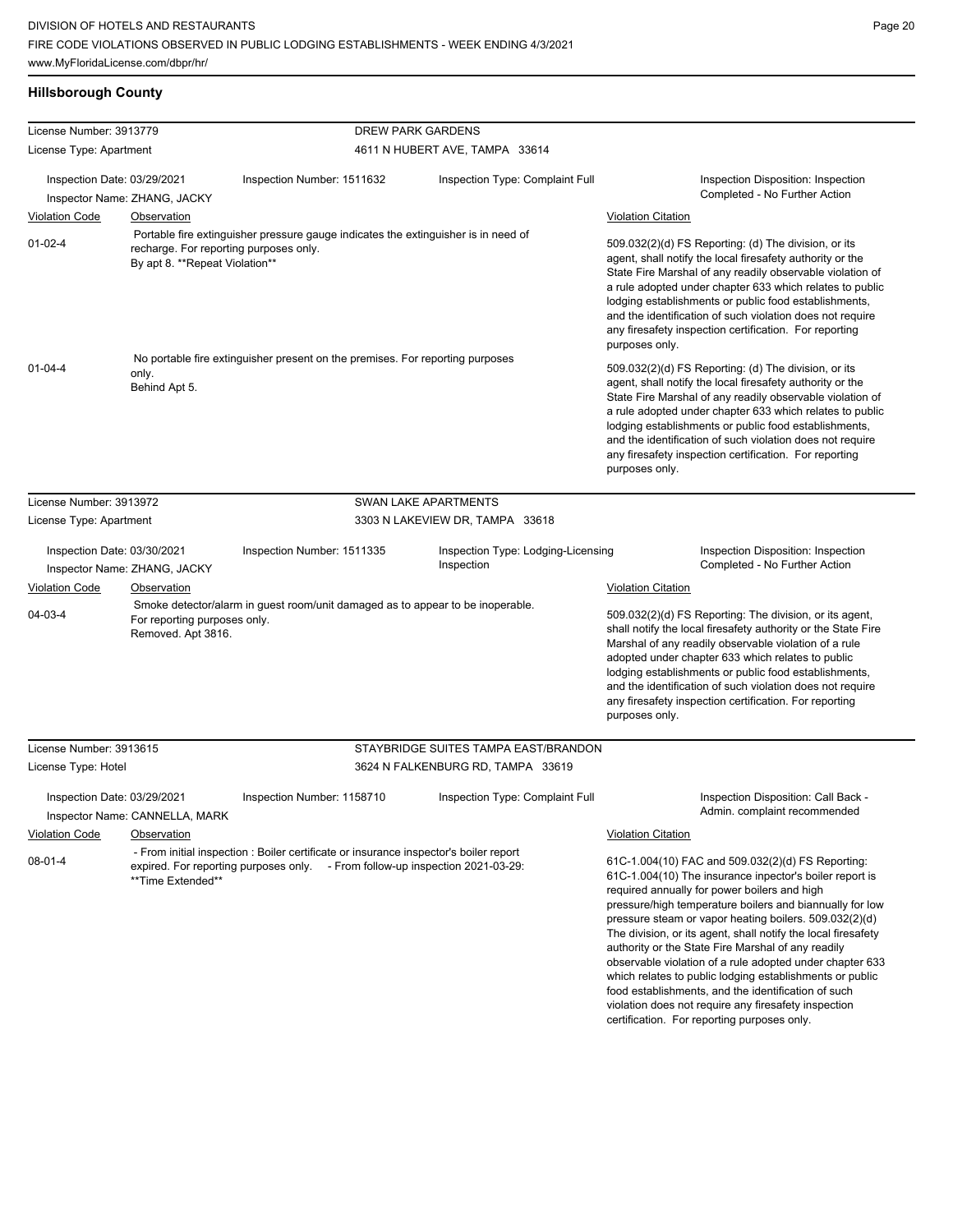which relates to public lodging establishments or public food establishments, and the identification of such violation does not require any firesafety inspection certification. For reporting purposes only.

## **Hillsborough County**

#### License Number: 3912329 License Type: Hotel HILTON GARDEN INN TAMPA NORTH 13305 TAMPA OAKS BLVD, TEMPLE TERRACE 33637 Inspection Date: 03/30/2021 Inspection Number: 1157506 Inspection Type: Routine - Lodging Inspection Disposition: Call Back -Inspector Name: BEAULIEU, STEPHANIE Violation Code Observation Violation Citation 61C-1.004(10) FAC and 509.032(2)(d) FS Reporting: 61C-1.004(10) The insurance inpector's boiler report is required annually for power boilers and high pressure/high temperature boilers and biannually for low pressure steam or vapor heating boilers. 509.032(2)(d) The division, or its agent, shall notify the local firesafety authority or the State Fire Marshal of any readily observable violation of a rule adopted under chapter 633 08-01-4 - From initial inspection : Boiler certificate or insurance inspector's boiler report expired. For reporting purposes only. - From follow-up inspection 2021-01-28: \*\*Time Extended\*\* - From follow-up inspection 2021-03-30: \*\*Time Extended\*\*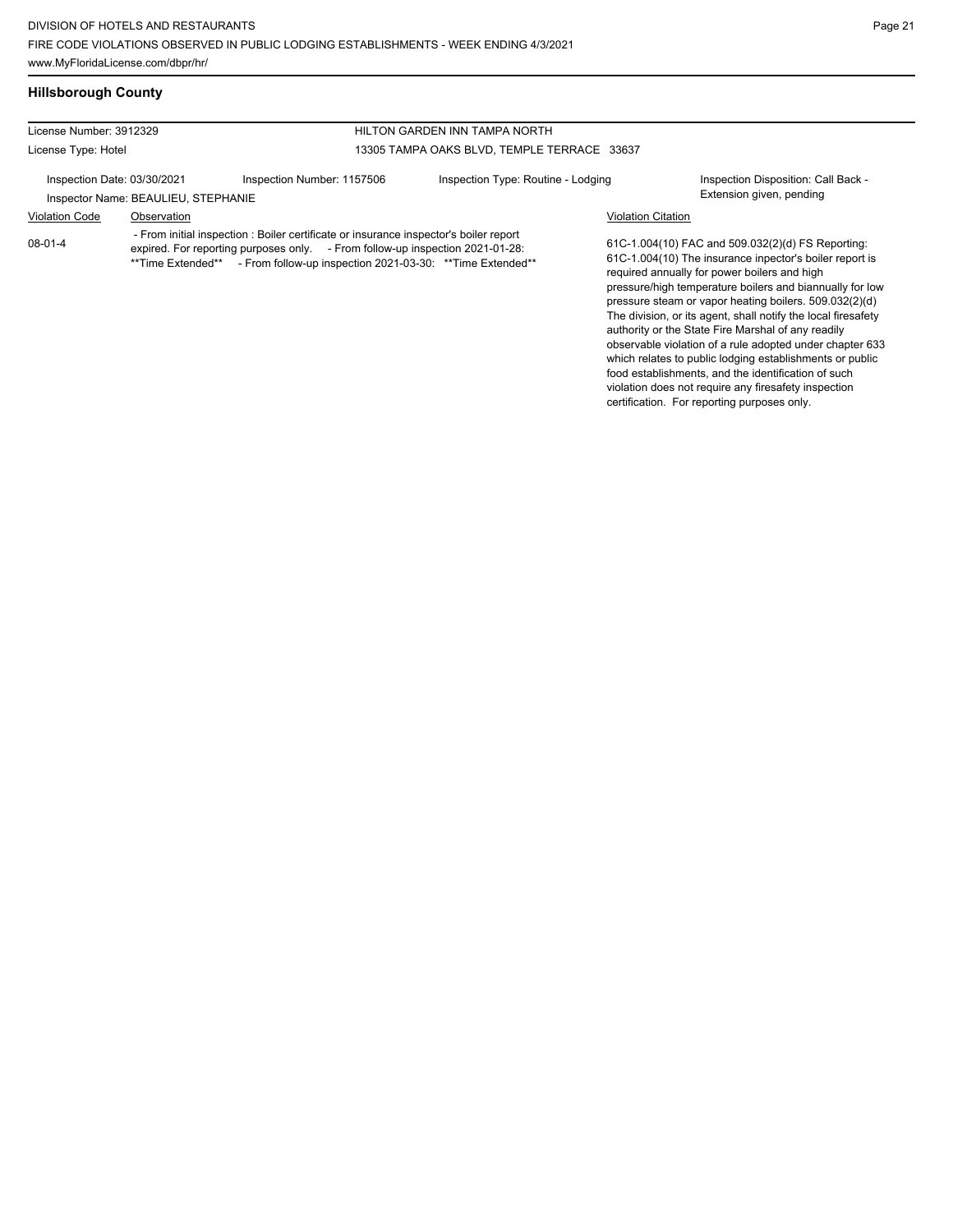| <b>Lake County</b>                                                                                        |                                                                   |                                                                                |                                    |                                                                                                                                                                                                                                                                                                                                                                                                                                          |
|-----------------------------------------------------------------------------------------------------------|-------------------------------------------------------------------|--------------------------------------------------------------------------------|------------------------------------|------------------------------------------------------------------------------------------------------------------------------------------------------------------------------------------------------------------------------------------------------------------------------------------------------------------------------------------------------------------------------------------------------------------------------------------|
| License Number: 4501384                                                                                   |                                                                   | <b>QUALITY INN</b>                                                             |                                    |                                                                                                                                                                                                                                                                                                                                                                                                                                          |
| License Type: Motel                                                                                       |                                                                   |                                                                                | 16630 HWY 441 W, MOUNT DORA 32757  |                                                                                                                                                                                                                                                                                                                                                                                                                                          |
| Inspection Date: 04/01/2021<br>Inspector Name: CONNOLLY, MADELINE<br><b>Violation Code</b><br>Observation |                                                                   | Inspection Number: 1216706                                                     | Inspection Type: Routine - Lodging | Inspection Disposition: Inspection<br>Completed - No Further Action<br><b>Violation Citation</b>                                                                                                                                                                                                                                                                                                                                         |
| $04 - 01 - 4$                                                                                             | purposes only.                                                    | Trouble/alarm light illuminated on the fire alarm control panel. For reporting |                                    | 509.032(2)(d) FS Reporting: The division, or its agent,<br>shall notify the local firesafety authority or the State Fire<br>Marshal of any readily observable violation of a rule<br>adopted under chapter 633 which relates to public<br>lodging establishments or public food establishments,<br>and the identification of such violation does not require<br>any firesafety inspection certification. For reporting<br>purposes only. |
| License Number: 4502672                                                                                   |                                                                   |                                                                                | <b>HAMPTON INN LEESBURG</b>        |                                                                                                                                                                                                                                                                                                                                                                                                                                          |
| License Type: Hotel                                                                                       |                                                                   |                                                                                | 9630 US HWY 441, LEESBURG 34788    |                                                                                                                                                                                                                                                                                                                                                                                                                                          |
|                                                                                                           | Inspection Date: 03/31/2021<br>Inspector Name: CONNOLLY, MADELINE | Inspection Number: 1158607                                                     | Inspection Type: Routine - Lodging | Inspection Disposition: Warning<br>Issued                                                                                                                                                                                                                                                                                                                                                                                                |
| <b>Violation Code</b>                                                                                     | Observation                                                       |                                                                                |                                    | <b>Violation Citation</b>                                                                                                                                                                                                                                                                                                                                                                                                                |
| $05-02-5$                                                                                                 | purposes only. **Warning**                                        | Hearing-impaired smoke detector is not functioning when tested. For reporting  |                                    | 509.032(2)(d) FS Reporting: The division, or its agent,<br>shall notify the local firesafety authority or the State Fire<br>Marshal of any readily observable violation of a rule<br>adopted under chapter 633 which relates to public<br>lodging establishments or public food establishments,<br>and the identification of such violation does not require<br>any firesafety inspection certification. For reporting                   |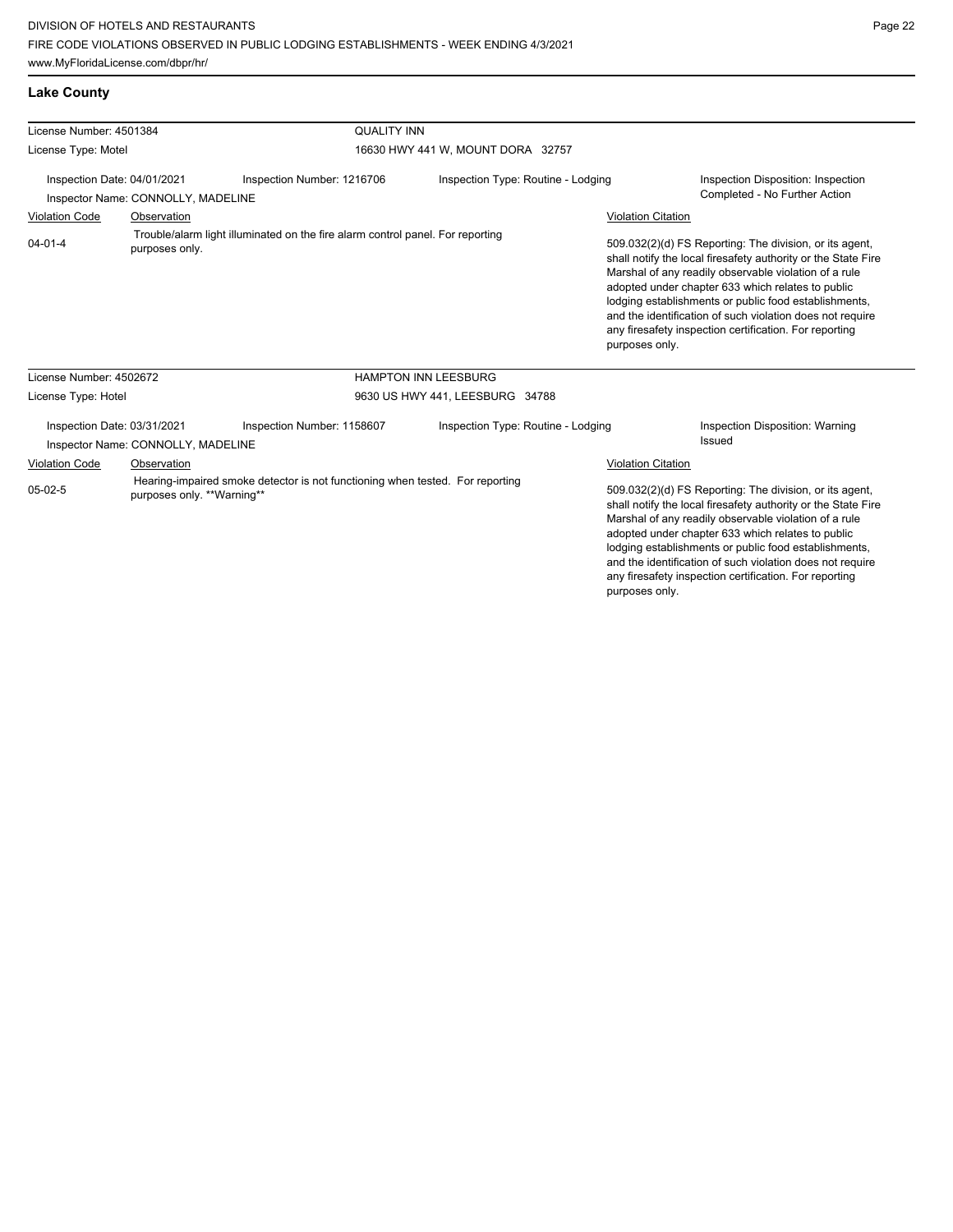## **Lee County**

| License Number: 4604656                                                                                                   |                                                     |                                                                                                                                                                                                                                                         | LAGO DEL SOL APARTMENTS                 |                                                                                                                                                                                                                                                                                                                                                                                                                                                                                                                                                                                                                                                                                                                                                                                                     |
|---------------------------------------------------------------------------------------------------------------------------|-----------------------------------------------------|---------------------------------------------------------------------------------------------------------------------------------------------------------------------------------------------------------------------------------------------------------|-----------------------------------------|-----------------------------------------------------------------------------------------------------------------------------------------------------------------------------------------------------------------------------------------------------------------------------------------------------------------------------------------------------------------------------------------------------------------------------------------------------------------------------------------------------------------------------------------------------------------------------------------------------------------------------------------------------------------------------------------------------------------------------------------------------------------------------------------------------|
| License Type: Apartment                                                                                                   |                                                     |                                                                                                                                                                                                                                                         | 10770 CLEAR LAKE LOOP, FORT MYERS 33908 |                                                                                                                                                                                                                                                                                                                                                                                                                                                                                                                                                                                                                                                                                                                                                                                                     |
|                                                                                                                           |                                                     |                                                                                                                                                                                                                                                         |                                         |                                                                                                                                                                                                                                                                                                                                                                                                                                                                                                                                                                                                                                                                                                                                                                                                     |
| Inspection Date: 04/02/2021                                                                                               |                                                     | Inspection Number: 1503246                                                                                                                                                                                                                              | Inspection Type: Routine - Lodging      | Inspection Disposition: Warning<br>Issued                                                                                                                                                                                                                                                                                                                                                                                                                                                                                                                                                                                                                                                                                                                                                           |
|                                                                                                                           | Inspector Name: SOMMERS, KARA                       |                                                                                                                                                                                                                                                         |                                         |                                                                                                                                                                                                                                                                                                                                                                                                                                                                                                                                                                                                                                                                                                                                                                                                     |
| <b>Violation Code</b>                                                                                                     | Observation                                         |                                                                                                                                                                                                                                                         |                                         | <b>Violation Citation</b>                                                                                                                                                                                                                                                                                                                                                                                                                                                                                                                                                                                                                                                                                                                                                                           |
| Fire alarm control panel emitting an audible alarm. For reporting purposes only.<br>04-06-4<br>Buildings 15061 and 15101. |                                                     |                                                                                                                                                                                                                                                         |                                         | 509.032(2)(d) FS Reporting: The division, or its agent,<br>shall notify the local firesafety authority or the State Fire<br>Marshal of any readily observable violation of a rule<br>adopted under chapter 633 which relates to public<br>lodging establishments or public food establishments,<br>and the identification of such violation does not require<br>any firesafety inspection certification. For reporting<br>purposes only.                                                                                                                                                                                                                                                                                                                                                            |
| $07 - 01 - 4$                                                                                                             | Violation**                                         | Damaged electrical wire(s). For reporting purposes only. Observed emergency<br>lights detached and hanging by wires, 2nd and 3rd floor, Building 15061. **Repeat                                                                                        |                                         | 509.032(2)(d) FS Reporting: (d) The division, or its<br>agent, shall notify the local firesafety authority or the<br>State Fire Marshal of any readily observable violation of<br>a rule adopted under chapter 633 which relates to public<br>lodging establishments or public food establishments,<br>and the identification of such violation does not require<br>any firesafety inspection certification. For reporting<br>purposes only.                                                                                                                                                                                                                                                                                                                                                        |
| License Number: 4605213                                                                                                   |                                                     |                                                                                                                                                                                                                                                         | TH PALMS OF MONTERREY                   |                                                                                                                                                                                                                                                                                                                                                                                                                                                                                                                                                                                                                                                                                                                                                                                                     |
| License Type: Apartment                                                                                                   |                                                     |                                                                                                                                                                                                                                                         | 15250 SONOMA DR, FORT MYERS 33908       |                                                                                                                                                                                                                                                                                                                                                                                                                                                                                                                                                                                                                                                                                                                                                                                                     |
| Inspection Date: 04/01/2021<br><b>Violation Code</b><br>$01 - 02 - 4$                                                     | Inspector Name: SOMMERS, KARA<br><b>Observation</b> | Inspection Number: 1498513<br>Portable fire extinguisher pressure gauge indicates the extinguisher is in need of<br>recharge. For reporting purposes only. Extinguishers on 3rd floor near Unit 302,<br>Building 7; 2nd floor near Unit 201, Building 7 | Inspection Type: Routine - Lodging      | Inspection Disposition: Inspection<br>Completed - No Further Action<br><b>Violation Citation</b><br>509.032(2)(d) FS Reporting: (d) The division, or its<br>agent, shall notify the local firesafety authority or the<br>State Fire Marshal of any readily observable violation of<br>a rule adopted under chapter 633 which relates to public<br>lodging establishments or public food establishments,<br>and the identification of such violation does not require<br>any firesafety inspection certification. For reporting<br>purposes only.                                                                                                                                                                                                                                                    |
| License Number: 4603054                                                                                                   |                                                     |                                                                                                                                                                                                                                                         | SANIBEL HARBOUR RESORT & SPA            |                                                                                                                                                                                                                                                                                                                                                                                                                                                                                                                                                                                                                                                                                                                                                                                                     |
| License Type: Hotel                                                                                                       |                                                     |                                                                                                                                                                                                                                                         | 17260 HARBOUR POINTE DR, FT MYERS 33908 |                                                                                                                                                                                                                                                                                                                                                                                                                                                                                                                                                                                                                                                                                                                                                                                                     |
| Inspection Date: 04/01/2021<br><b>Violation Code</b><br>$08 - 01 - 4$                                                     | Inspector Name: SOMMERS, KARA<br>Observation        | Inspection Number: 1158705<br>- From initial inspection : Boiler certificate or insurance inspector's boiler report<br>expired. For reporting purposes only. - From follow-up inspection 2021-04-01:                                                    | Inspection Type: Complaint Full         | Inspection Disposition: Call Back -<br>Admin. complaint recommended<br><b>Violation Citation</b><br>61C-1.004(10) FAC and 509.032(2)(d) FS Reporting:<br>61C-1.004(10) The insurance inpector's boiler report is<br>required annually for power boilers and high<br>pressure/high temperature boilers and biannually for low<br>pressure steam or vapor heating boilers. 509.032(2)(d)<br>The division, or its agent, shall notify the local firesafety<br>authority or the State Fire Marshal of any readily<br>observable violation of a rule adopted under chapter 633<br>which relates to public lodging establishments or public<br>food establishments, and the identification of such<br>violation does not require any firesafety inspection<br>certification. For reporting purposes only. |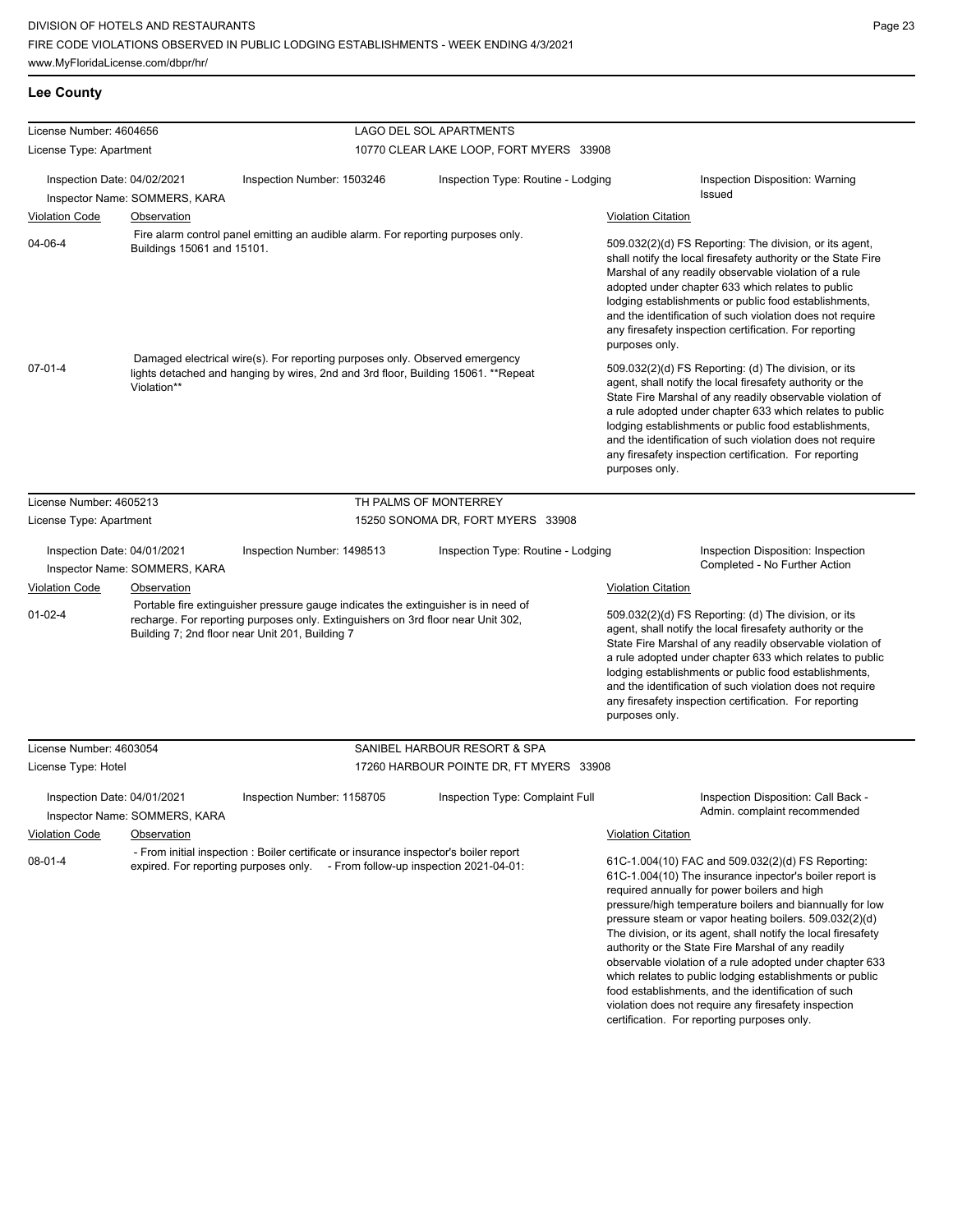| License Number: 5400679                                                                                                                                                      |                                                                  |                            | HOLIDAY ISLE RESORT & MARINA - POSTCARD INN |                                                                                                                                                                                                                                                                                                                                                                                                                                                                                                                                                                                                                                                                                                 |                                                                     |  |  |
|------------------------------------------------------------------------------------------------------------------------------------------------------------------------------|------------------------------------------------------------------|----------------------------|---------------------------------------------|-------------------------------------------------------------------------------------------------------------------------------------------------------------------------------------------------------------------------------------------------------------------------------------------------------------------------------------------------------------------------------------------------------------------------------------------------------------------------------------------------------------------------------------------------------------------------------------------------------------------------------------------------------------------------------------------------|---------------------------------------------------------------------|--|--|
| License Type: Motel                                                                                                                                                          |                                                                  |                            | 84001 OVERSEAS HWY, ISLAMORADA 33036        |                                                                                                                                                                                                                                                                                                                                                                                                                                                                                                                                                                                                                                                                                                 |                                                                     |  |  |
| Inspection Date: 03/31/2021<br>Inspector Name: WHITEHURST, SCOTT                                                                                                             |                                                                  | Inspection Number: 1215143 | Inspection Type: Routine - Lodging          |                                                                                                                                                                                                                                                                                                                                                                                                                                                                                                                                                                                                                                                                                                 | Inspection Disposition: Inspection<br>Completed - No Further Action |  |  |
| <b>Violation Code</b><br>Observation                                                                                                                                         |                                                                  |                            |                                             | <b>Violation Citation</b>                                                                                                                                                                                                                                                                                                                                                                                                                                                                                                                                                                                                                                                                       |                                                                     |  |  |
| Boiler certificate or insurance inspector's boiler report expired. For reporting<br>$08-01-4$<br>purposes only.<br>LAUNDRY ROOM AREA FL 112651 1/9/16 no Data tag on boiler. |                                                                  |                            |                                             | 61C-1.004(10) FAC and 509.032(2)(d) FS Reporting:<br>61C-1.004(10) The insurance inpector's boiler report is<br>required annually for power boilers and high<br>pressure/high temperature boilers and biannually for low<br>pressure steam or vapor heating boilers. 509.032(2)(d)<br>The division, or its agent, shall notify the local firesafety<br>authority or the State Fire Marshal of any readily<br>observable violation of a rule adopted under chapter 633<br>which relates to public lodging establishments or public<br>food establishments, and the identification of such<br>violation does not require any firesafety inspection<br>certification. For reporting purposes only. |                                                                     |  |  |
| License Number: 5402991                                                                                                                                                      |                                                                  | <b>GARDENS</b>             |                                             |                                                                                                                                                                                                                                                                                                                                                                                                                                                                                                                                                                                                                                                                                                 |                                                                     |  |  |
| License Type: Hotel                                                                                                                                                          |                                                                  |                            | 526 ANGELA STREET, KEY WEST 33040           |                                                                                                                                                                                                                                                                                                                                                                                                                                                                                                                                                                                                                                                                                                 |                                                                     |  |  |
|                                                                                                                                                                              | Inspection Date: 03/29/2021<br>Inspector Name: DEMARTINI, JOSEPH | Inspection Number: 1155524 | Inspection Type: Routine - Lodging          |                                                                                                                                                                                                                                                                                                                                                                                                                                                                                                                                                                                                                                                                                                 | Inspection Disposition: Warning<br><b>Issued</b>                    |  |  |
|                                                                                                                                                                              | Observation                                                      |                            |                                             | Violation Citation                                                                                                                                                                                                                                                                                                                                                                                                                                                                                                                                                                                                                                                                              |                                                                     |  |  |
| Violation Code<br>Damaged electrical wire(s). For reporting purposes only.<br>$07 - 01 - 4$<br>Electric box side of building near laundry room.                              |                                                                  |                            |                                             | 509.032(2)(d) FS Reporting: (d) The division, or its                                                                                                                                                                                                                                                                                                                                                                                                                                                                                                                                                                                                                                            |                                                                     |  |  |

509.032(2)(d) FS Reporting: (d) The division, or its agent, shall notify the local firesafety authority or the State Fire Marshal of any readily observable violation of a rule adopted under chapter 633 which relates to public lodging establishments or public food establishments, and the identification of such violation does not require any firesafety inspection certification. For reporting purposes only.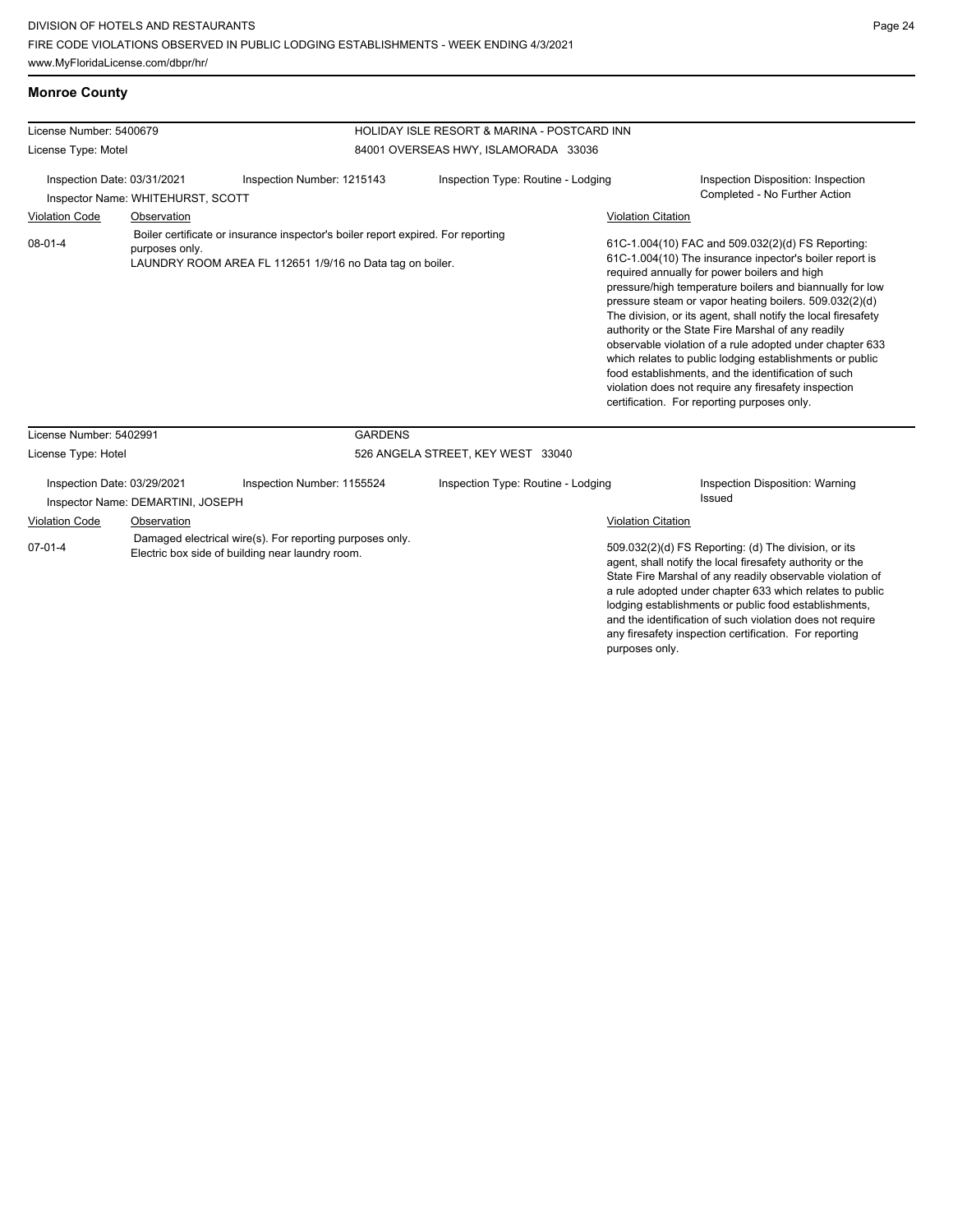**Orange County**

| License Number: 5811136 |                                                                   | THE ALFOND INN                                                                                                                                                                                                                                                    |                                          |                                                                                                                                                                                                                                                                                                                                                                                                                                              |                                                                                                                                                                                                                                                                                                                                                                                                                                                                                                                                                                                                                                                                                                 |
|-------------------------|-------------------------------------------------------------------|-------------------------------------------------------------------------------------------------------------------------------------------------------------------------------------------------------------------------------------------------------------------|------------------------------------------|----------------------------------------------------------------------------------------------------------------------------------------------------------------------------------------------------------------------------------------------------------------------------------------------------------------------------------------------------------------------------------------------------------------------------------------------|-------------------------------------------------------------------------------------------------------------------------------------------------------------------------------------------------------------------------------------------------------------------------------------------------------------------------------------------------------------------------------------------------------------------------------------------------------------------------------------------------------------------------------------------------------------------------------------------------------------------------------------------------------------------------------------------------|
| License Type: Hotel     |                                                                   |                                                                                                                                                                                                                                                                   | 300 E NEW ENGLAND AVE, WINTER PARK 32789 |                                                                                                                                                                                                                                                                                                                                                                                                                                              |                                                                                                                                                                                                                                                                                                                                                                                                                                                                                                                                                                                                                                                                                                 |
|                         | Inspection Date: 03/30/2021<br>Inspector Name: MONTGOMERY, DOREEN | Inspection Number: 1157340                                                                                                                                                                                                                                        | Inspection Type: Routine - Lodging       |                                                                                                                                                                                                                                                                                                                                                                                                                                              | Inspection Disposition: Call Back -<br>Complied                                                                                                                                                                                                                                                                                                                                                                                                                                                                                                                                                                                                                                                 |
| <b>Violation Code</b>   | <b>Observation</b>                                                |                                                                                                                                                                                                                                                                   |                                          | <b>Violation Citation</b>                                                                                                                                                                                                                                                                                                                                                                                                                    |                                                                                                                                                                                                                                                                                                                                                                                                                                                                                                                                                                                                                                                                                                 |
| 08-03-4                 | **Time Extended**                                                 | - From initial inspection : No boiler certificate or insurance inspector's boiler report<br>available. For reporting purposes only, no boiler certificate available for (1) boiler<br>- From follow-up inspection 2021-03-30: BOILER - # 122082 - expired 2/20/20 |                                          |                                                                                                                                                                                                                                                                                                                                                                                                                                              | 61C-1.004(10) FAC and 509.032(2)(d) FS Reporting:<br>61C-1.004(10) The insurance inpector's boiler report is<br>required annually for power boilers and high<br>pressure/high temperature boilers and biannually for low<br>pressure steam or vapor heating boilers. 509.032(2)(d)<br>The division, or its agent, shall notify the local firesafety<br>authority or the State Fire Marshal of any readily<br>observable violation of a rule adopted under chapter 633<br>which relates to public lodging establishments or public<br>food establishments, and the identification of such<br>violation does not require any firesafety inspection<br>certification. For reporting purposes only. |
| License Number: 5800281 |                                                                   | PROSPERITY PLACE                                                                                                                                                                                                                                                  |                                          |                                                                                                                                                                                                                                                                                                                                                                                                                                              |                                                                                                                                                                                                                                                                                                                                                                                                                                                                                                                                                                                                                                                                                                 |
| License Type: Apartment |                                                                   |                                                                                                                                                                                                                                                                   | 621 W S ST, ORLANDO 32805                |                                                                                                                                                                                                                                                                                                                                                                                                                                              |                                                                                                                                                                                                                                                                                                                                                                                                                                                                                                                                                                                                                                                                                                 |
|                         | Inspection Date: 03/30/2021<br>Inspector Name: DIOP, DONALD       | Inspection Number: 1503978                                                                                                                                                                                                                                        | Inspection Type: Routine - Lodging       |                                                                                                                                                                                                                                                                                                                                                                                                                                              | Inspection Disposition: Warning<br>Issued                                                                                                                                                                                                                                                                                                                                                                                                                                                                                                                                                                                                                                                       |
| <b>Violation Code</b>   | Observation                                                       |                                                                                                                                                                                                                                                                   |                                          | <b>Violation Citation</b>                                                                                                                                                                                                                                                                                                                                                                                                                    |                                                                                                                                                                                                                                                                                                                                                                                                                                                                                                                                                                                                                                                                                                 |
| $01 - 03 - 4$           |                                                                   | Portable fire extinguisher missing from it's designated location (sign present<br>indicating designated location). For reporting purposes only. Near unit 9.                                                                                                      |                                          | 509.032(2)(d) FS Reporting: (d) The division, or its<br>agent, shall notify the local firesafety authority or the<br>State Fire Marshal of any readily observable violation of<br>a rule adopted under chapter 633 which relates to public<br>lodging establishments or public food establishments,<br>and the identification of such violation does not require<br>any firesafety inspection certification. For reporting<br>purposes only. |                                                                                                                                                                                                                                                                                                                                                                                                                                                                                                                                                                                                                                                                                                 |
| License Number: 5800439 |                                                                   | PROSPERITY PLACE                                                                                                                                                                                                                                                  |                                          |                                                                                                                                                                                                                                                                                                                                                                                                                                              |                                                                                                                                                                                                                                                                                                                                                                                                                                                                                                                                                                                                                                                                                                 |
| License Type: Apartment |                                                                   |                                                                                                                                                                                                                                                                   | 635 W S ST, ORLANDO 32805                |                                                                                                                                                                                                                                                                                                                                                                                                                                              |                                                                                                                                                                                                                                                                                                                                                                                                                                                                                                                                                                                                                                                                                                 |
|                         | Inspection Date: 03/30/2021<br>Inspector Name: DIOP, DONALD       | Inspection Number: 1503979                                                                                                                                                                                                                                        | Inspection Type: Routine - Lodging       |                                                                                                                                                                                                                                                                                                                                                                                                                                              | Inspection Disposition: Warning<br>Issued                                                                                                                                                                                                                                                                                                                                                                                                                                                                                                                                                                                                                                                       |
| <b>Violation Code</b>   | Observation                                                       |                                                                                                                                                                                                                                                                   |                                          | <b>Violation Citation</b>                                                                                                                                                                                                                                                                                                                                                                                                                    |                                                                                                                                                                                                                                                                                                                                                                                                                                                                                                                                                                                                                                                                                                 |
| $01 - 03 - 4$           |                                                                   | Portable fire extinguisher missing from it's designated location (sign present<br>indicating designated location). For reporting purposes only. Near unit 5.                                                                                                      |                                          | 509.032(2)(d) FS Reporting: (d) The division, or its<br>agent, shall notify the local firesafety authority or the<br>State Fire Marshal of any readily observable violation of<br>a rule adopted under chapter 633 which relates to public<br>lodging establishments or public food establishments,<br>and the identification of such violation does not require<br>any firesafety inspection certification. For reporting<br>purposes only. |                                                                                                                                                                                                                                                                                                                                                                                                                                                                                                                                                                                                                                                                                                 |
| License Number: 5800448 |                                                                   |                                                                                                                                                                                                                                                                   | SOUTH RIDGE APARTMENTS                   |                                                                                                                                                                                                                                                                                                                                                                                                                                              |                                                                                                                                                                                                                                                                                                                                                                                                                                                                                                                                                                                                                                                                                                 |
| License Type: Apartment |                                                                   |                                                                                                                                                                                                                                                                   | 440 W OAK RIDGE RD, ORLANDO 32809        |                                                                                                                                                                                                                                                                                                                                                                                                                                              |                                                                                                                                                                                                                                                                                                                                                                                                                                                                                                                                                                                                                                                                                                 |
|                         | Inspection Date: 03/30/2021<br>Inspector Name: RULLAN, ALFONSO    | Inspection Number: 1495693                                                                                                                                                                                                                                        | Inspection Type: Routine - Lodging       |                                                                                                                                                                                                                                                                                                                                                                                                                                              | Inspection Disposition: Inspection<br>Completed - No Further Action                                                                                                                                                                                                                                                                                                                                                                                                                                                                                                                                                                                                                             |
| <b>Violation Code</b>   | Observation                                                       |                                                                                                                                                                                                                                                                   |                                          | <b>Violation Citation</b>                                                                                                                                                                                                                                                                                                                                                                                                                    |                                                                                                                                                                                                                                                                                                                                                                                                                                                                                                                                                                                                                                                                                                 |

06-01-4 Path to door marked as an exit is blocked, mattress in hallway by apt 5. For reporting purposes only. \*\*Corrected On-Site\*\*

509.032(2)(d) FS Reporting: The division, or its agent, shall notify the local firesafety authority or the State Fire Marshal of any readily observable violation of a rule adopted under chapter 633 which relates to public lodging establishments or public food establishments, and the identification of such violation does not require any firesafety inspection certification. For reporting purposes only.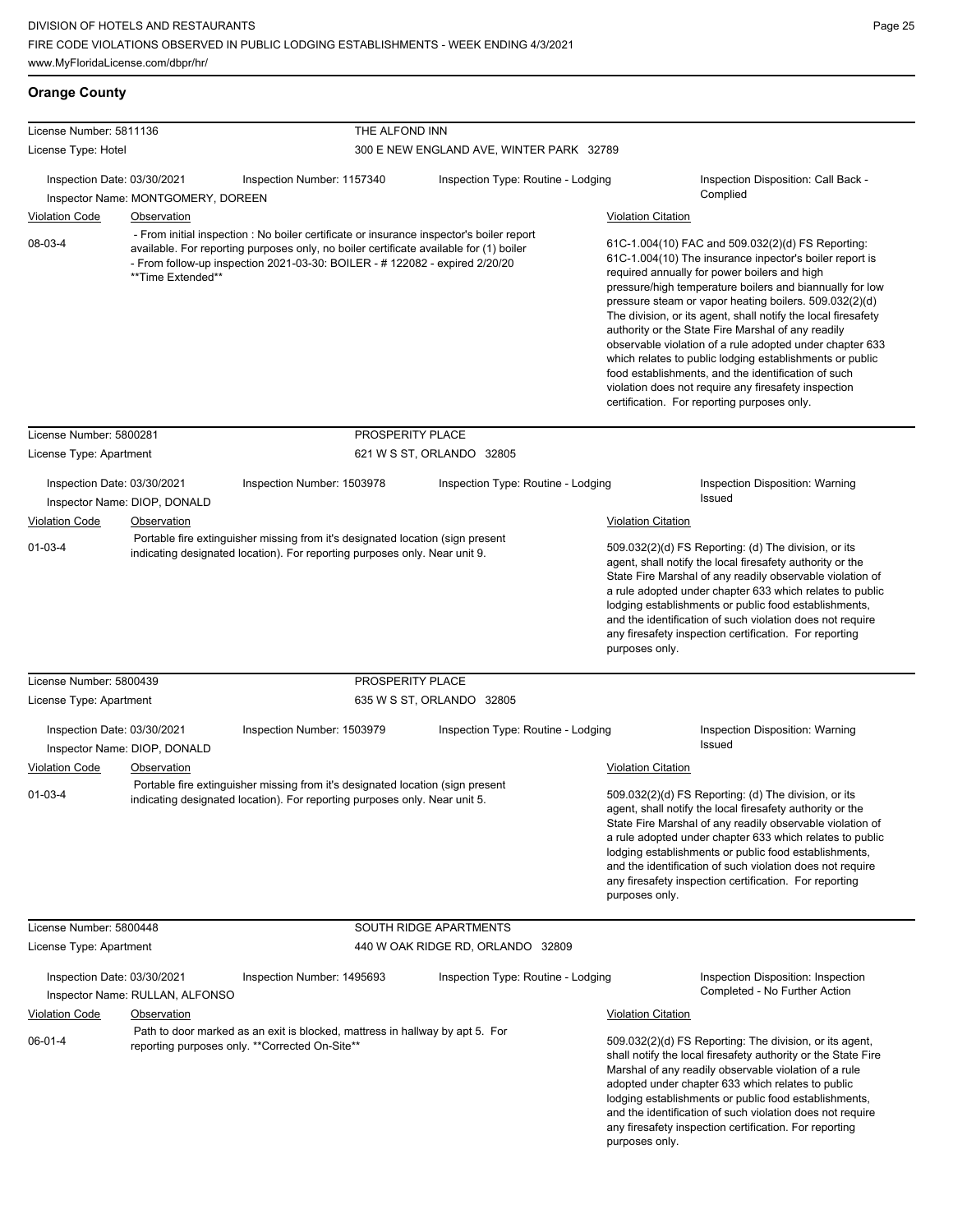# **Orange County**

| License Number: 5801661     |                                     |                                                                                     | LA QUINTA INN                                                              |  |                                                                                                                                                   |                                                                                                                                                                                                                                                                                                                                                                                                                                                                                                                                            |
|-----------------------------|-------------------------------------|-------------------------------------------------------------------------------------|----------------------------------------------------------------------------|--|---------------------------------------------------------------------------------------------------------------------------------------------------|--------------------------------------------------------------------------------------------------------------------------------------------------------------------------------------------------------------------------------------------------------------------------------------------------------------------------------------------------------------------------------------------------------------------------------------------------------------------------------------------------------------------------------------------|
| License Type: Motel         |                                     |                                                                                     | 5825 INTERNATIONAL DR, ORLANDO 32819                                       |  |                                                                                                                                                   |                                                                                                                                                                                                                                                                                                                                                                                                                                                                                                                                            |
| Inspection Date: 04/02/2021 | Inspector Name: KOSTELNY, ROGER     | Inspection Number: 1216773                                                          | Inspection Type: Complaint Full                                            |  |                                                                                                                                                   | Inspection Disposition: Inspection<br>Completed - No Further Action                                                                                                                                                                                                                                                                                                                                                                                                                                                                        |
| <b>Violation Code</b>       | Observation                         |                                                                                     |                                                                            |  | <b>Violation Citation</b>                                                                                                                         |                                                                                                                                                                                                                                                                                                                                                                                                                                                                                                                                            |
| $08 - 01 - 4$               | purposes only.<br>Expired 5/26/2020 | Boiler certificate or insurance inspector's boiler report expired. For reporting    |                                                                            |  | required annually for power boilers and high<br>authority or the State Fire Marshal of any readily<br>certification. For reporting purposes only. | 61C-1.004(10) FAC and 509.032(2)(d) FS Reporting:<br>61C-1.004(10) The insurance inpector's boiler report is<br>pressure/high temperature boilers and biannually for low<br>pressure steam or vapor heating boilers. 509.032(2)(d)<br>The division, or its agent, shall notify the local firesafety<br>observable violation of a rule adopted under chapter 633<br>which relates to public lodging establishments or public<br>food establishments, and the identification of such<br>violation does not require any firesafety inspection |
| $08 - 01 - 4$               | purposes only.Laundry room.         | Boiler certificate or insurance inspector's boiler report expired. For reporting    |                                                                            |  | required annually for power boilers and high<br>authority or the State Fire Marshal of any readily<br>certification. For reporting purposes only. | 61C-1.004(10) FAC and 509.032(2)(d) FS Reporting:<br>61C-1.004(10) The insurance inpector's boiler report is<br>pressure/high temperature boilers and biannually for low<br>pressure steam or vapor heating boilers. 509.032(2)(d)<br>The division, or its agent, shall notify the local firesafety<br>observable violation of a rule adopted under chapter 633<br>which relates to public lodging establishments or public<br>food establishments, and the identification of such<br>violation does not require any firesafety inspection |
| License Number: 5804299     |                                     |                                                                                     | MCKINLEY AT PORTOFINO                                                      |  |                                                                                                                                                   |                                                                                                                                                                                                                                                                                                                                                                                                                                                                                                                                            |
| License Type: Apartment     |                                     |                                                                                     | 5974 WINDHOVER DR, ORLANDO 32819                                           |  |                                                                                                                                                   |                                                                                                                                                                                                                                                                                                                                                                                                                                                                                                                                            |
| Inspection Date: 03/31/2021 | Inspector Name: KOSTELNY, ROGER     | Inspection Number: 1511688                                                          | Inspection Type: Routine - Lodging                                         |  |                                                                                                                                                   | Inspection Disposition: Inspection<br>Completed - No Further Action                                                                                                                                                                                                                                                                                                                                                                                                                                                                        |
| <b>Violation Code</b>       | Observation                         |                                                                                     |                                                                            |  | <b>Violation Citation</b>                                                                                                                         |                                                                                                                                                                                                                                                                                                                                                                                                                                                                                                                                            |
| $04 - 01 - 4$               | reporting purposes only.            | Trouble/alarm light illuminated on the fire alarm control panel building #4956. For |                                                                            |  | purposes only.                                                                                                                                    | 509.032(2)(d) FS Reporting: The division, or its agent,<br>shall notify the local firesafety authority or the State Fire<br>Marshal of any readily observable violation of a rule<br>adopted under chapter 633 which relates to public<br>lodging establishments or public food establishments,<br>and the identification of such violation does not require<br>any firesafety inspection certification. For reporting                                                                                                                     |
| License Number: 5810213     |                                     |                                                                                     | <b>FAIRFIELD INN &amp; SUITES ORLANDO INTERNATIONAL DR/CONVENTION CNTR</b> |  |                                                                                                                                                   |                                                                                                                                                                                                                                                                                                                                                                                                                                                                                                                                            |
| License Type: Hotel         |                                     |                                                                                     | 8214 UNIVERSAL BLVD, ORLANDO 32819                                         |  |                                                                                                                                                   |                                                                                                                                                                                                                                                                                                                                                                                                                                                                                                                                            |
| Inspection Date: 03/29/2021 | Inspector Name: KOSTELNY, ROGER     | Inspection Number: 1158543                                                          | Inspection Type: Routine - Lodging                                         |  |                                                                                                                                                   | Inspection Disposition: Inspection<br>Completed - No Further Action                                                                                                                                                                                                                                                                                                                                                                                                                                                                        |
| <b>Violation Code</b>       | Observation                         |                                                                                     |                                                                            |  | <b>Violation Citation</b>                                                                                                                         |                                                                                                                                                                                                                                                                                                                                                                                                                                                                                                                                            |
| $08 - 01 - 4$               | purposes only.<br>Expired 3/12/21   | Boiler certificate or insurance inspector's boiler report expired. For reporting    |                                                                            |  | required annually for power boilers and high<br>authority or the State Fire Marshal of any readily<br>certification. For reporting purposes only. | 61C-1.004(10) FAC and 509.032(2)(d) FS Reporting:<br>61C-1.004(10) The insurance inpector's boiler report is<br>pressure/high temperature boilers and biannually for low<br>pressure steam or vapor heating boilers. 509.032(2)(d)<br>The division, or its agent, shall notify the local firesafety<br>observable violation of a rule adopted under chapter 633<br>which relates to public lodging establishments or public<br>food establishments, and the identification of such<br>violation does not require any firesafety inspection |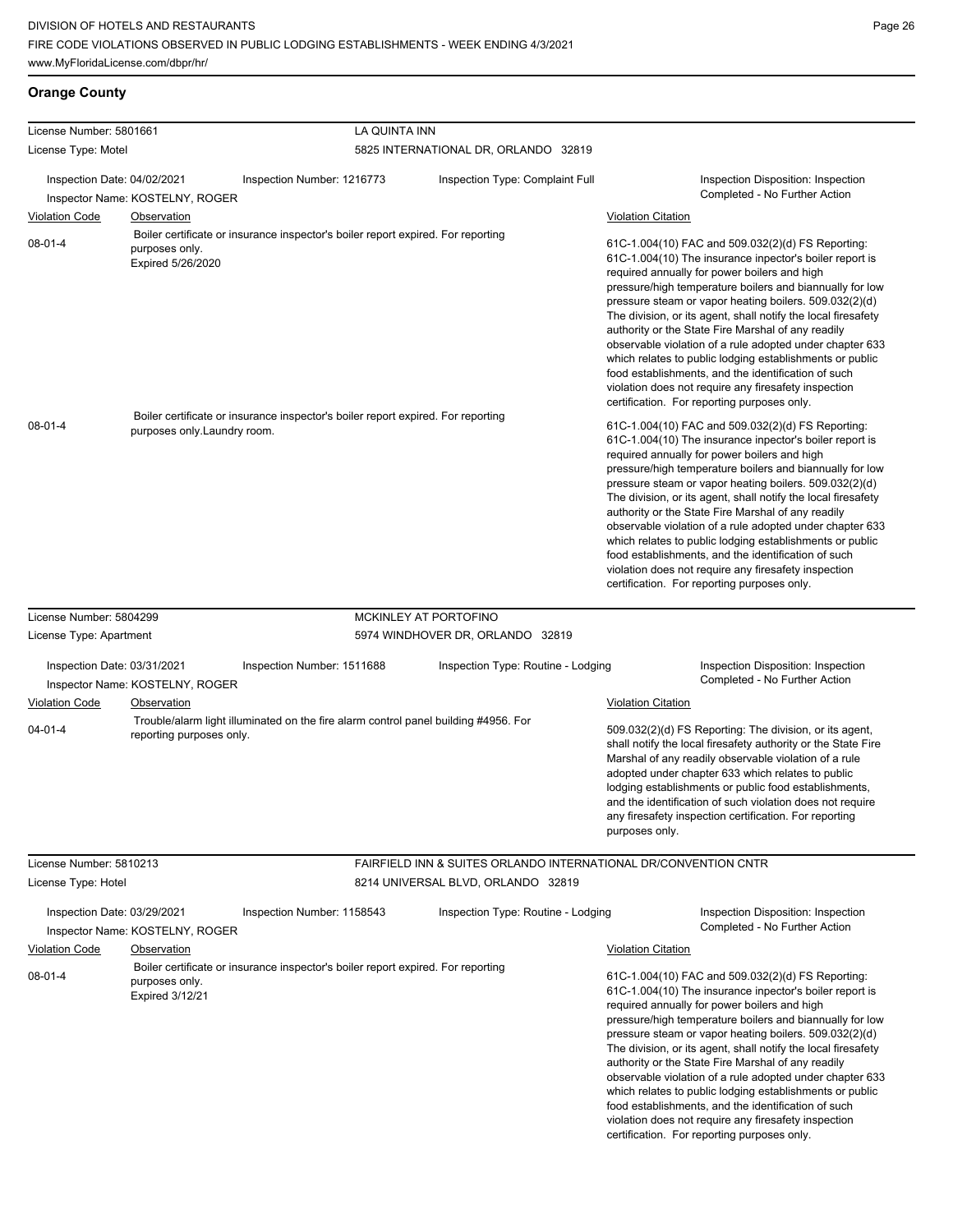**Orange County**

| License Number: 5811131                        |                                                                                                                                                                                                                                                                                                                                                                                                                                                                                                       |                                                                                                                                                                    | DRURY INN & SUITES ORLANDO                    |                                             |                                                                                                                                                                                                                                                                                                                                                                                                                                                                                                                                                                                                                                                                                                 |
|------------------------------------------------|-------------------------------------------------------------------------------------------------------------------------------------------------------------------------------------------------------------------------------------------------------------------------------------------------------------------------------------------------------------------------------------------------------------------------------------------------------------------------------------------------------|--------------------------------------------------------------------------------------------------------------------------------------------------------------------|-----------------------------------------------|---------------------------------------------|-------------------------------------------------------------------------------------------------------------------------------------------------------------------------------------------------------------------------------------------------------------------------------------------------------------------------------------------------------------------------------------------------------------------------------------------------------------------------------------------------------------------------------------------------------------------------------------------------------------------------------------------------------------------------------------------------|
| License Type: Hotel                            |                                                                                                                                                                                                                                                                                                                                                                                                                                                                                                       |                                                                                                                                                                    | 7301 W SAND LAKE RD, ORLANDO 32819            |                                             |                                                                                                                                                                                                                                                                                                                                                                                                                                                                                                                                                                                                                                                                                                 |
| Inspection Date: 03/29/2021                    | Inspector Name: MANTI, KATHRYN                                                                                                                                                                                                                                                                                                                                                                                                                                                                        | Inspection Number: 1158867                                                                                                                                         | Inspection Type: Routine - Lodging            |                                             | Inspection Disposition: Inspection<br>Completed - No Further Action                                                                                                                                                                                                                                                                                                                                                                                                                                                                                                                                                                                                                             |
| <b>Violation Code</b><br>$08-01-4$             | Observation<br>purposes only.                                                                                                                                                                                                                                                                                                                                                                                                                                                                         | Boiler certificate or insurance inspector's boiler report expired. For reporting                                                                                   |                                               | <b>Violation Citation</b>                   | 61C-1.004(10) FAC and 509.032(2)(d) FS Reporting:<br>61C-1.004(10) The insurance inpector's boiler report is<br>required annually for power boilers and high<br>pressure/high temperature boilers and biannually for low<br>pressure steam or vapor heating boilers. 509.032(2)(d)<br>The division, or its agent, shall notify the local firesafety<br>authority or the State Fire Marshal of any readily<br>observable violation of a rule adopted under chapter 633<br>which relates to public lodging establishments or public<br>food establishments, and the identification of such<br>violation does not require any firesafety inspection<br>certification. For reporting purposes only. |
| License Number: 5800779<br>License Type: Hotel |                                                                                                                                                                                                                                                                                                                                                                                                                                                                                                       | <b>B RESORT</b>                                                                                                                                                    | 1905 HOTEL PLAZA BLVD, LAKE BUENA VISTA 32830 |                                             |                                                                                                                                                                                                                                                                                                                                                                                                                                                                                                                                                                                                                                                                                                 |
| Inspection Date: 03/31/2021                    |                                                                                                                                                                                                                                                                                                                                                                                                                                                                                                       | Inspection Number: 1157176                                                                                                                                         | Inspection Type: Routine - Lodging            |                                             | Inspection Disposition: Call Back -<br>Complied                                                                                                                                                                                                                                                                                                                                                                                                                                                                                                                                                                                                                                                 |
| <b>Violation Code</b><br>$04 - 01 - 4$         | Inspector Name: SPEIGHTS, BLANCHIE MACHELLE<br>Observation<br>- From initial inspection: Trouble/alarm light illuminated on the fire alarm control<br>panel. For reporting purposes only.<br>Observed trouble light on the fire alarm panel located at front desk. **Repeat<br>Violation** - From follow-up inspection 2021-03-31: Spoke with General<br>Manager concerning update on fire Alarm Reedy Creek will be inspected in month<br>April.<br>Trouble lights remain on at callback inspection. |                                                                                                                                                                    |                                               | <b>Violation Citation</b><br>purposes only. | 509.032(2)(d) FS Reporting: The division, or its agent,<br>shall notify the local firesafety authority or the State Fire<br>Marshal of any readily observable violation of a rule<br>adopted under chapter 633 which relates to public<br>lodging establishments or public food establishments,<br>and the identification of such violation does not require<br>any firesafety inspection certification. For reporting                                                                                                                                                                                                                                                                          |
| $08 - 01 - 4$                                  | purposes only.<br>new boilers being installed.                                                                                                                                                                                                                                                                                                                                                                                                                                                        | Boiler certificate or insurance inspector's boiler report expired. For reporting<br>Observed boiler certification has expired 052578 4/16/2020 expired Per Manager |                                               |                                             | 61C-1.004(10) FAC and 509.032(2)(d) FS Reporting:<br>61C-1.004(10) The insurance inpector's boiler report is<br>required annually for power boilers and high<br>pressure/high temperature boilers and biannually for low<br>pressure steam or vapor heating boilers. 509.032(2)(d)<br>The division, or its agent, shall notify the local firesafety<br>authority or the State Fire Marshal of any readily<br>observable violation of a rule adopted under chapter 633<br>which relates to public lodging establishments or public<br>food establishments, and the identification of such<br>violation does not require any firesafety inspection<br>certification. For reporting purposes only. |

| License Number: 5811010     |                              | <b>RETREAT AT LAKE NONA</b>                                                    |                                    |                           |                                                                                                                                                                                                                                                                                                                                                                                                                        |
|-----------------------------|------------------------------|--------------------------------------------------------------------------------|------------------------------------|---------------------------|------------------------------------------------------------------------------------------------------------------------------------------------------------------------------------------------------------------------------------------------------------------------------------------------------------------------------------------------------------------------------------------------------------------------|
| License Type: Apartment     |                              | 10203 FALCON PARC BLVD, ORLANDO 32832                                          |                                    |                           |                                                                                                                                                                                                                                                                                                                                                                                                                        |
| Inspection Date: 03/29/2021 | Inspector Name: ALVIS, DAVID | Inspection Number: 1498505                                                     | Inspection Type: Routine - Lodging |                           | Inspection Disposition: Inspection<br>Completed - No Further Action                                                                                                                                                                                                                                                                                                                                                    |
| <b>Violation Code</b>       | Observation                  |                                                                                |                                    | <b>Violation Citation</b> |                                                                                                                                                                                                                                                                                                                                                                                                                        |
| $04 - 01 - 4$               | purposes only.               | Trouble/alarm light illuminated on the fire alarm control panel. For reporting |                                    | purposes only.            | 509.032(2)(d) FS Reporting: The division, or its agent,<br>shall notify the local firesafety authority or the State Fire<br>Marshal of any readily observable violation of a rule<br>adopted under chapter 633 which relates to public<br>lodging establishments or public food establishments.<br>and the identification of such violation does not require<br>any firesafety inspection certification. For reporting |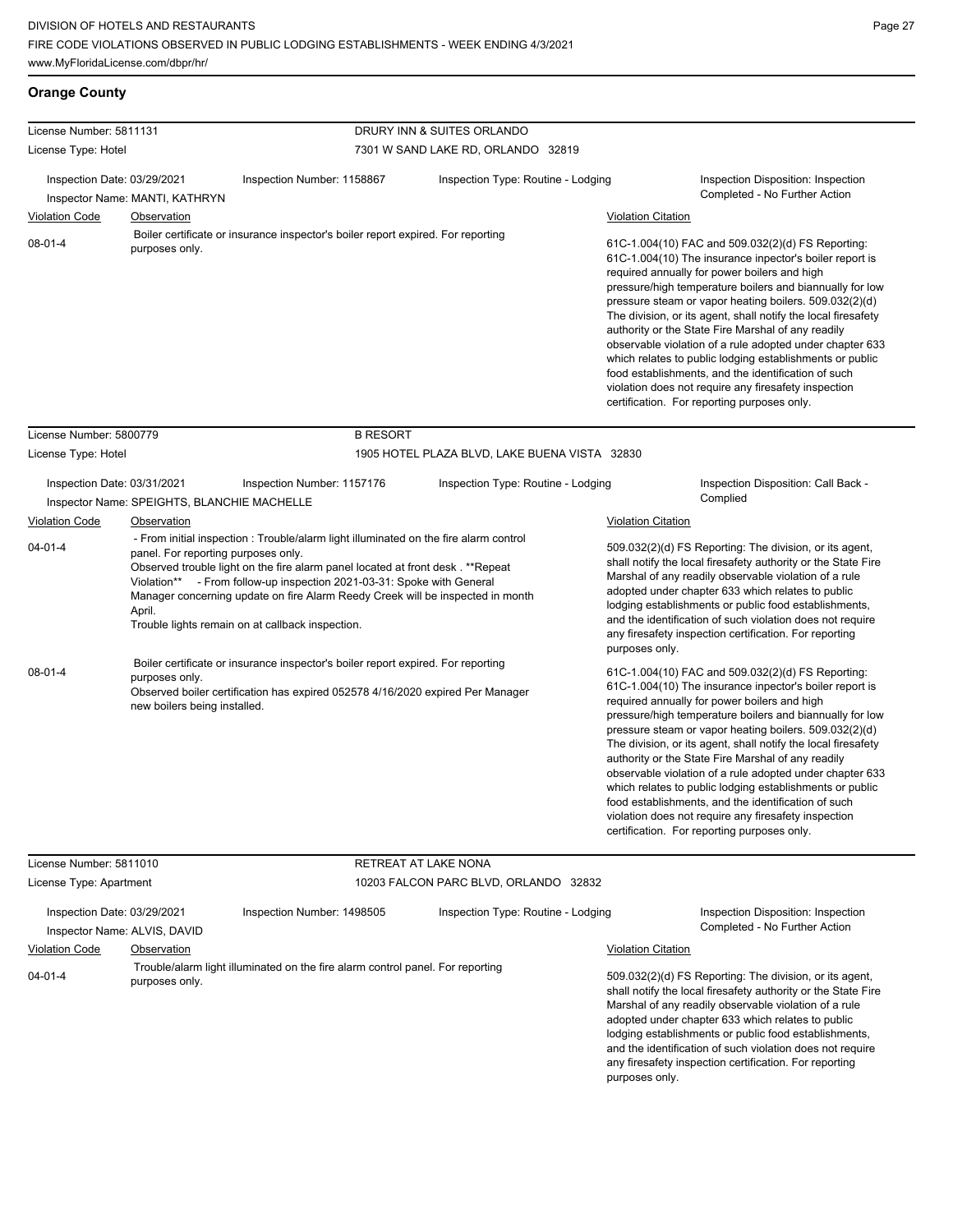which relates to public lodging establishments or public food establishments, and the identification of such violation does not require any firesafety inspection certification. For reporting purposes only.

### **Osceola County**

| License Number: 5900225                                           |                                     | SERALAGO HOTEL AND SUITES MAINGATE EAST                                                                                                                                                                                                               |                                                   |                                                                                                                                                                                                                                                                                                                                                                                                                                                                                                                                                                                                                                                                                                 |  |  |
|-------------------------------------------------------------------|-------------------------------------|-------------------------------------------------------------------------------------------------------------------------------------------------------------------------------------------------------------------------------------------------------|---------------------------------------------------|-------------------------------------------------------------------------------------------------------------------------------------------------------------------------------------------------------------------------------------------------------------------------------------------------------------------------------------------------------------------------------------------------------------------------------------------------------------------------------------------------------------------------------------------------------------------------------------------------------------------------------------------------------------------------------------------------|--|--|
| License Type: Hotel                                               |                                     |                                                                                                                                                                                                                                                       | 5678 W IRLO BRONSON MEMORIAL HWY, KISSIMMEE 34746 |                                                                                                                                                                                                                                                                                                                                                                                                                                                                                                                                                                                                                                                                                                 |  |  |
| Inspection Date: 04/02/2021                                       |                                     | Inspection Number: 1158908                                                                                                                                                                                                                            | Inspection Type: Complaint Full                   | Inspection Disposition: Warning<br>Issued                                                                                                                                                                                                                                                                                                                                                                                                                                                                                                                                                                                                                                                       |  |  |
|                                                                   | Inspector Name: LORENZO, ANA        |                                                                                                                                                                                                                                                       |                                                   |                                                                                                                                                                                                                                                                                                                                                                                                                                                                                                                                                                                                                                                                                                 |  |  |
| <b>Violation Code</b>                                             | <b>Observation</b>                  |                                                                                                                                                                                                                                                       |                                                   | <b>Violation Citation</b>                                                                                                                                                                                                                                                                                                                                                                                                                                                                                                                                                                                                                                                                       |  |  |
| $04 - 01 - 4$                                                     |                                     | Trouble/alarm light illuminated on the fire alarm control panel. For reporting<br>purposes only./ SYSTEM GROUND FAULT                                                                                                                                 |                                                   | 509.032(2)(d) FS Reporting: The division, or its agent,<br>shall notify the local firesafety authority or the State Fire<br>Marshal of any readily observable violation of a rule<br>adopted under chapter 633 which relates to public<br>lodging establishments or public food establishments,<br>and the identification of such violation does not require<br>any firesafety inspection certification. For reporting<br>purposes only.                                                                                                                                                                                                                                                        |  |  |
| 08-01-4                                                           | purposes only. **Repeat Violation** | Boiler certificate or insurance inspector's boiler report expired. For reporting                                                                                                                                                                      |                                                   | 61C-1.004(10) FAC and 509.032(2)(d) FS Reporting:<br>61C-1.004(10) The insurance inpector's boiler report is<br>required annually for power boilers and high<br>pressure/high temperature boilers and biannually for low<br>pressure steam or vapor heating boilers. 509.032(2)(d)<br>The division, or its agent, shall notify the local firesafety<br>authority or the State Fire Marshal of any readily<br>observable violation of a rule adopted under chapter 633<br>which relates to public lodging establishments or public<br>food establishments, and the identification of such<br>violation does not require any firesafety inspection<br>certification. For reporting purposes only. |  |  |
| $08 - 01 - 4$                                                     |                                     | - From initial inspection : Boiler certificate or insurance inspector's boiler report<br>expired. For reporting purposes only. - From follow-up inspection 2021-03-15:<br>**Time Extended** - From follow-up inspection 2021-04-02: **Time Extended** |                                                   | 61C-1.004(10) FAC and 509.032(2)(d) FS Reporting:<br>61C-1.004(10) The insurance inpector's boiler report is<br>required annually for power boilers and high<br>pressure/high temperature boilers and biannually for low<br>pressure steam or vapor heating boilers. 509.032(2)(d)<br>The division, or its agent, shall notify the local firesafety<br>authority or the State Fire Marshal of any readily<br>observable violation of a rule adopted under chapter 633<br>which relates to public lodging establishments or public<br>food establishments, and the identification of such<br>violation does not require any firesafety inspection<br>certification. For reporting purposes only. |  |  |
| License Number: 5900576                                           |                                     |                                                                                                                                                                                                                                                       | RED LION HOTEL LAKE BUENA VISTA SOUTH             |                                                                                                                                                                                                                                                                                                                                                                                                                                                                                                                                                                                                                                                                                                 |  |  |
| License Type: Hotel                                               |                                     |                                                                                                                                                                                                                                                       | 5150 W IRLO BRONSON HWY, KISSIMMEE 34746          |                                                                                                                                                                                                                                                                                                                                                                                                                                                                                                                                                                                                                                                                                                 |  |  |
| Inspection Date: 03/30/2021                                       | Inspector Name: BELTRAN, SANDRA     | Inspection Number: 1158587                                                                                                                                                                                                                            | Inspection Type: Routine - Lodging                | <b>Inspection Disposition: Warning</b><br>Issued<br><b>Violation Citation</b>                                                                                                                                                                                                                                                                                                                                                                                                                                                                                                                                                                                                                   |  |  |
| <b>Violation Code</b><br>Observation<br>08-03-4<br>purposes only. |                                     | No boiler certificate or insurance inspector's boiler report available. For reporting                                                                                                                                                                 |                                                   | 61C-1.004(10) FAC and 509.032(2)(d) FS Reporting:<br>61C-1.004(10) The insurance inpector's boiler report is<br>required annually for power boilers and high<br>pressure/high temperature boilers and biannually for low<br>pressure steam or vapor heating boilers. 509.032(2)(d)<br>The division, or its agent, shall notify the local firesafety<br>authority or the State Fire Marshal of any readily<br>observable violation of a rule adopted under chapter 633                                                                                                                                                                                                                           |  |  |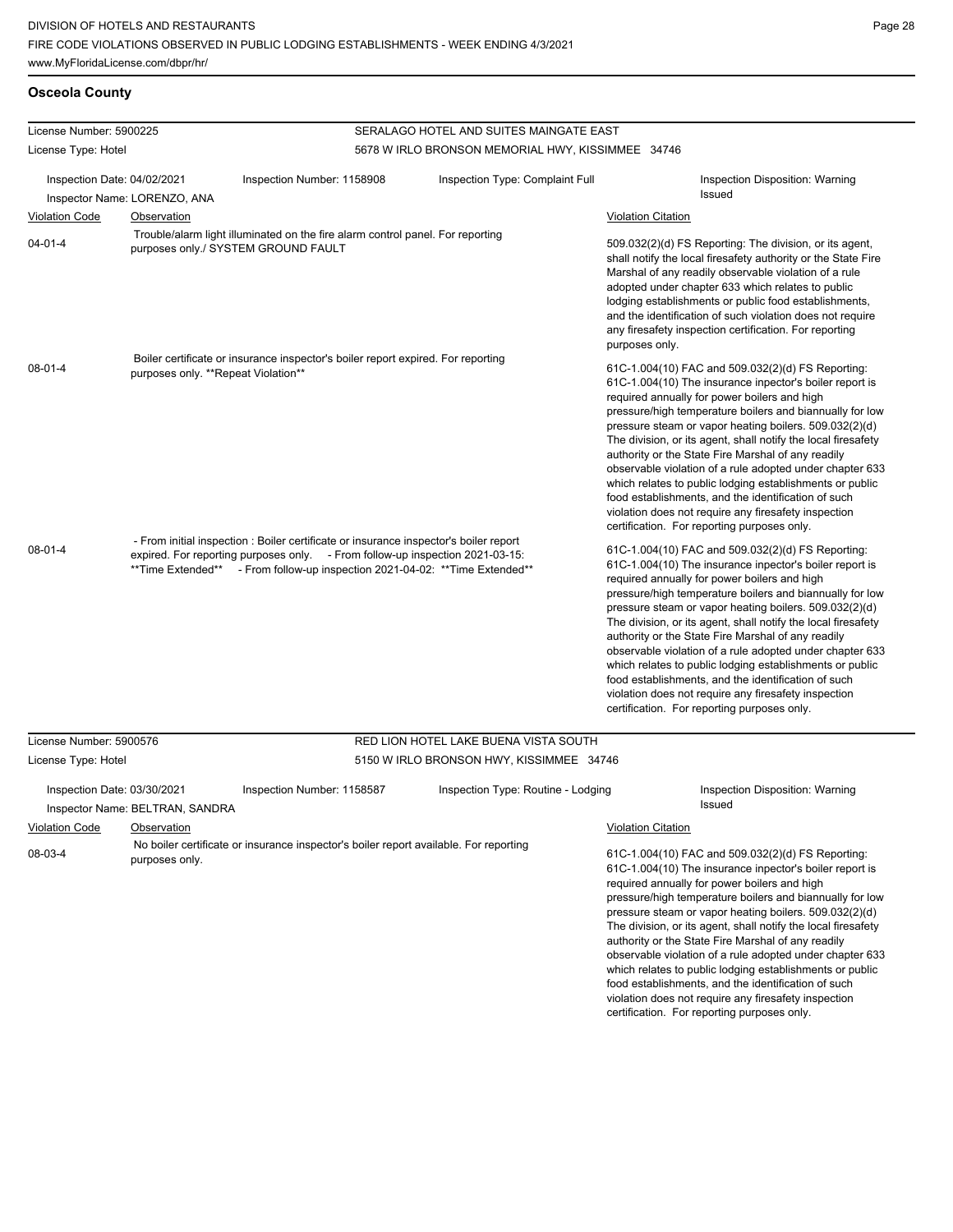## **Osceola County**

| License Number: 5913650                                        |                                                                                                                                                                                                                                                                                                                                                                                                                                                                                                                                                                                                                                                                                                 |  |
|----------------------------------------------------------------|-------------------------------------------------------------------------------------------------------------------------------------------------------------------------------------------------------------------------------------------------------------------------------------------------------------------------------------------------------------------------------------------------------------------------------------------------------------------------------------------------------------------------------------------------------------------------------------------------------------------------------------------------------------------------------------------------|--|
| License Type: Motel                                            | 5733 W IRLO BRONSON MEMORIAL HWY, KISSIMMEE 34746                                                                                                                                                                                                                                                                                                                                                                                                                                                                                                                                                                                                                                               |  |
| Inspection Date: 03/29/2021<br>Inspector Name: BELTRAN, SANDRA | Inspection Type: Routine - Lodging<br>Inspection Disposition: Warning<br>Issued                                                                                                                                                                                                                                                                                                                                                                                                                                                                                                                                                                                                                 |  |
| <b>Violation Code</b>                                          | <b>Violation Citation</b>                                                                                                                                                                                                                                                                                                                                                                                                                                                                                                                                                                                                                                                                       |  |
| $08-01-4$                                                      | 61C-1.004(10) FAC and 509.032(2)(d) FS Reporting:<br>61C-1.004(10) The insurance inpector's boiler report is<br>required annually for power boilers and high<br>pressure/high temperature boilers and biannually for low<br>pressure steam or vapor heating boilers. 509.032(2)(d)<br>The division, or its agent, shall notify the local firesafety<br>authority or the State Fire Marshal of any readily<br>observable violation of a rule adopted under chapter 633<br>which relates to public lodging establishments or public<br>food establishments, and the identification of such<br>violation does not require any firesafety inspection<br>certification. For reporting purposes only. |  |
|                                                                |                                                                                                                                                                                                                                                                                                                                                                                                                                                                                                                                                                                                                                                                                                 |  |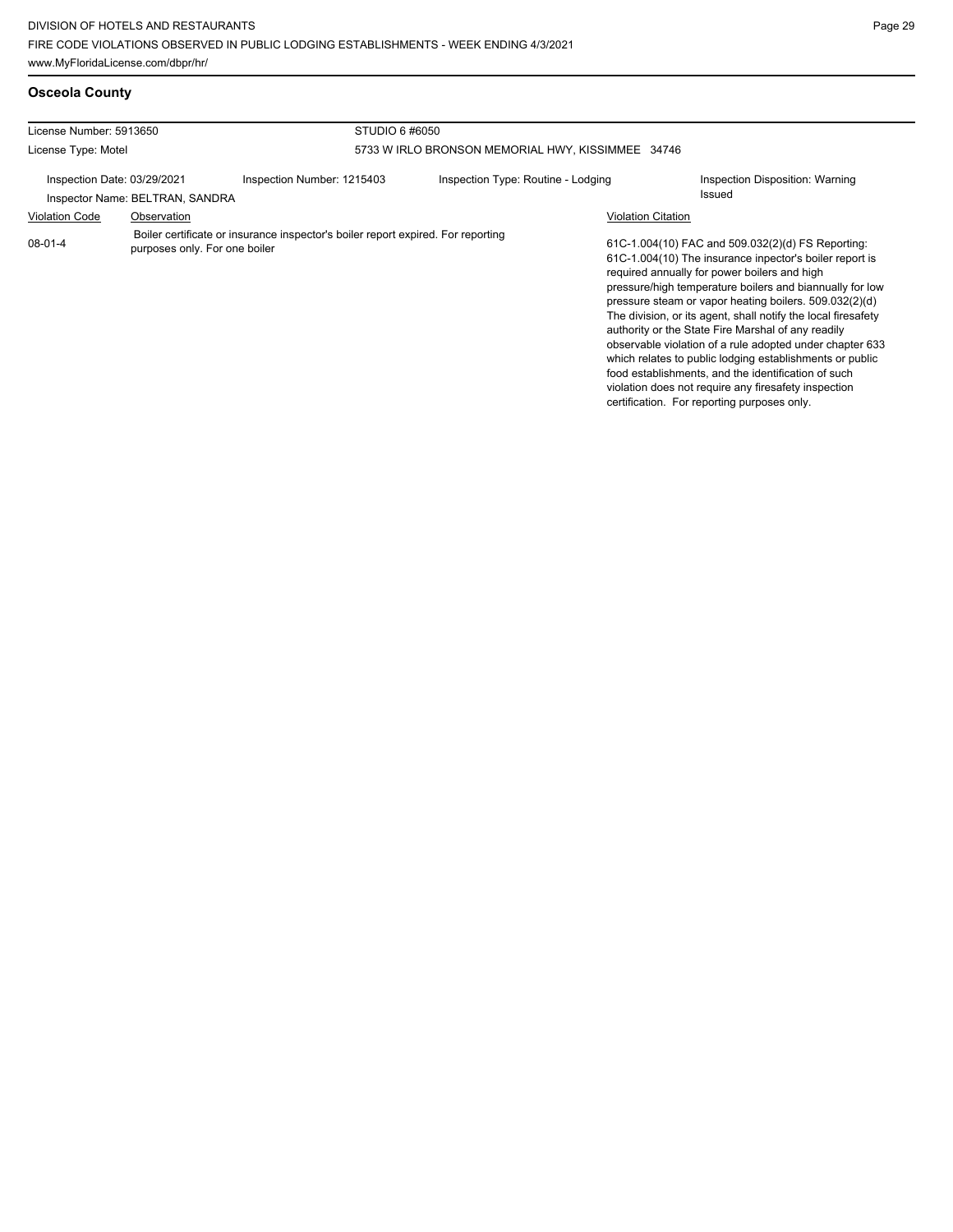**Palm Beach County**

| License Number: 6014044     |                                   |                                                                                                                                                                                                                                                                                       |                                 |                                              |                           |                                                                                                                                                                                                                                                                                                                                                                                                                                                                                                                                                                                          |
|-----------------------------|-----------------------------------|---------------------------------------------------------------------------------------------------------------------------------------------------------------------------------------------------------------------------------------------------------------------------------------|---------------------------------|----------------------------------------------|---------------------------|------------------------------------------------------------------------------------------------------------------------------------------------------------------------------------------------------------------------------------------------------------------------------------------------------------------------------------------------------------------------------------------------------------------------------------------------------------------------------------------------------------------------------------------------------------------------------------------|
|                             |                                   |                                                                                                                                                                                                                                                                                       | HAWTHORN SUITES WEST PALM BEACH |                                              |                           |                                                                                                                                                                                                                                                                                                                                                                                                                                                                                                                                                                                          |
| License Type: Hotel         |                                   |                                                                                                                                                                                                                                                                                       |                                 | 301 LAMBERTON DR, WEST PALM BEACH 33401      |                           |                                                                                                                                                                                                                                                                                                                                                                                                                                                                                                                                                                                          |
| Inspection Date: 03/26/2021 | Inspector Name: LANZALOTTO, JR    | Inspection Number: 1158854                                                                                                                                                                                                                                                            |                                 | Inspection Type: Routine - Lodging           |                           | Inspection Disposition: Inspection<br>Completed - No Further Action                                                                                                                                                                                                                                                                                                                                                                                                                                                                                                                      |
| <b>Violation Code</b>       | Observation                       |                                                                                                                                                                                                                                                                                       |                                 |                                              | <b>Violation Citation</b> |                                                                                                                                                                                                                                                                                                                                                                                                                                                                                                                                                                                          |
| $08 - 01 - 4$               | purposes only.                    | Boiler certificate or insurance inspector's boiler report expired. For reporting                                                                                                                                                                                                      |                                 |                                              |                           | 61C-1.004(10) FAC and 509.032(2)(d) FS Reporting:<br>61C-1.004(10) The insurance inpector's boiler report is<br>required annually for power boilers and high<br>pressure/high temperature boilers and biannually for low<br>pressure steam or vapor heating boilers. 509.032(2)(d)<br>The division, or its agent, shall notify the local firesafety<br>authority or the State Fire Marshal of any readily<br>observable violation of a rule adopted under chapter 633<br>which relates to public lodging establishments or public<br>food establishments, and the identification of such |
| License Number: 6002361     |                                   |                                                                                                                                                                                                                                                                                       | <b>AQUA MOTEL</b>               |                                              |                           | violation does not require any firesafety inspection<br>certification. For reporting purposes only.                                                                                                                                                                                                                                                                                                                                                                                                                                                                                      |
| License Type: Motel         |                                   |                                                                                                                                                                                                                                                                                       |                                 | 7802 S DIXIE HWY, WEST PALM BEACH 33405-4820 |                           |                                                                                                                                                                                                                                                                                                                                                                                                                                                                                                                                                                                          |
| Inspection Date: 03/29/2021 | Inspector Name: MCCARTHY, RAMONA  | Inspection Number: 1216742                                                                                                                                                                                                                                                            |                                 | Inspection Type: Complaint Full              |                           | Inspection Disposition: Warning<br><b>Issued</b>                                                                                                                                                                                                                                                                                                                                                                                                                                                                                                                                         |
| Violation Code              | Observation                       |                                                                                                                                                                                                                                                                                       |                                 |                                              | <b>Violation Citation</b> |                                                                                                                                                                                                                                                                                                                                                                                                                                                                                                                                                                                          |
| $01-02-4$                   |                                   | Portable fire extinguisher pressure gauge indicates the extinguisher is in need of<br>recharge in guest laundry room. For reporting purposes only.                                                                                                                                    |                                 |                                              | purposes only.            | 509.032(2)(d) FS Reporting: (d) The division, or its<br>agent, shall notify the local firesafety authority or the<br>State Fire Marshal of any readily observable violation of<br>a rule adopted under chapter 633 which relates to public<br>lodging establishments or public food establishments,<br>and the identification of such violation does not require<br>any firesafety inspection certification. For reporting                                                                                                                                                               |
| License Number: 6014001     |                                   |                                                                                                                                                                                                                                                                                       |                                 | HAMPTON INN WEST PALM BEACH CENTRAL AIRPORT  |                           |                                                                                                                                                                                                                                                                                                                                                                                                                                                                                                                                                                                          |
| License Type: Hotel         |                                   |                                                                                                                                                                                                                                                                                       |                                 | 1601 WORTHINGTON RD, WEST PALM BEACH 33409   |                           |                                                                                                                                                                                                                                                                                                                                                                                                                                                                                                                                                                                          |
| Inspection Date: 03/31/2021 | Inspector Name: DE JESUS, ARLENNY | Inspection Number: 1157599                                                                                                                                                                                                                                                            |                                 | Inspection Type: Routine - Lodging           |                           | Inspection Disposition: Call Back -<br>Complied                                                                                                                                                                                                                                                                                                                                                                                                                                                                                                                                          |
| <b>Violation Code</b>       | Observation                       |                                                                                                                                                                                                                                                                                       |                                 |                                              | <b>Violation Citation</b> |                                                                                                                                                                                                                                                                                                                                                                                                                                                                                                                                                                                          |
| $08 - 01 - 4$               |                                   | - From initial inspection : Boiler certificate or insurance inspector's boiler report<br>expired. For reporting purposes only.<br>Boiler certificates expired B00068068 exp 01/15/2021 & B00067957 exp<br>01/15/2021. - From follow-up inspection 2021-03-31: Same ** Time Extended** |                                 |                                              |                           | 61C-1.004(10) FAC and 509.032(2)(d) FS Reporting:<br>61C-1.004(10) The insurance inpector's boiler report is<br>required annually for power boilers and high<br>pressure/high temperature boilers and biannually for low<br>pressure steam or vapor heating boilers. 509.032(2)(d)<br>The division, or its agent, shall notify the local firesafety<br>authority or the State Fire Marshal of any readily                                                                                                                                                                                |

which relates to public lodging establishments or public food establishments, and the identification of such violation does not require any firesafety inspection certification. For reporting purposes only.

observable violation of a rule adopted under chapter 633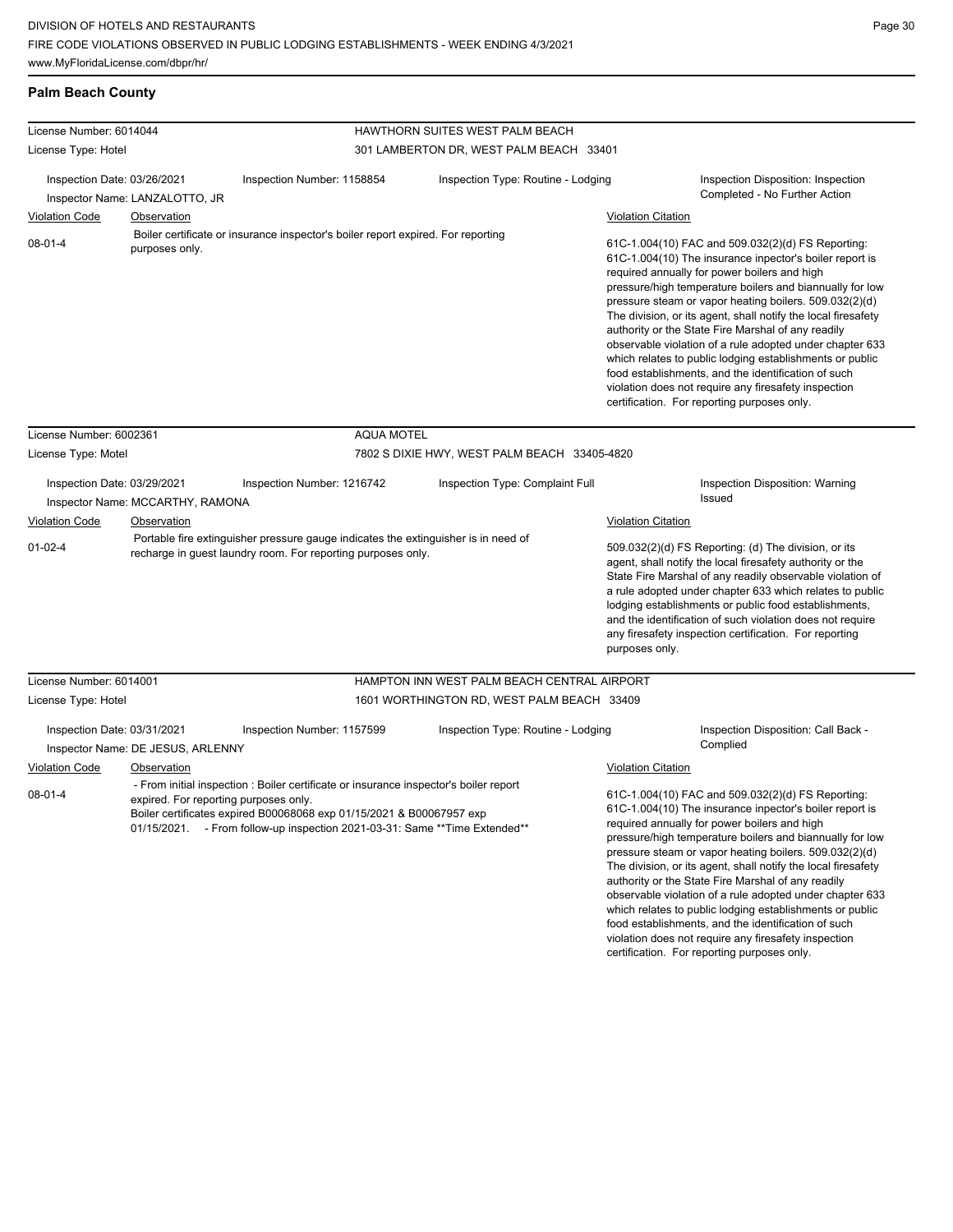## **Palm Beach County**

| License Number: 6000575<br>License Type: Hotel                                                                                                                                                 |                                 |                                                                                                                                                                                                                                                          | DOUBLETREE BY HILTON PALM BEACH GARDENS<br>4431 PGA BLVD, PALM BEACH GARDENS 33410 |                                                                                                                                                                                                                                                                                                                                                                                                                                              |                                                                                                                                                                                                                                                                                                                                                                                                                                                                                                                                                                                                                                                                                                 |  |
|------------------------------------------------------------------------------------------------------------------------------------------------------------------------------------------------|---------------------------------|----------------------------------------------------------------------------------------------------------------------------------------------------------------------------------------------------------------------------------------------------------|------------------------------------------------------------------------------------|----------------------------------------------------------------------------------------------------------------------------------------------------------------------------------------------------------------------------------------------------------------------------------------------------------------------------------------------------------------------------------------------------------------------------------------------|-------------------------------------------------------------------------------------------------------------------------------------------------------------------------------------------------------------------------------------------------------------------------------------------------------------------------------------------------------------------------------------------------------------------------------------------------------------------------------------------------------------------------------------------------------------------------------------------------------------------------------------------------------------------------------------------------|--|
|                                                                                                                                                                                                |                                 |                                                                                                                                                                                                                                                          |                                                                                    |                                                                                                                                                                                                                                                                                                                                                                                                                                              |                                                                                                                                                                                                                                                                                                                                                                                                                                                                                                                                                                                                                                                                                                 |  |
| Inspection Date: 04/02/2021                                                                                                                                                                    | Inspector Name: ROTONDI, VICTOR | Inspection Number: 1158822                                                                                                                                                                                                                               | Inspection Type: Routine - Lodging                                                 |                                                                                                                                                                                                                                                                                                                                                                                                                                              | Inspection Disposition: Call Back -<br>Complied                                                                                                                                                                                                                                                                                                                                                                                                                                                                                                                                                                                                                                                 |  |
| <b>Violation Code</b>                                                                                                                                                                          | Observation                     |                                                                                                                                                                                                                                                          |                                                                                    | <b>Violation Citation</b>                                                                                                                                                                                                                                                                                                                                                                                                                    |                                                                                                                                                                                                                                                                                                                                                                                                                                                                                                                                                                                                                                                                                                 |  |
| $08-01-4$                                                                                                                                                                                      | Extended**                      | - From initial inspection : Boiler certificate or insurance inspector's boiler report<br>expired. For reporting purposes only all exp 12/6/2020, #133388, 099443, 094941,<br>097136. **Repeat Violation** - From follow-up inspection 2021-04-02: **Time |                                                                                    |                                                                                                                                                                                                                                                                                                                                                                                                                                              | 61C-1.004(10) FAC and 509.032(2)(d) FS Reporting:<br>61C-1.004(10) The insurance inpector's boiler report is<br>required annually for power boilers and high<br>pressure/high temperature boilers and biannually for low<br>pressure steam or vapor heating boilers. 509.032(2)(d)<br>The division, or its agent, shall notify the local firesafety<br>authority or the State Fire Marshal of any readily<br>observable violation of a rule adopted under chapter 633<br>which relates to public lodging establishments or public<br>food establishments, and the identification of such<br>violation does not require any firesafety inspection<br>certification. For reporting purposes only. |  |
| License Number: 6002779                                                                                                                                                                        |                                 | BELLE GLADE ONE LLC                                                                                                                                                                                                                                      |                                                                                    |                                                                                                                                                                                                                                                                                                                                                                                                                                              |                                                                                                                                                                                                                                                                                                                                                                                                                                                                                                                                                                                                                                                                                                 |  |
| License Type: Apartment                                                                                                                                                                        |                                 |                                                                                                                                                                                                                                                          | 564 W AVE A1, BELLE GLADE 33430                                                    |                                                                                                                                                                                                                                                                                                                                                                                                                                              |                                                                                                                                                                                                                                                                                                                                                                                                                                                                                                                                                                                                                                                                                                 |  |
| Inspection Date: 04/01/2021                                                                                                                                                                    | Inspector Name: SEVILLA, FREDDY | Inspection Number: 1503631                                                                                                                                                                                                                               | Inspection Type: Routine - Lodging                                                 |                                                                                                                                                                                                                                                                                                                                                                                                                                              | Inspection Disposition: Inspection<br>Completed - No Further Action                                                                                                                                                                                                                                                                                                                                                                                                                                                                                                                                                                                                                             |  |
| <b>Violation Code</b>                                                                                                                                                                          | <b>Observation</b>              |                                                                                                                                                                                                                                                          |                                                                                    | <b>Violation Citation</b>                                                                                                                                                                                                                                                                                                                                                                                                                    |                                                                                                                                                                                                                                                                                                                                                                                                                                                                                                                                                                                                                                                                                                 |  |
| Portable fire extinguisher missing from it's designated location (sign present<br>$01 - 03 - 4$<br>indicating designated location). For reporting purposes only.<br>West side of the building. |                                 |                                                                                                                                                                                                                                                          |                                                                                    | 509.032(2)(d) FS Reporting: (d) The division, or its<br>agent, shall notify the local firesafety authority or the<br>State Fire Marshal of any readily observable violation of<br>a rule adopted under chapter 633 which relates to public<br>lodging establishments or public food establishments,<br>and the identification of such violation does not require<br>any firesafety inspection certification. For reporting<br>purposes only. |                                                                                                                                                                                                                                                                                                                                                                                                                                                                                                                                                                                                                                                                                                 |  |
| License Number: 6010468                                                                                                                                                                        |                                 | <b>MCKINSEY APTS</b>                                                                                                                                                                                                                                     |                                                                                    |                                                                                                                                                                                                                                                                                                                                                                                                                                              |                                                                                                                                                                                                                                                                                                                                                                                                                                                                                                                                                                                                                                                                                                 |  |
| License Type: Apartment                                                                                                                                                                        |                                 |                                                                                                                                                                                                                                                          | 608 W AVE A, BELLE GLADE 33430                                                     |                                                                                                                                                                                                                                                                                                                                                                                                                                              |                                                                                                                                                                                                                                                                                                                                                                                                                                                                                                                                                                                                                                                                                                 |  |
| Inspection Date: 04/01/2021                                                                                                                                                                    | Inspector Name: SEVILLA, FREDDY | Inspection Number: 1496145                                                                                                                                                                                                                               | Inspection Type: Routine - Lodging                                                 |                                                                                                                                                                                                                                                                                                                                                                                                                                              | Inspection Disposition: Inspection<br>Completed - No Further Action                                                                                                                                                                                                                                                                                                                                                                                                                                                                                                                                                                                                                             |  |
| <b>Violation Code</b>                                                                                                                                                                          | Observation                     |                                                                                                                                                                                                                                                          |                                                                                    | <b>Violation Citation</b>                                                                                                                                                                                                                                                                                                                                                                                                                    |                                                                                                                                                                                                                                                                                                                                                                                                                                                                                                                                                                                                                                                                                                 |  |
| 06-03-4                                                                                                                                                                                        |                                 | Marked exit is inaccessible. For reporting purposes only.<br>Second floor window facing south is covered with wired mesh.                                                                                                                                |                                                                                    | purposes only.                                                                                                                                                                                                                                                                                                                                                                                                                               | 509.032(2)(d) FS Reporting: The division, or its agent,<br>shall notify the local firesafety authority or the State Fire<br>Marshal of any readily observable violation of a rule<br>adopted under chapter 633 which relates to public<br>lodging establishments or public food establishments,<br>and the identification of such violation does not require<br>any firesafety inspection certification. For reporting                                                                                                                                                                                                                                                                          |  |
| License Number: 6010704                                                                                                                                                                        |                                 | BELLE GLADE ONE LLC                                                                                                                                                                                                                                      |                                                                                    |                                                                                                                                                                                                                                                                                                                                                                                                                                              |                                                                                                                                                                                                                                                                                                                                                                                                                                                                                                                                                                                                                                                                                                 |  |
| License Type: Apartment                                                                                                                                                                        |                                 |                                                                                                                                                                                                                                                          | 612 SW MARTIN LUTHER KING JR BLVD, BELLE GLADE 33430                               |                                                                                                                                                                                                                                                                                                                                                                                                                                              |                                                                                                                                                                                                                                                                                                                                                                                                                                                                                                                                                                                                                                                                                                 |  |
| Inspection Date: 04/01/2021                                                                                                                                                                    | Inspector Name: SEVILLA, FREDDY | Inspection Number: 1498788                                                                                                                                                                                                                               | Inspection Type: Routine - Lodging                                                 |                                                                                                                                                                                                                                                                                                                                                                                                                                              | Inspection Disposition: Inspection<br>Completed - No Further Action                                                                                                                                                                                                                                                                                                                                                                                                                                                                                                                                                                                                                             |  |
| <b>Violation Code</b>                                                                                                                                                                          | <b>Observation</b>              |                                                                                                                                                                                                                                                          |                                                                                    | <b>Violation Citation</b>                                                                                                                                                                                                                                                                                                                                                                                                                    |                                                                                                                                                                                                                                                                                                                                                                                                                                                                                                                                                                                                                                                                                                 |  |
| 06-03-4                                                                                                                                                                                        |                                 | Marked exit is inaccessible. For reporting purposes only. Several windows cover<br>with plywood East side of the building and rear of the building.                                                                                                      |                                                                                    | purposes only.                                                                                                                                                                                                                                                                                                                                                                                                                               | 509.032(2)(d) FS Reporting: The division, or its agent,<br>shall notify the local firesafety authority or the State Fire<br>Marshal of any readily observable violation of a rule<br>adopted under chapter 633 which relates to public<br>lodging establishments or public food establishments,<br>and the identification of such violation does not require<br>any firesafety inspection certification. For reporting                                                                                                                                                                                                                                                                          |  |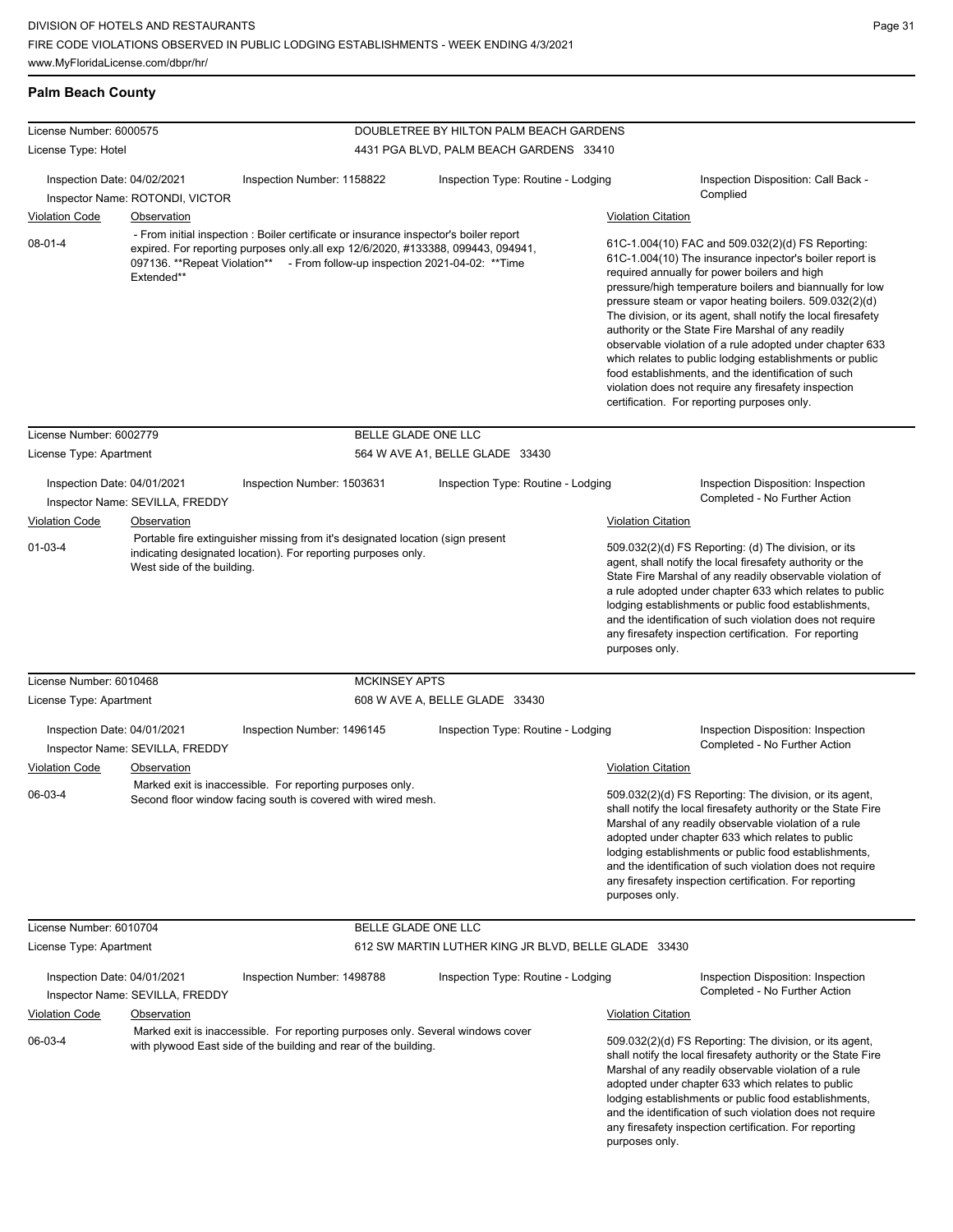| License Number: 6011218     |                                         | R & D APARTMENTS                                                                                                                                   |                                     |                                                                                                                                                                                                                                                                                                                                                                                                                                              |  |  |  |
|-----------------------------|-----------------------------------------|----------------------------------------------------------------------------------------------------------------------------------------------------|-------------------------------------|----------------------------------------------------------------------------------------------------------------------------------------------------------------------------------------------------------------------------------------------------------------------------------------------------------------------------------------------------------------------------------------------------------------------------------------------|--|--|--|
| License Type: Apartment     |                                         |                                                                                                                                                    | 633 SW 8 ST, BELLE GLADE 33430      |                                                                                                                                                                                                                                                                                                                                                                                                                                              |  |  |  |
| Inspection Date: 03/30/2021 | Inspector Name: SEVILLA, FREDDY         | Inspection Number: 1508140                                                                                                                         | Inspection Type: Routine - Lodging  | Inspection Disposition: Inspection<br>Completed - No Further Action                                                                                                                                                                                                                                                                                                                                                                          |  |  |  |
| <b>Violation Code</b>       | Observation                             |                                                                                                                                                    |                                     | <b>Violation Citation</b>                                                                                                                                                                                                                                                                                                                                                                                                                    |  |  |  |
| $01 - 03 - 4$               | North side of the building first floor. | Portable fire extinguisher missing from it's designated location (sign present<br>indicating designated location). For reporting purposes only.    |                                     | 509.032(2)(d) FS Reporting: (d) The division, or its<br>agent, shall notify the local firesafety authority or the<br>State Fire Marshal of any readily observable violation of<br>a rule adopted under chapter 633 which relates to public<br>lodging establishments or public food establishments,<br>and the identification of such violation does not require<br>any firesafety inspection certification. For reporting<br>purposes only. |  |  |  |
| 06-02-4                     | plywood.                                | Door marked as an exit is blocked. For reporting purposes only.<br>Apartment on the first floor South East side of the building Windows blocked by |                                     | 509.032(2)(d) FS Reporting: The division, or its agent,<br>shall notify the local firesafety authority or the State Fire<br>Marshal of any readily observable violation of a rule<br>adopted under chapter 633 which relates to public<br>lodging establishments or public food establishments,<br>and the identification of such violation does not require<br>any firesafety inspection certification. For reporting<br>purposes only.     |  |  |  |
| License Number: 6000229     |                                         | 33 NE AVE C                                                                                                                                        |                                     |                                                                                                                                                                                                                                                                                                                                                                                                                                              |  |  |  |
| License Type: Apartment     |                                         |                                                                                                                                                    | 33 NE AVE C, BELLE GLADE 33430-3153 |                                                                                                                                                                                                                                                                                                                                                                                                                                              |  |  |  |
| Inspection Date: 03/30/2021 | Inspector Name: SEVILLA, FREDDY         | Inspection Number: 1491119                                                                                                                         | Inspection Type: Routine - Lodging  | Inspection Disposition: Inspection<br>Completed - No Further Action                                                                                                                                                                                                                                                                                                                                                                          |  |  |  |
| <b>Violation Code</b>       | Observation                             |                                                                                                                                                    |                                     | <b>Violation Citation</b>                                                                                                                                                                                                                                                                                                                                                                                                                    |  |  |  |
| 06-03-4                     |                                         | Marked exit is inaccessible. For reporting purposes only.<br>Windows cover with plywood on apartment #6.                                           |                                     | 509.032(2)(d) FS Reporting: The division, or its agent,<br>shall notify the local firesafety authority or the State Fire<br>Marshal of any readily observable violation of a rule<br>adopted under chapter 633 which relates to public<br>lodging establishments or public food establishments,<br>and the identification of such violation does not require<br>any firesafety inspection certification. For reporting<br>purposes only.     |  |  |  |
| License Number: 6004888     |                                         | <b>THOMAS APARTMENTS</b>                                                                                                                           |                                     |                                                                                                                                                                                                                                                                                                                                                                                                                                              |  |  |  |
| License Type: Apartment     |                                         |                                                                                                                                                    | 584 SW 5 ST, BELLE GLADE 33430-3846 |                                                                                                                                                                                                                                                                                                                                                                                                                                              |  |  |  |
| Inspection Date: 03/30/2021 | Inspector Name: SEVILLA, FREDDY         | Inspection Number: 1495988                                                                                                                         | Inspection Type: Routine - Lodging  | Inspection Disposition: Inspection<br>Completed - No Further Action                                                                                                                                                                                                                                                                                                                                                                          |  |  |  |
| <b>Violation Code</b>       | <b>Observation</b>                      |                                                                                                                                                    |                                     | <b>Violation Citation</b>                                                                                                                                                                                                                                                                                                                                                                                                                    |  |  |  |
| 06-03-4                     | of the building first floor apartment.  | Marked exit is inaccessible. For reporting purposes only.<br>Windows are blocked by a metal wire mesh from the outside on west side corner         |                                     | 509.032(2)(d) FS Reporting: The division, or its agent,<br>shall notify the local firesafety authority or the State Fire<br>Marshal of any readily observable violation of a rule<br>adopted under chapter 633 which relates to public<br>lodging establishments or public food establishments,<br>and the identification of such violation does not require<br>any firesafety inspection certification. For reporting                       |  |  |  |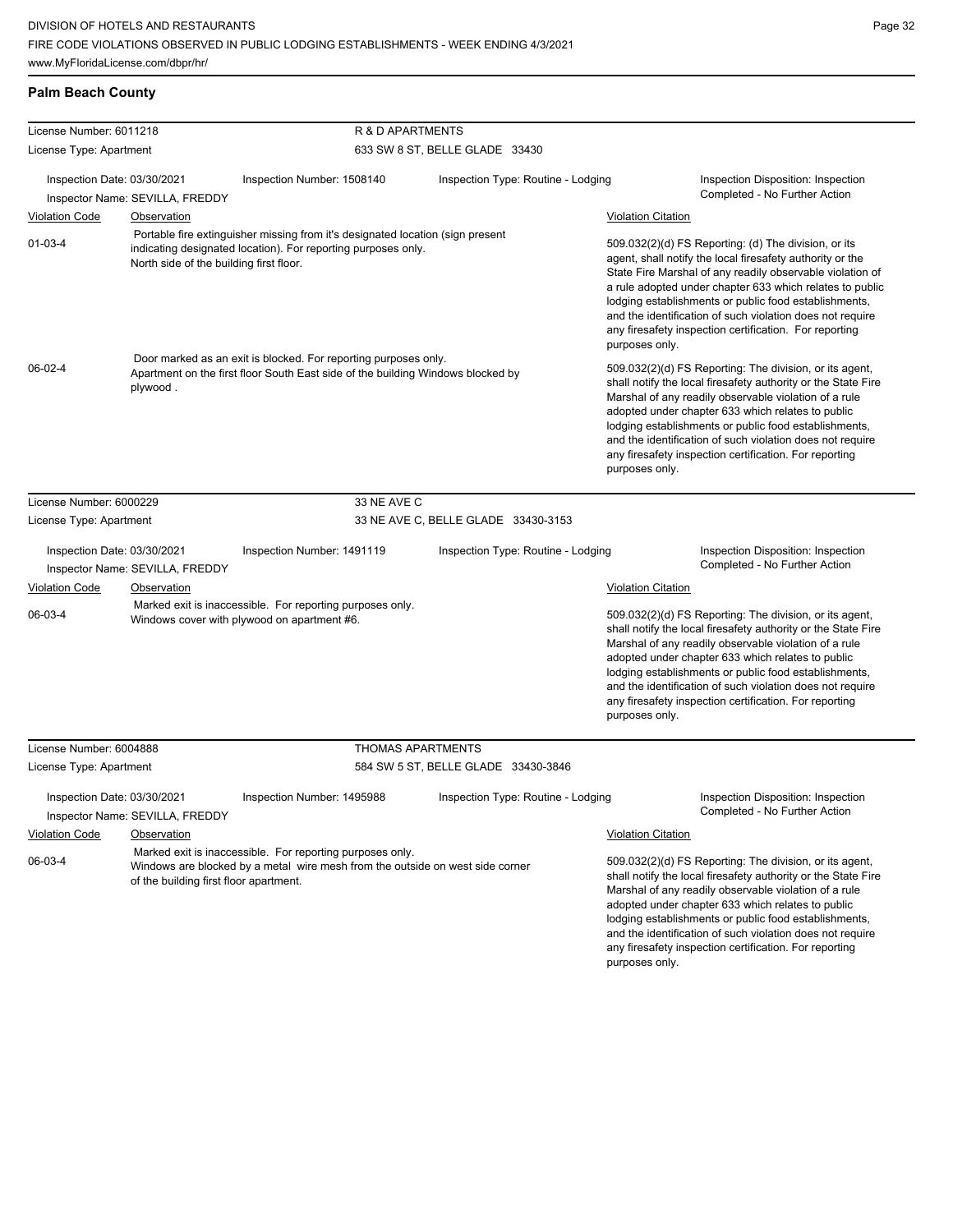## **Palm Beach County**

| License Number: 6012655     |                                                        |                                                                                                                                                                                                                                              | <b>FAIRFIELD INN &amp; SUITES JUPITER</b> |                           |                                                                                                                                                                                                                                                                                                                                                                                                                                                                                                                                                                                                                                                                                                 |
|-----------------------------|--------------------------------------------------------|----------------------------------------------------------------------------------------------------------------------------------------------------------------------------------------------------------------------------------------------|-------------------------------------------|---------------------------|-------------------------------------------------------------------------------------------------------------------------------------------------------------------------------------------------------------------------------------------------------------------------------------------------------------------------------------------------------------------------------------------------------------------------------------------------------------------------------------------------------------------------------------------------------------------------------------------------------------------------------------------------------------------------------------------------|
| License Type: Hotel         |                                                        |                                                                                                                                                                                                                                              | 6748 INDIANTOWN RD, JUPITER 33458         |                           |                                                                                                                                                                                                                                                                                                                                                                                                                                                                                                                                                                                                                                                                                                 |
| Inspection Date: 04/02/2021 | Inspector Name: ROTONDI, VICTOR                        | Inspection Number: 1158585                                                                                                                                                                                                                   | Inspection Type: Routine - Lodging        |                           | Inspection Disposition: Call Back -<br>Complied                                                                                                                                                                                                                                                                                                                                                                                                                                                                                                                                                                                                                                                 |
| <b>Violation Code</b>       | Observation                                            |                                                                                                                                                                                                                                              |                                           | <b>Violation Citation</b> |                                                                                                                                                                                                                                                                                                                                                                                                                                                                                                                                                                                                                                                                                                 |
| $08-01-4$                   | Extended**                                             | - From initial inspection : Boiler certificate or insurance inspector's boiler report<br>expired. For reporting purposes only.121021,121022,095111 all exp 03/15/2019<br>**Repeat Violation** - From follow-up inspection 2021-04-02: **Time |                                           |                           | 61C-1.004(10) FAC and 509.032(2)(d) FS Reporting:<br>61C-1.004(10) The insurance inpector's boiler report is<br>required annually for power boilers and high<br>pressure/high temperature boilers and biannually for low<br>pressure steam or vapor heating boilers. 509.032(2)(d)<br>The division, or its agent, shall notify the local firesafety<br>authority or the State Fire Marshal of any readily<br>observable violation of a rule adopted under chapter 633<br>which relates to public lodging establishments or public<br>food establishments, and the identification of such<br>violation does not require any firesafety inspection<br>certification. For reporting purposes only. |
| License Number: 6013129     |                                                        |                                                                                                                                                                                                                                              | ELKWOOD APARTMENT DUPLEXES                |                           |                                                                                                                                                                                                                                                                                                                                                                                                                                                                                                                                                                                                                                                                                                 |
| License Type: Apartment     |                                                        |                                                                                                                                                                                                                                              | 4800 32 DR S, WEST PALM BEACH 33461       |                           |                                                                                                                                                                                                                                                                                                                                                                                                                                                                                                                                                                                                                                                                                                 |
| Inspection Date: 03/31/2021 | Inspector Name: STEUBER, RYAN                          | Inspection Number: 1503104                                                                                                                                                                                                                   | Inspection Type: Routine - Lodging        |                           | Inspection Disposition: Inspection<br>Completed - No Further Action                                                                                                                                                                                                                                                                                                                                                                                                                                                                                                                                                                                                                             |
| <b>Violation Code</b>       | Observation                                            |                                                                                                                                                                                                                                              |                                           | <b>Violation Citation</b> |                                                                                                                                                                                                                                                                                                                                                                                                                                                                                                                                                                                                                                                                                                 |
| $01 - 02 - 4$               | recharge. For reporting purposes only.<br>At unit 4822 | Portable fire extinguisher pressure gauge indicates the extinguisher is in need of                                                                                                                                                           |                                           | purposes only.            | 509.032(2)(d) FS Reporting: (d) The division, or its<br>agent, shall notify the local firesafety authority or the<br>State Fire Marshal of any readily observable violation of<br>a rule adopted under chapter 633 which relates to public<br>lodging establishments or public food establishments,<br>and the identification of such violation does not require<br>any firesafety inspection certification. For reporting                                                                                                                                                                                                                                                                      |
| $01 - 03 - 4$               | At unit 4802                                           | Portable fire extinguisher missing from it's designated location (sign present<br>indicating designated location). For reporting purposes only.                                                                                              |                                           |                           | 509.032(2)(d) FS Reporting: (d) The division, or its<br>agent, shall notify the local firesafety authority or the<br>State Fire Marshal of any readily observable violation of<br>a rule adopted under chapter 633 which relates to public<br>lodging establishments or public food establishments,<br>and the identification of such violation does not require<br>any firesafety inspection certification. For reporting                                                                                                                                                                                                                                                                      |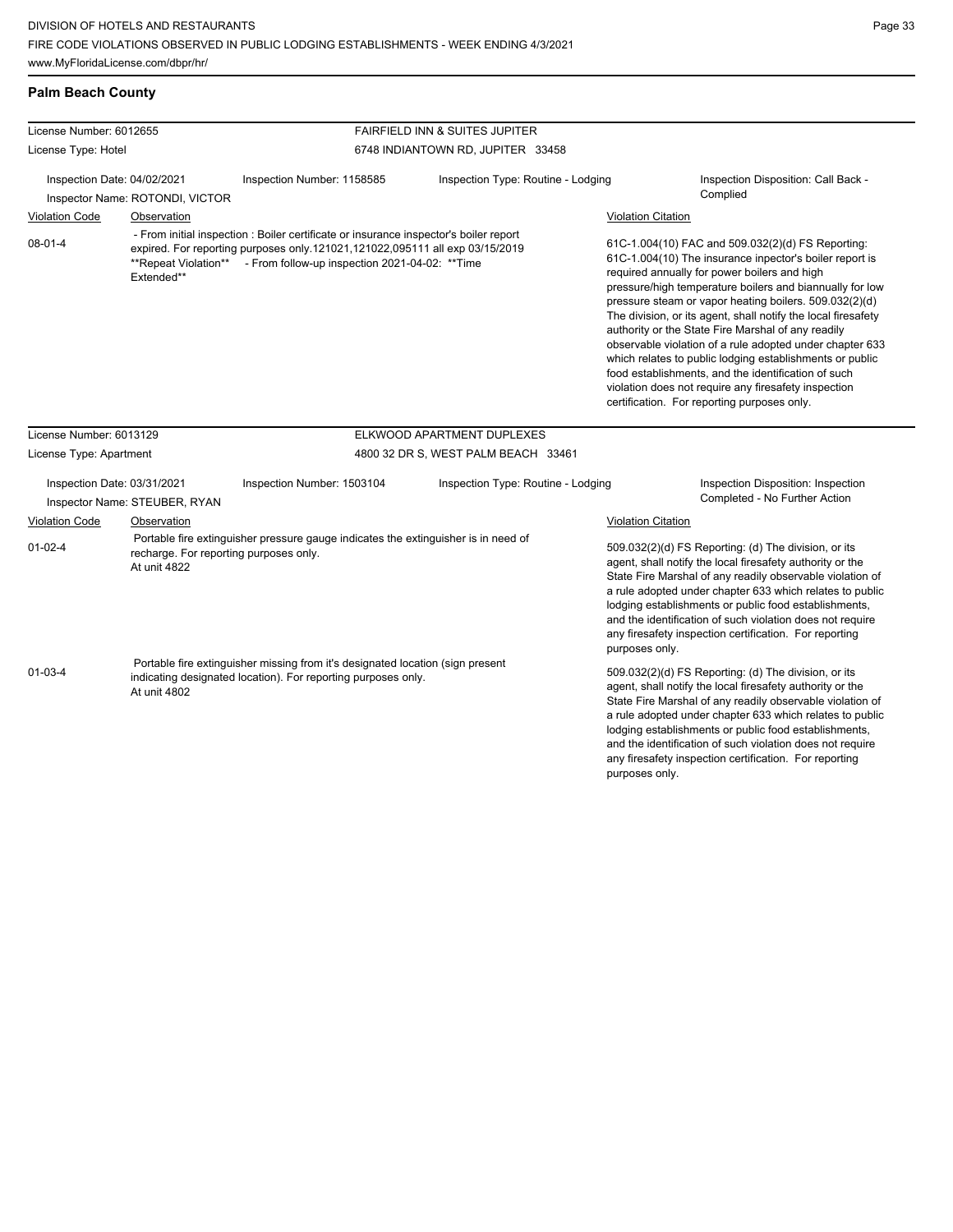| <b>Pinellas County</b>      |                                  |                                                                                                                                                                                                                                                                                                                              |                                          |                           |                                                                                                                                                                                                                                                                                                                                                                                                                            |
|-----------------------------|----------------------------------|------------------------------------------------------------------------------------------------------------------------------------------------------------------------------------------------------------------------------------------------------------------------------------------------------------------------------|------------------------------------------|---------------------------|----------------------------------------------------------------------------------------------------------------------------------------------------------------------------------------------------------------------------------------------------------------------------------------------------------------------------------------------------------------------------------------------------------------------------|
| License Number: 6203064     |                                  |                                                                                                                                                                                                                                                                                                                              | <b>TRADEWINDS SANDPIPER BEACH RESORT</b> |                           |                                                                                                                                                                                                                                                                                                                                                                                                                            |
| License Type: Motel         |                                  |                                                                                                                                                                                                                                                                                                                              | 6000 GULF BLVD, ST. PETE BEACH 33706     |                           |                                                                                                                                                                                                                                                                                                                                                                                                                            |
| Inspection Date: 03/31/2021 | Inspector Name: DAY-WALKER, LISA | Inspection Number: 1215839                                                                                                                                                                                                                                                                                                   | Inspection Type: Routine - Lodging       |                           | Inspection Disposition: Warning<br>Issued                                                                                                                                                                                                                                                                                                                                                                                  |
| <b>Violation Code</b>       | Observation                      |                                                                                                                                                                                                                                                                                                                              |                                          | <b>Violation Citation</b> |                                                                                                                                                                                                                                                                                                                                                                                                                            |
| $04 - 01 - 4$               |                                  | Trouble/alarm light illuminated on the fire alarm control panel. For reporting<br>purposes only. Yellow trouble light on lobby fire panel.                                                                                                                                                                                   |                                          | purposes only.            | 509.032(2)(d) FS Reporting: The division, or its agent,<br>shall notify the local firesafety authority or the State Fire<br>Marshal of any readily observable violation of a rule<br>adopted under chapter 633 which relates to public<br>lodging establishments or public food establishments,<br>and the identification of such violation does not require<br>any firesafety inspection certification. For reporting     |
| License Number: 6200452     |                                  | <b>MONTEREY APTS</b>                                                                                                                                                                                                                                                                                                         |                                          |                           |                                                                                                                                                                                                                                                                                                                                                                                                                            |
| License Type: Apartment     |                                  |                                                                                                                                                                                                                                                                                                                              | 5701 N 21 AVE, ST PETERSBURG 337105044   |                           |                                                                                                                                                                                                                                                                                                                                                                                                                            |
| Inspection Date: 03/30/2021 | Inspector Name: HOBBS, ANDREW    | Inspection Number: 1492964                                                                                                                                                                                                                                                                                                   | Inspection Type: Routine - Lodging       |                           | Inspection Disposition: Inspection<br>Completed - No Further Action                                                                                                                                                                                                                                                                                                                                                        |
| <b>Violation Code</b>       | Observation                      |                                                                                                                                                                                                                                                                                                                              |                                          | <b>Violation Citation</b> |                                                                                                                                                                                                                                                                                                                                                                                                                            |
| $01 - 01 - 4$               |                                  | Portable fire extinguisher pressure gauge indicates the extinguisher is<br>overcharged. For reporting purposes only. Near mail boxes                                                                                                                                                                                         |                                          | purposes only.            | 509.032(2)(d) FS Reporting: (d) The division, or its<br>agent, shall notify the local firesafety authority or the<br>State Fire Marshal of any readily observable violation of<br>a rule adopted under chapter 633 which relates to public<br>lodging establishments or public food establishments,<br>and the identification of such violation does not require<br>any firesafety inspection certification. For reporting |
| License Number: 6211956     |                                  | <b>KENWOOD INN</b>                                                                                                                                                                                                                                                                                                           |                                          |                           |                                                                                                                                                                                                                                                                                                                                                                                                                            |
| License Type: Motel         |                                  |                                                                                                                                                                                                                                                                                                                              | 451 34 ST N, ST. PETERSBURG 33713        |                           |                                                                                                                                                                                                                                                                                                                                                                                                                            |
| Inspection Date: 04/01/2021 | Inspector Name: HOBBS, ANDREW    | Inspection Number: 1213833                                                                                                                                                                                                                                                                                                   | Inspection Type: Routine - Lodging       |                           | Inspection Disposition: Call Back -<br>Admin. complaint recommended                                                                                                                                                                                                                                                                                                                                                        |
| <b>Violation Code</b>       | Observation                      |                                                                                                                                                                                                                                                                                                                              |                                          | <b>Violation Citation</b> |                                                                                                                                                                                                                                                                                                                                                                                                                            |
| $01 - 02 - 4$               | Extended**<br>charge             | - From initial inspection : Portable fire extinguisher pressure gauge indicates the<br>extinguisher is in need of recharge. For reporting purposes only. 246 - From<br>follow-up inspection 2021-03-17: Extinguisher still in recharge zone ** Time<br>- From follow-up inspection 2021-04-01: Extinguisher still needs a re |                                          | purposes only.            | 509.032(2)(d) FS Reporting: (d) The division, or its<br>agent, shall notify the local firesafety authority or the<br>State Fire Marshal of any readily observable violation of<br>a rule adopted under chapter 633 which relates to public<br>lodging establishments or public food establishments,<br>and the identification of such violation does not require<br>any firesafety inspection certification. For reporting |
| $01 - 05 - 4$               |                                  | - From initial inspection : Portable fire extinguisher obstructed/not accessible. For<br>reporting purposes only. No strikers on any fire extinguishers. - From follow-up<br>inspection 2021-03-17: No strikers observed **Time Extended** - From<br>follow-up inspection 2021-04-01: No strikers present on locked boxes    |                                          | purposes only.            | 509.032(2)(d) FS Reporting: (d) The division, or its<br>agent, shall notify the local firesafety authority or the<br>State Fire Marshal of any readily observable violation of<br>a rule adopted under chapter 633 which relates to public<br>lodging establishments or public food establishments,<br>and the identification of such violation does not require<br>any firesafety inspection certification. For reporting |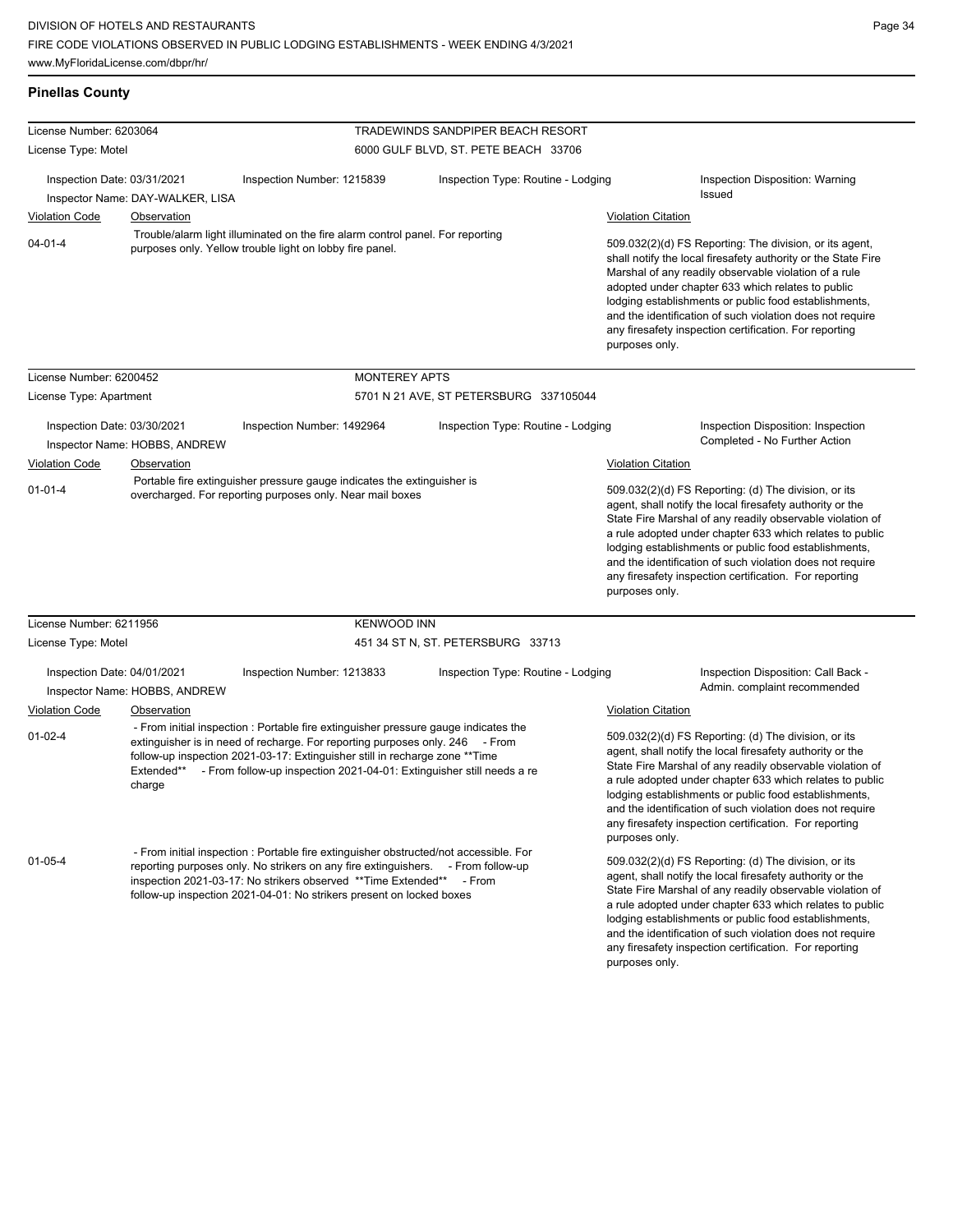**Pinellas County**

| License Number: 6207397                                       |                                                                                                                                                                                                                                         | TAMARIND BAY, LLC                                                                                                    |                                         |                                                                                                                                                                                                                                                                                                                                                                                                                                              |                                                                                                                                                                                                                                                                                                                                                                                                                            |
|---------------------------------------------------------------|-----------------------------------------------------------------------------------------------------------------------------------------------------------------------------------------------------------------------------------------|----------------------------------------------------------------------------------------------------------------------|-----------------------------------------|----------------------------------------------------------------------------------------------------------------------------------------------------------------------------------------------------------------------------------------------------------------------------------------------------------------------------------------------------------------------------------------------------------------------------------------------|----------------------------------------------------------------------------------------------------------------------------------------------------------------------------------------------------------------------------------------------------------------------------------------------------------------------------------------------------------------------------------------------------------------------------|
| License Type: Apartment                                       |                                                                                                                                                                                                                                         |                                                                                                                      | 11400 4 ST N, ST. PETERSBURG 33716      |                                                                                                                                                                                                                                                                                                                                                                                                                                              |                                                                                                                                                                                                                                                                                                                                                                                                                            |
| Inspection Date: 03/30/2021<br>Inspector Name: LOZANO, KELVIN |                                                                                                                                                                                                                                         | Inspection Number: 1505779                                                                                           | Inspection Type: Routine - Lodging      |                                                                                                                                                                                                                                                                                                                                                                                                                                              | Inspection Disposition: Warning<br><b>Issued</b>                                                                                                                                                                                                                                                                                                                                                                           |
| <b>Violation Code</b>                                         | Observation                                                                                                                                                                                                                             |                                                                                                                      |                                         | <b>Violation Citation</b>                                                                                                                                                                                                                                                                                                                                                                                                                    |                                                                                                                                                                                                                                                                                                                                                                                                                            |
| $01 - 05 - 4$                                                 | Portable fire extinguisher obstructed/not accessible. For reporting purposes only.<br>Unable to view due to fire extinguisher being turned around 1-113. Unable to view<br>charge zone due to cover not being see-through 3-303 11-1101 |                                                                                                                      |                                         | 509.032(2)(d) FS Reporting: (d) The division, or its<br>agent, shall notify the local firesafety authority or the<br>State Fire Marshal of any readily observable violation of<br>a rule adopted under chapter 633 which relates to public<br>lodging establishments or public food establishments,<br>and the identification of such violation does not require<br>any firesafety inspection certification. For reporting<br>purposes only. |                                                                                                                                                                                                                                                                                                                                                                                                                            |
| License Number: 6200043                                       |                                                                                                                                                                                                                                         | <b>ORANGE MOTEL</b>                                                                                                  |                                         |                                                                                                                                                                                                                                                                                                                                                                                                                                              |                                                                                                                                                                                                                                                                                                                                                                                                                            |
| License Type: Motel                                           |                                                                                                                                                                                                                                         |                                                                                                                      | 1736 GULF TO BAY BLVD, CLEARWATER 33755 |                                                                                                                                                                                                                                                                                                                                                                                                                                              |                                                                                                                                                                                                                                                                                                                                                                                                                            |
| Inspection Date: 03/30/2021                                   | Inspector Name: BENEDICT, TRACY                                                                                                                                                                                                         | Inspection Number: 1215257                                                                                           | Inspection Type: Routine - Lodging      |                                                                                                                                                                                                                                                                                                                                                                                                                                              | Inspection Disposition: Call Back -<br>Complied                                                                                                                                                                                                                                                                                                                                                                            |
| <b>Violation Code</b>                                         | Observation                                                                                                                                                                                                                             |                                                                                                                      |                                         | <b>Violation Citation</b>                                                                                                                                                                                                                                                                                                                                                                                                                    |                                                                                                                                                                                                                                                                                                                                                                                                                            |
| $01 - 02 - 4$                                                 | - From initial inspection : Portable fire extinguisher pressure gauge indicates the<br>extinguisher is in need of recharge. For reporting purposes only.<br>Next to unit 29 - From follow-up inspection 2021-03-30: **Time Extended**   |                                                                                                                      |                                         | purposes only.                                                                                                                                                                                                                                                                                                                                                                                                                               | 509.032(2)(d) FS Reporting: (d) The division, or its<br>agent, shall notify the local firesafety authority or the<br>State Fire Marshal of any readily observable violation of<br>a rule adopted under chapter 633 which relates to public<br>lodging establishments or public food establishments,<br>and the identification of such violation does not require<br>any firesafety inspection certification. For reporting |
| License Number: 6204367                                       |                                                                                                                                                                                                                                         | <b>WISNIOWSKI</b>                                                                                                    |                                         |                                                                                                                                                                                                                                                                                                                                                                                                                                              |                                                                                                                                                                                                                                                                                                                                                                                                                            |
| License Type: Apartment                                       |                                                                                                                                                                                                                                         |                                                                                                                      | 304 S HERCULES AVE, CLEARWATER 33765    |                                                                                                                                                                                                                                                                                                                                                                                                                                              |                                                                                                                                                                                                                                                                                                                                                                                                                            |
| Inspection Date: 03/30/2021                                   | Inspector Name: BENEDICT, TRACY                                                                                                                                                                                                         | Inspection Number: 1497782                                                                                           | Inspection Type: Routine - Lodging      |                                                                                                                                                                                                                                                                                                                                                                                                                                              | Inspection Disposition: Inspection<br>Completed - No Further Action                                                                                                                                                                                                                                                                                                                                                        |
| <b>Violation Code</b>                                         | Observation                                                                                                                                                                                                                             |                                                                                                                      |                                         | <b>Violation Citation</b>                                                                                                                                                                                                                                                                                                                                                                                                                    |                                                                                                                                                                                                                                                                                                                                                                                                                            |
| $01 - 01 - 4$                                                 | Next to unit 2                                                                                                                                                                                                                          | Portable fire extinguisher pressure gauge indicates the extinguisher is<br>overcharged. For reporting purposes only. |                                         | purposes only.                                                                                                                                                                                                                                                                                                                                                                                                                               | 509.032(2)(d) FS Reporting: (d) The division, or its<br>agent, shall notify the local firesafety authority or the<br>State Fire Marshal of any readily observable violation of<br>a rule adopted under chapter 633 which relates to public<br>lodging establishments or public food establishments,<br>and the identification of such violation does not require<br>any firesafety inspection certification. For reporting |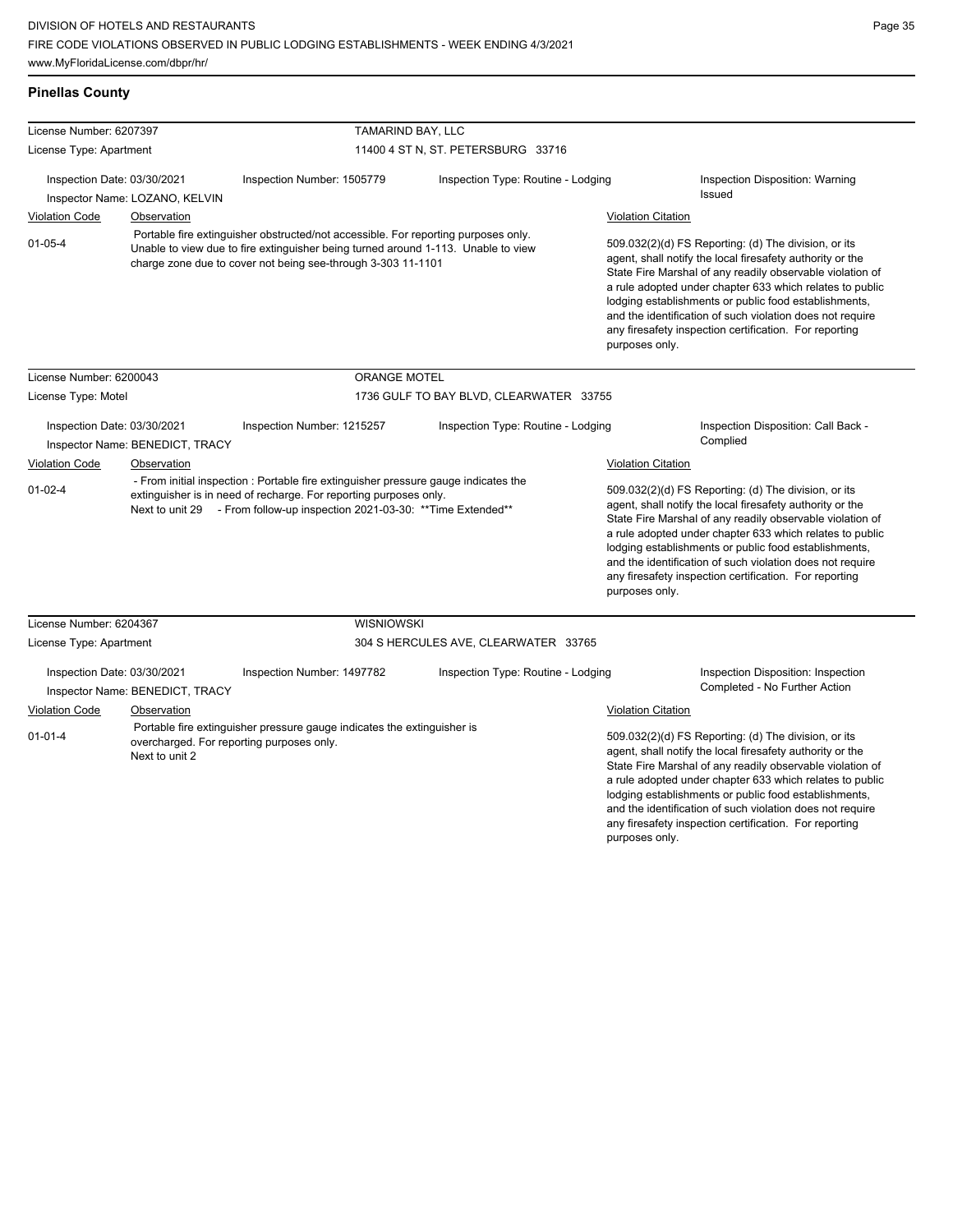### **Seminole County**

| License Number: 6900381<br>License Type: Motel                                                                      |                                                                                                                                                                                                                                                                                        |                            | <b>OPAL HOTEL &amp; SUITES</b>           |                                                                                                                                                                                                                                                                                                                                                                                                                                              |                                                                     |  |
|---------------------------------------------------------------------------------------------------------------------|----------------------------------------------------------------------------------------------------------------------------------------------------------------------------------------------------------------------------------------------------------------------------------------|----------------------------|------------------------------------------|----------------------------------------------------------------------------------------------------------------------------------------------------------------------------------------------------------------------------------------------------------------------------------------------------------------------------------------------------------------------------------------------------------------------------------------------|---------------------------------------------------------------------|--|
|                                                                                                                     |                                                                                                                                                                                                                                                                                        |                            |                                          | 230 W SR 436, ALTAMONTE SPRINGS 32714                                                                                                                                                                                                                                                                                                                                                                                                        |                                                                     |  |
| Inspection Date: 04/01/2021<br>Inspector Name: MARTIN, LESLIE                                                       |                                                                                                                                                                                                                                                                                        | Inspection Number: 1214702 | Inspection Type: Routine - Lodging       |                                                                                                                                                                                                                                                                                                                                                                                                                                              | Inspection Disposition: Inspection<br>Completed - No Further Action |  |
| <b>Violation Code</b><br>Observation                                                                                |                                                                                                                                                                                                                                                                                        |                            |                                          | <b>Violation Citation</b>                                                                                                                                                                                                                                                                                                                                                                                                                    |                                                                     |  |
| $01 - 03 - 4$                                                                                                       | Portable fire extinguisher missing from it's designated location (sign present<br>indicating designated location). For reporting purposes only.<br>-extinguisher missing from box on 2nd level balcony by room 232.<br>-extinguisher in guest laundry room not in designated location. |                            |                                          | 509.032(2)(d) FS Reporting: (d) The division, or its<br>agent, shall notify the local firesafety authority or the<br>State Fire Marshal of any readily observable violation of<br>a rule adopted under chapter 633 which relates to public<br>lodging establishments or public food establishments,<br>and the identification of such violation does not require<br>any firesafety inspection certification. For reporting<br>purposes only. |                                                                     |  |
| License Number: 6903992                                                                                             |                                                                                                                                                                                                                                                                                        |                            | THE WESTIN LAKE MARY, ORLANDO NORTH      |                                                                                                                                                                                                                                                                                                                                                                                                                                              |                                                                     |  |
| License Type: Hotel                                                                                                 |                                                                                                                                                                                                                                                                                        |                            | 2974 INTERNATIONAL PKWY, LAKE MARY 32746 |                                                                                                                                                                                                                                                                                                                                                                                                                                              |                                                                     |  |
| Inspection Date: 04/01/2021                                                                                         | Inspector Name: GUTTERMAN, KENNETH                                                                                                                                                                                                                                                     | Inspection Number: 1158837 | Inspection Type: Routine - Lodging       |                                                                                                                                                                                                                                                                                                                                                                                                                                              | Inspection Disposition: Inspection<br>Completed - No Further Action |  |
| Violation Code                                                                                                      | Observation                                                                                                                                                                                                                                                                            |                            |                                          | Violation Citation                                                                                                                                                                                                                                                                                                                                                                                                                           |                                                                     |  |
| Boiler certificate or insurance inspector's boiler report expired. For reporting<br>$08 - 01 - 4$<br>purposes only. |                                                                                                                                                                                                                                                                                        |                            |                                          | 61C-1.004(10) FAC and 509.032(2)(d) FS Reporting:<br>61C-1.004(10) The insurance inpector's boiler report is<br>required annually for power boilers and high<br>pressure/high temperature boilers and biannually for low<br>pressure steam or vapor heating boilers. 509.032(2)(d)<br>The division, or its agent, shall notify the local firesafety<br>outhority on the Ctate Fire Marabal of any roadily                                    |                                                                     |  |

authority or the State Fire Marshal of any readily observable violation of a rule adopted under chapter 633 which relates to public lodging establishments or public food establishments, and the identification of such violation does not require any firesafety inspection certification. For reporting purposes only.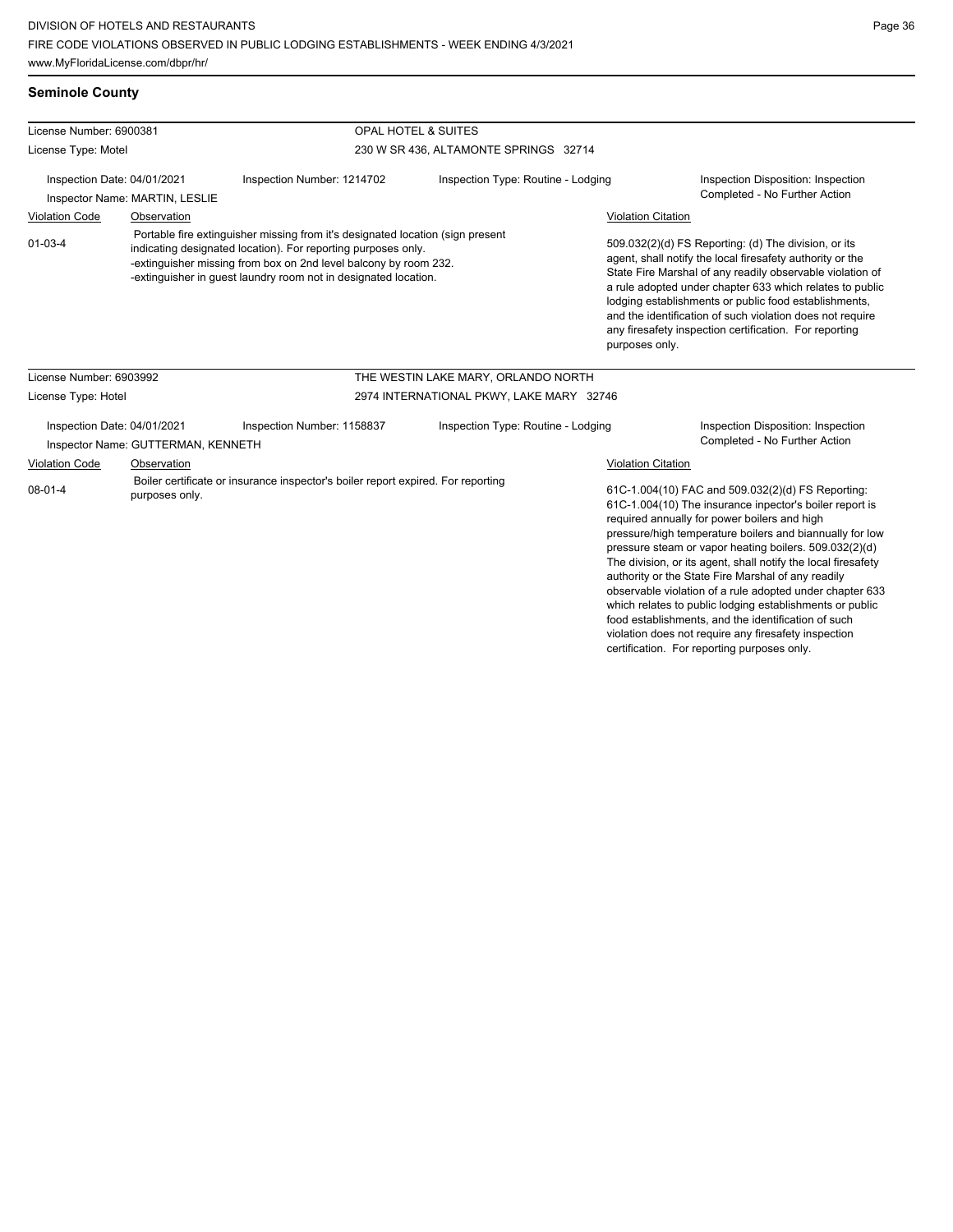|  | St. Lucie County |
|--|------------------|
|  |                  |

| License Number: 6602284                                                                                                                                   |                                                              |                                                                                | MAINSTAY SUITES AT PGA VILLAGE PORT ST LUCIE |                                                                                                                                                                                                                                                                                                                                                                                                                        |                                                                                                                                                                                                                                                                                                                                                                                                                        |  |  |
|-----------------------------------------------------------------------------------------------------------------------------------------------------------|--------------------------------------------------------------|--------------------------------------------------------------------------------|----------------------------------------------|------------------------------------------------------------------------------------------------------------------------------------------------------------------------------------------------------------------------------------------------------------------------------------------------------------------------------------------------------------------------------------------------------------------------|------------------------------------------------------------------------------------------------------------------------------------------------------------------------------------------------------------------------------------------------------------------------------------------------------------------------------------------------------------------------------------------------------------------------|--|--|
| License Type: Hotel                                                                                                                                       |                                                              |                                                                                |                                              | 85801 CHAMPION WAY, PORT ST LUCIE 34986                                                                                                                                                                                                                                                                                                                                                                                |                                                                                                                                                                                                                                                                                                                                                                                                                        |  |  |
| Inspection Date: 04/02/2021<br>Inspector Name: HYNES, MONICA                                                                                              |                                                              | Inspection Number: 1158914                                                     | Inspection Type: Routine - Lodging           |                                                                                                                                                                                                                                                                                                                                                                                                                        | Inspection Disposition: Warning<br><b>Issued</b>                                                                                                                                                                                                                                                                                                                                                                       |  |  |
| <b>Violation Code</b>                                                                                                                                     | Observation                                                  |                                                                                |                                              |                                                                                                                                                                                                                                                                                                                                                                                                                        | <b>Violation Citation</b>                                                                                                                                                                                                                                                                                                                                                                                              |  |  |
| 04-03-4                                                                                                                                                   | For reporting purposes only.                                 | Smoke detector/alarm in guest room/unit damaged as to appear to be inoperable. |                                              | purposes only.                                                                                                                                                                                                                                                                                                                                                                                                         | 509.032(2)(d) FS Reporting: The division, or its agent,<br>shall notify the local firesafety authority or the State Fire<br>Marshal of any readily observable violation of a rule<br>adopted under chapter 633 which relates to public<br>lodging establishments or public food establishments,<br>and the identification of such violation does not require<br>any firesafety inspection certification. For reporting |  |  |
| License Number: 6602518                                                                                                                                   |                                                              |                                                                                | HILTON GARDEN INN AT PGA VILLAGE             |                                                                                                                                                                                                                                                                                                                                                                                                                        |                                                                                                                                                                                                                                                                                                                                                                                                                        |  |  |
| License Type: Hotel                                                                                                                                       |                                                              |                                                                                | 8540 COMMERCE CENTRE DR, PORT ST LUCIE 34986 |                                                                                                                                                                                                                                                                                                                                                                                                                        |                                                                                                                                                                                                                                                                                                                                                                                                                        |  |  |
|                                                                                                                                                           | Inspection Date: 04/01/2021<br>Inspector Name: HYNES, MONICA | Inspection Number: 1157823                                                     | Inspection Type: Routine - Lodging           |                                                                                                                                                                                                                                                                                                                                                                                                                        | Inspection Disposition: Inspection<br>Completed - No Further Action                                                                                                                                                                                                                                                                                                                                                    |  |  |
| <b>Violation Code</b><br>Observation<br>Trouble/alarm light illuminated on the fire alarm control panel. For reporting<br>$04 - 01 - 4$<br>purposes only. |                                                              |                                                                                | <b>Violation Citation</b>                    |                                                                                                                                                                                                                                                                                                                                                                                                                        |                                                                                                                                                                                                                                                                                                                                                                                                                        |  |  |
|                                                                                                                                                           |                                                              |                                                                                |                                              | 509.032(2)(d) FS Reporting: The division, or its agent,<br>shall notify the local firesafety authority or the State Fire<br>Marshal of any readily observable violation of a rule<br>adopted under chapter 633 which relates to public<br>lodging establishments or public food establishments,<br>and the identification of such violation does not require<br>any firesafety inspection certification. For reporting |                                                                                                                                                                                                                                                                                                                                                                                                                        |  |  |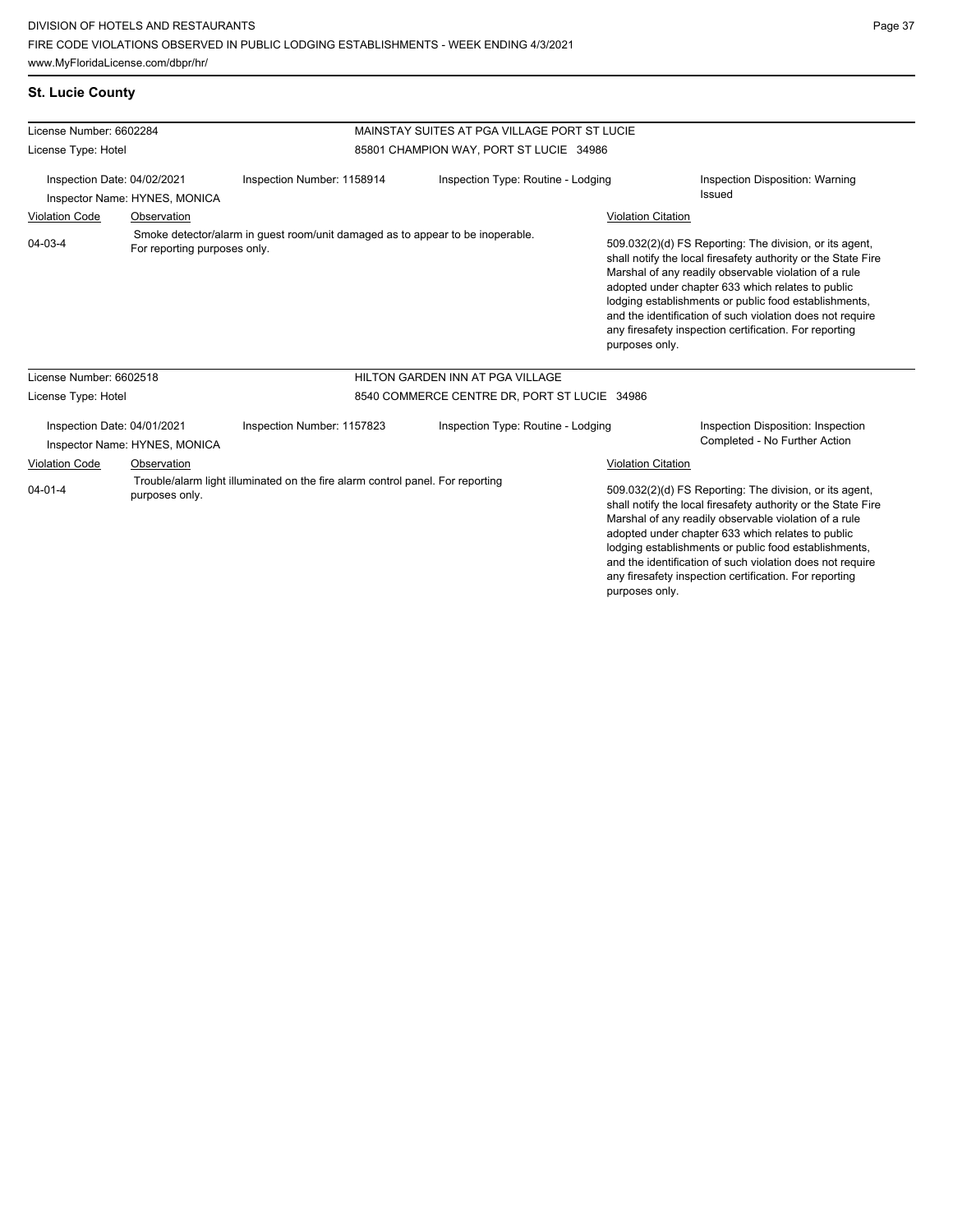|  | Volusia County |  |
|--|----------------|--|
|  |                |  |

| License Number: 7401678     |                                         | <b>HERITAGE INN</b>                                                                                                                                     |                                                |                           |                                                                                                                                                                                                                                                                                                                                                                                                                            |
|-----------------------------|-----------------------------------------|---------------------------------------------------------------------------------------------------------------------------------------------------------|------------------------------------------------|---------------------------|----------------------------------------------------------------------------------------------------------------------------------------------------------------------------------------------------------------------------------------------------------------------------------------------------------------------------------------------------------------------------------------------------------------------------|
| License Type: Motel         |                                         |                                                                                                                                                         | 1100 S RIDGEWOOD AVE, DAYTONA BEACH 32114      |                           |                                                                                                                                                                                                                                                                                                                                                                                                                            |
| Inspection Date: 03/29/2021 | Inspector Name: LARSON, SARAH           | Inspection Number: 1216726                                                                                                                              | Inspection Type: Routine - Lodging             |                           | Inspection Disposition: Inspection<br>Completed - No Further Action                                                                                                                                                                                                                                                                                                                                                        |
| <b>Violation Code</b>       | Observation                             |                                                                                                                                                         |                                                | <b>Violation Citation</b> |                                                                                                                                                                                                                                                                                                                                                                                                                            |
| 04-03-4                     | For reporting purposes only.<br>Room 7. | Smoke detector/alarm in guest room/unit damaged as to appear to be inoperable.                                                                          |                                                | purposes only.            | 509.032(2)(d) FS Reporting: The division, or its agent,<br>shall notify the local firesafety authority or the State Fire<br>Marshal of any readily observable violation of a rule<br>adopted under chapter 633 which relates to public<br>lodging establishments or public food establishments,<br>and the identification of such violation does not require<br>any firesafety inspection certification. For reporting     |
| License Number: 7400051     |                                         | DAYS INN SPEEDWAY                                                                                                                                       |                                                |                           |                                                                                                                                                                                                                                                                                                                                                                                                                            |
| License Type: Motel         |                                         |                                                                                                                                                         | 2904 W INTL SPEEDWAY BLVD, DAYTONA BEACH 32124 |                           |                                                                                                                                                                                                                                                                                                                                                                                                                            |
| Inspection Date: 03/31/2021 | Inspector Name: BRANNER, LISELOTTE      | Inspection Number: 1214135                                                                                                                              | Inspection Type: Routine - Lodging             |                           | Inspection Disposition: Inspection<br>Completed - No Further Action                                                                                                                                                                                                                                                                                                                                                        |
| <b>Violation Code</b>       | Observation                             |                                                                                                                                                         |                                                | <b>Violation Citation</b> |                                                                                                                                                                                                                                                                                                                                                                                                                            |
| $02 - 04 - 4$               |                                         | Gas can and pressure cleaner with gas stored inside the building storage shop by<br>electric panels .For reporting purposes only. **Corrected On-Site** |                                                | purposes only.            | 509.032(2)(d) FS Reporting: (d) The division, or its<br>agent, shall notify the local firesafety authority or the<br>State Fire Marshal of any readily observable violation of<br>a rule adopted under chapter 633 which relates to public<br>lodging establishments or public food establishments,<br>and the identification of such violation does not require<br>any firesafety inspection certification. For reporting |
| License Number: 7400969     |                                         | <b>TRIANGLE MOTEL</b>                                                                                                                                   |                                                |                           |                                                                                                                                                                                                                                                                                                                                                                                                                            |
| License Type: Motel         |                                         |                                                                                                                                                         | 5080 S RIDGEWOOD AVE, PORT ORANGE 32127        |                           |                                                                                                                                                                                                                                                                                                                                                                                                                            |
| Inspection Date: 03/29/2021 | Inspector Name: BRANNER, LISELOTTE      | Inspection Number: 1212950                                                                                                                              | Inspection Type: Routine - Lodging             |                           | Inspection Disposition: Warning<br>Issued                                                                                                                                                                                                                                                                                                                                                                                  |
| <b>Violation Code</b>       | Observation                             |                                                                                                                                                         |                                                | <b>Violation Citation</b> |                                                                                                                                                                                                                                                                                                                                                                                                                            |
| $02 - 04 - 4$               | only. **Corrected On-Site**             | Gas can with gas stored inside the water heater room. For reporting purposes                                                                            |                                                | purposes only.            | 509.032(2)(d) FS Reporting: (d) The division, or its<br>agent, shall notify the local firesafety authority or the<br>State Fire Marshal of any readily observable violation of<br>a rule adopted under chapter 633 which relates to public<br>lodging establishments or public food establishments,<br>and the identification of such violation does not require<br>any firesafety inspection certification. For reporting |
| License Number: 7406336     |                                         |                                                                                                                                                         | <b>ASHTON POINT APARTMENTS</b>                 |                           |                                                                                                                                                                                                                                                                                                                                                                                                                            |
| License Type: Apartment     |                                         |                                                                                                                                                         | 6305 WILLIAMSON BLVD, PORT ORANGE 32128        |                           |                                                                                                                                                                                                                                                                                                                                                                                                                            |
| Inspection Date: 03/29/2021 | Inspector Name: BRANNER, LISELOTTE      | Inspection Number: 1509469                                                                                                                              | Inspection Type: Routine - Lodging             |                           | <b>Inspection Disposition: Warning</b><br>Issued                                                                                                                                                                                                                                                                                                                                                                           |
| <b>Violation Code</b>       | Observation                             |                                                                                                                                                         |                                                | <b>Violation Citation</b> |                                                                                                                                                                                                                                                                                                                                                                                                                            |
| $04 - 01 - 4$               | purposes only.                          | Trouble/alarm light illuminated on the fire alarm control panel. For reporting<br>Memory light on building 8. ** Corrected On-Site**                    |                                                | purposes only.            | 509.032(2)(d) FS Reporting: The division, or its agent,<br>shall notify the local firesafety authority or the State Fire<br>Marshal of any readily observable violation of a rule<br>adopted under chapter 633 which relates to public<br>lodging establishments or public food establishments,<br>and the identification of such violation does not require<br>any firesafety inspection certification. For reporting     |